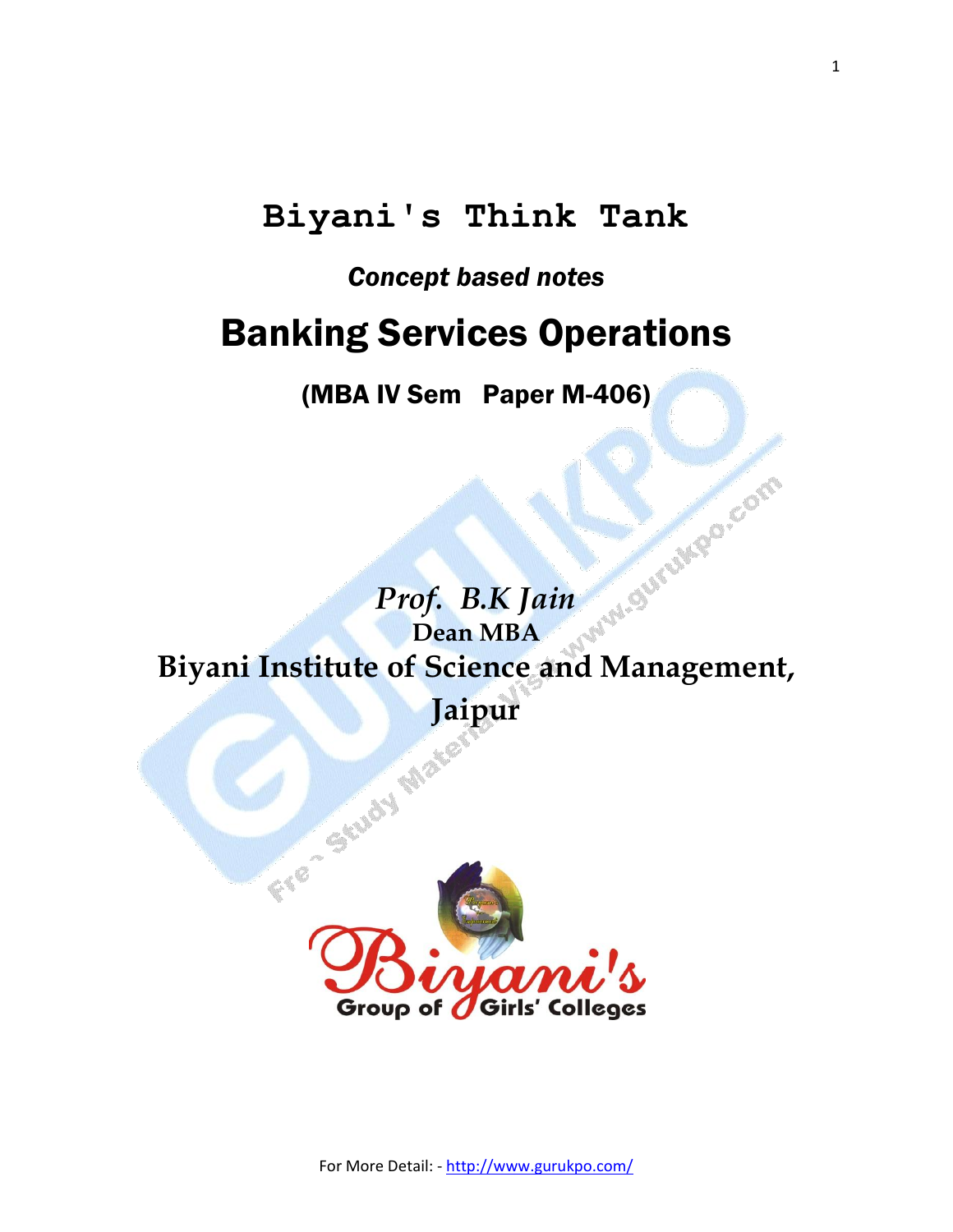*Published by :* **Think Tanks Biyani Group of Colleges**

*Concept & Copyright :* **Biyani Shikshan Samiti** Sector-3, Vidhyadhar Nagar, Jaipur-302 023 (Rajasthan) Ph : 0141-2338371, 2338591-95 • Fax : 0141-2338007<br>
E-mail : acad@biyanicolleges.org<br>
Website :www.gurukpo.com; www.biyanicolleges.org<br>
Website :www.gurukpo.com; www.biyanicolleges.org<br>
Edition: 2011<br>
New Edition: 2012 E-mail : acad@biyanicolleges.org Website :www.gurukpo.com; www.biyanicolleges.org

**Edition: 2011 New Edition: 2012**

**omissions.**

**While every effort is taken to avoid errors or omissions in this Publication, any mistake or omission that may have crept in is not intentional. It may be taken note of that neither the publisher nor the author will be responsible for any damage or loss of any kind arising to anyone in any manner on account of such errors and** 

 $\aleph$ 

*Leaser Type Setted by:* **Biyani College Printing Department**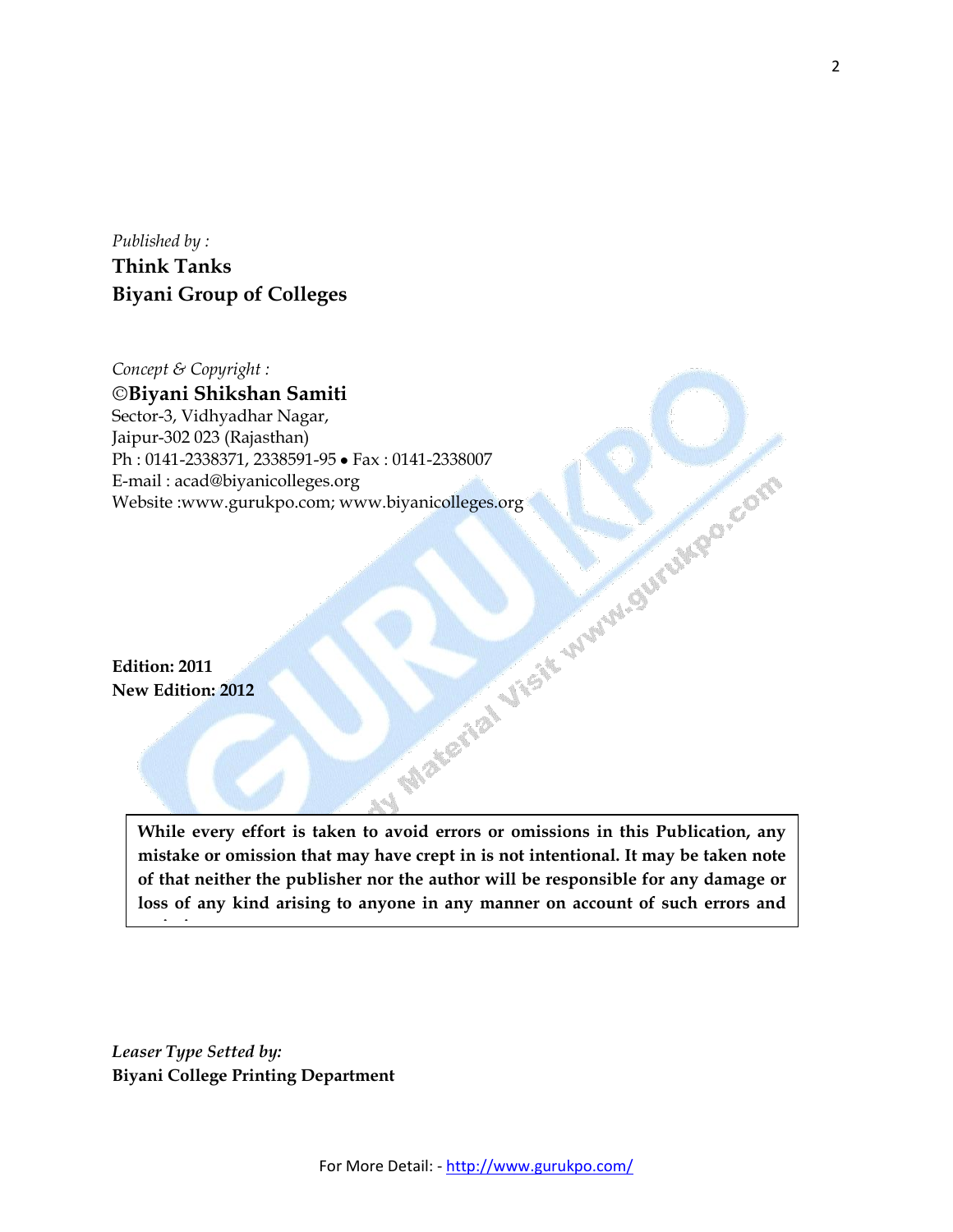#### **SYLLABUS**

#### **M-406 BANKING SERVICES OPERATION**

Course/Paper: 402 **Max. Marks: 70 MBA Semester-IV** Time: 3 Hrs.

#### **Objective:**

The objective of the course is to develop the skills required for understanding India"s most challenging and important financial services sector. Banking services operation will enable the management student to have an insight to the banking sector and how it works.

#### **Section-A**

**Indian financial system:** the financial system-nature-evolution and structure-the functions of financial intermediaries – financial instruments – the role of financial system in economic development – the Indian financial system.

**Deposit products:** types of bank deposits, computation of interest on deposits, deposit schemes, composition of bank deposits. **Credit policy**: Need for credit policy, credit policy components of credit policy, credit policy pursued by the government, credit culture.

**Retail banking:** basics of retail banking, forms of retail banking and emerging issues. **Corporate banking**: The nature of corporate banking, developments in corporate banking, consortium finance, multiple banking managements, and loan syndication.

**Rural banking and Micro finance:** sources of rural finance, credit delivery mechanism in rural finance to co-operative, agricultural and rural development banks (CARDB)- regional rural banks (RRBS), service area approach (SAA)-National Bank for Agriculture and Rural Development (NABARD), microfinance.

Follow up and recovery: NPA's classification, securitization, SARFAESI Act etc.

**Securitization:** meaning of securitization, process of securitization.

**Fee-based services:** the fee-based services of banks, letter of credits, bank guarantees, subsidiary services, off balance sheet activities, bancassurance.

**Introduction of banking operations:** the changing nature of banking operations, importance of customer relationship management in banks – different types of products and services offered to customers – role of technology in banking operations – the need for Asset-Liability Management. **Introduction to electronic banking:** electronic banking: market assessment, e-banking: an introduction, internet: ecommerce, e-banking in India, internet banking strategies, risks in e-banking. : Payment and settlement systems, RTGS and clearing house:

#### **Section-B**

#### **Case and Problems**

**Dean, Rajasthan Technical University, Kota/2008-2009/Prof. Surendra Kumar Vyas, Chairman BoS, Department of Management & Technology, Engineering College, Bikaner**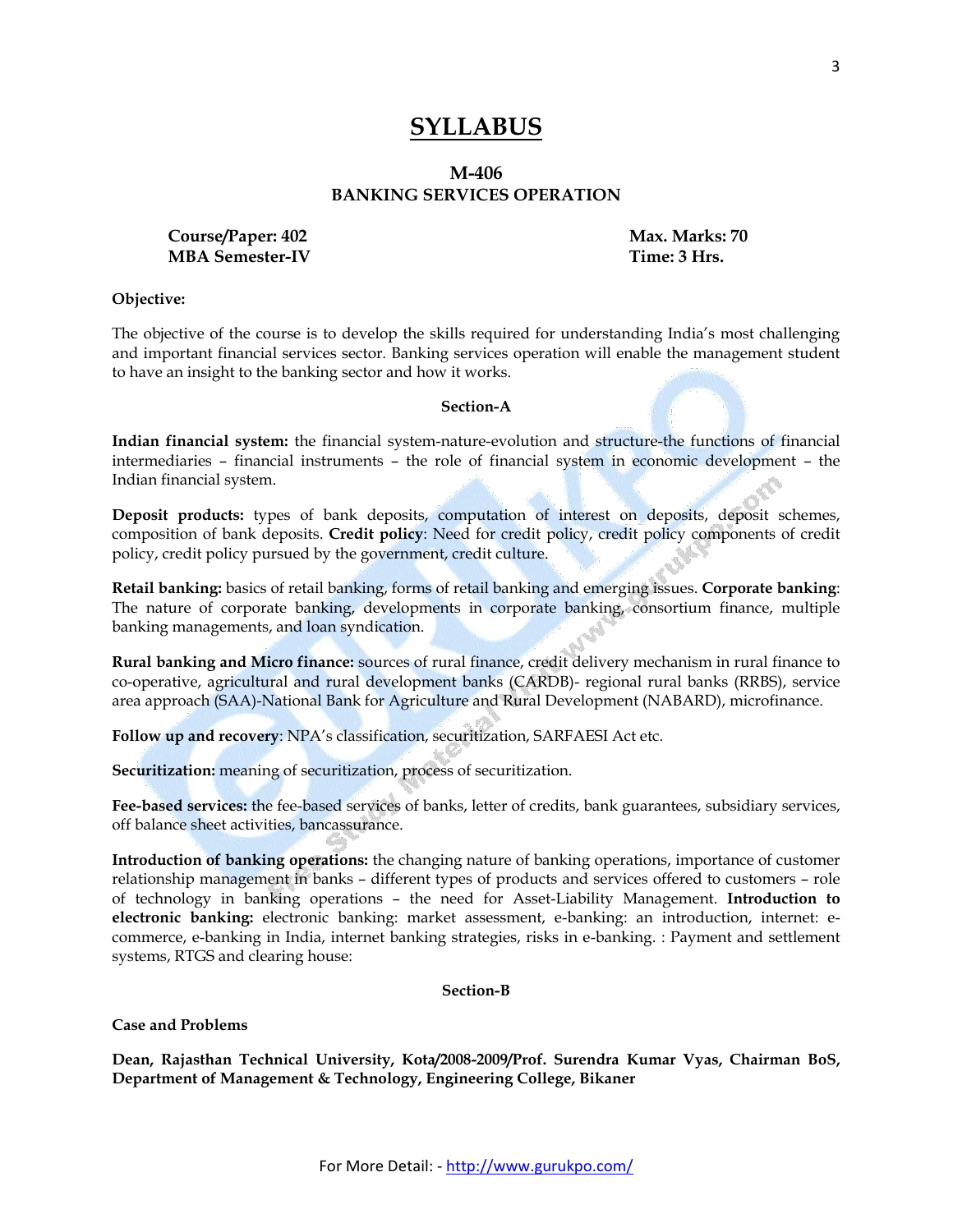# **Think Tank Material**

## **on**

# **Banking Services Operations**

# **(MBA IV Sem Paper M-406)**

#### **C O N T E N T S**

| Item No. of | Particular of item                              | Q. No.     | Page No.  |
|-------------|-------------------------------------------------|------------|-----------|
| Syllabus    |                                                 |            |           |
| 1.          | <b>Indian Financial System</b>                  | $1$ to $5$ | $5-11$    |
| 2.          | <b>Deposit Products</b>                         | 6 to 8     | $12-16$   |
| 3.          | <b>Retail/Corporate Banking</b>                 | 9 to 12    | $17 - 20$ |
| 4.          | <b>Rural Banking &amp; Micro Finance</b>        | 13 to 18   | $21 - 27$ |
| 5.          | <b>Follow up &amp; Recovery</b>                 | 19 to 21   | 28-31     |
| 6.          | <b>Fee based services</b>                       | 22 to 25   | $32 - 36$ |
| 7.          | Introduction to banking operations & electronic | 26 to 31   | $37 - 43$ |
|             | banking                                         |            |           |

# **ANNEXURES**

| 1. | Other questions                                                                          | $32 - 34$ | 44-47 |
|----|------------------------------------------------------------------------------------------|-----------|-------|
| 2. | Key Terms- Their meaning in brief                                                        |           | 48-55 |
| 3. | <b>Bibliography</b>                                                                      |           | 56    |
| 4. | Multiple Choice Question/Fill in the blanks                                              |           | 57-58 |
| 5. | <b>Answers of RTU Question Papers (major and minor)</b><br>for the year 2009, 2010, 2011 |           |       |
| 6. | RTU Question Paper major minor for year 2012                                             |           |       |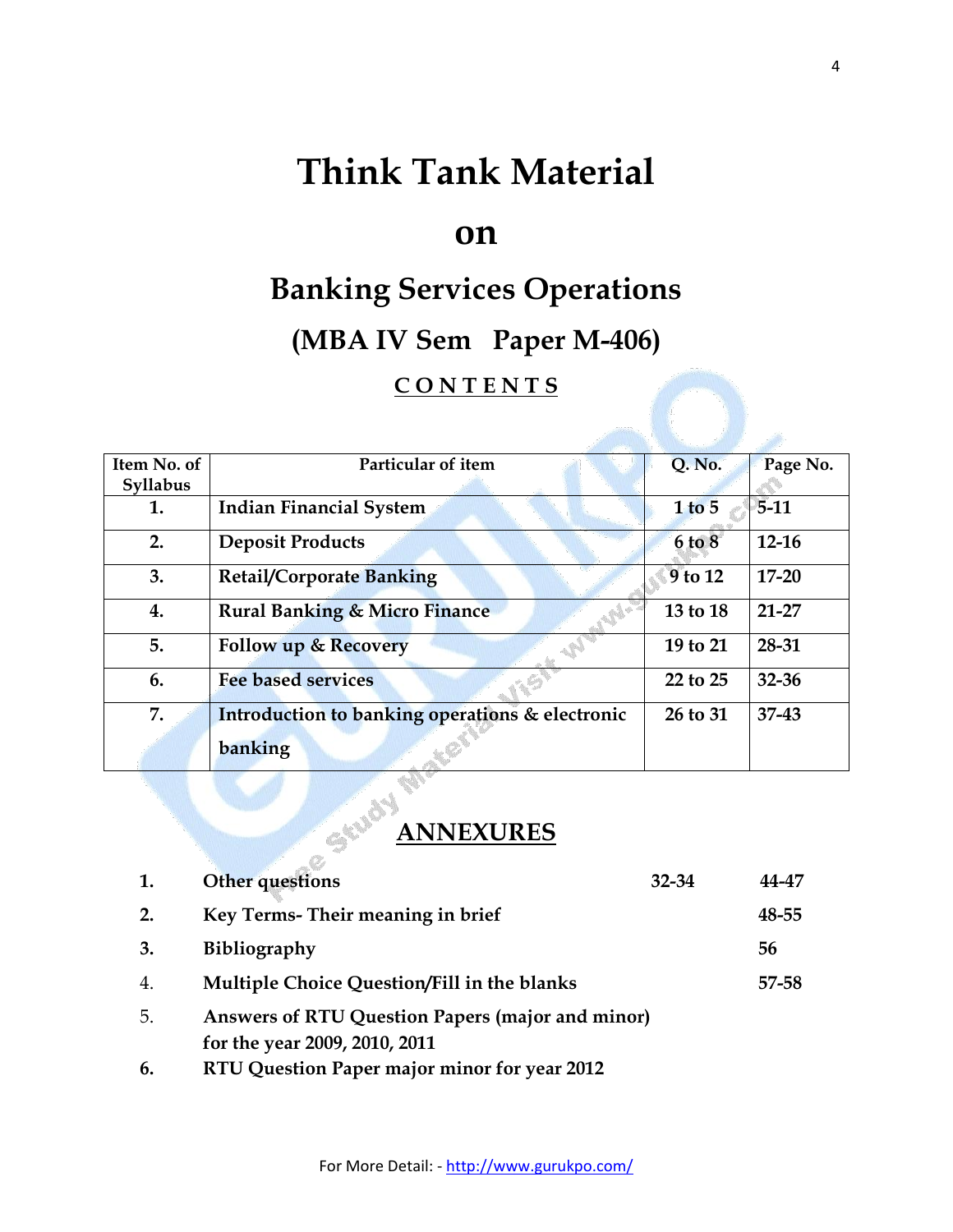#### **1. Explain in brief evolution and growth of financial system/institutions in India**

**Ans.** This growth of financial system/institutions can be discussed in two parts i.e.-

#### I. **Post independence**-

- 1. **Nationalization** (Public ownership of financial institutions)
	- RBI was nationalized in 1948
	- SBI was nationalized in 1956
	- 14 commercial banks were nationalized in 1969 and 6 more banks in 1980
	- LIC was nationalized in 1956
	- GIC was nationalized in 1972

#### 2. **Establishment of development banks**-

- NABARD in 1982 for agriculture and rural development
- National Housing Bank (NHB) in 1986 for housing development.
- Export Import Bank (EXIM) in 1982 for promoting international trade.
- Many national level organizations for industries such as IFCI, IDBI, IRBI, ICICI & state level institutions like SFC, SIDC etc.
- 3. **Credit rating agencies for the benefit of investors**.
- 4. **Legal reforms for protection of investors**.
	- Indian companies Act 1956
		- Securities Contract Regulation Act 1956
		- **MRTP Act 1972**
		- **FERA Act 1973**

#### 5. **Regulatory Bodies**

- SEBI in 1988
- IRDA in 1999
	- RBI in 1948 (established under RBI Act 1934, started working in 1935 and nationalized in 1948
- 6. **Participation of financial institutions in corporate management started to**
	- Control on erring management
	- Loan to corporate on the basis of nominees of financing institutions in the board of management.

#### II. **Post Nineties**-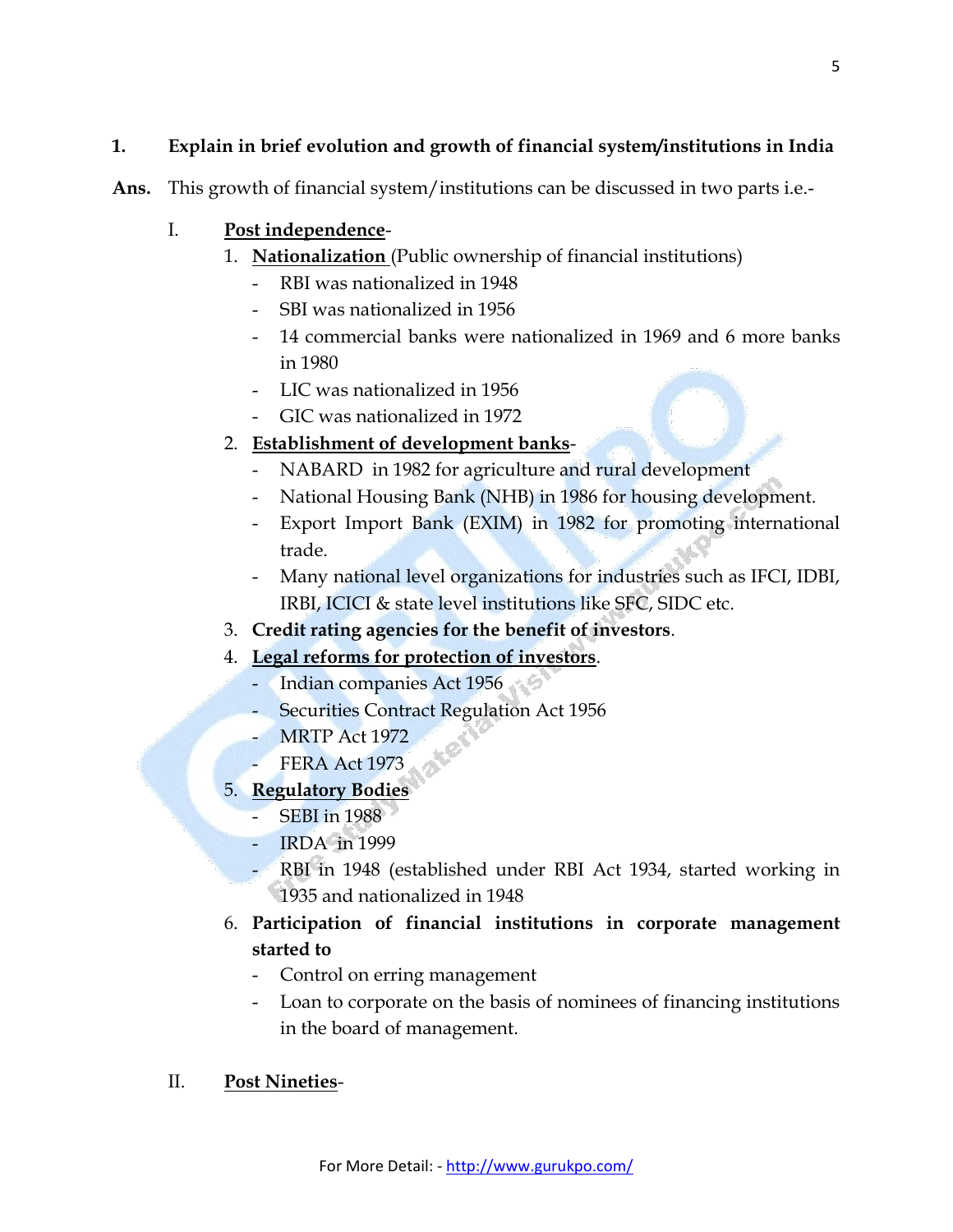- 1. Privatization of financial institutions
	- Organizations like IFCI, IDBI started take private equity
	- Many private sector banks emerged under guidelines issued by RBI
	- Many private sector insurance companies emerged-some of them in collaboration with foreign insurance companies.
	- Many private mutual fund companies came it to picture

#### 2. **Protection of Investors**-

- SEBI was made statutory body in 1992 to project interest of investors
- IRDA in 1999 came up to protect the interest of policy holder. More private insurance companies came in both life and not life insurance as per guidelines of IRDA

#### **3. Liberalization**

- In banking sector as more private sector banks came up.
- In insurance sector more insurance companies both in life and non life came up
- Economic liberalization policy started
- Many tax reforms came up
- Disinvestment in public sector undertakings
- Legal reforms by way of changes/amendments in Indian companies Act The Gludy Material Visit.
	-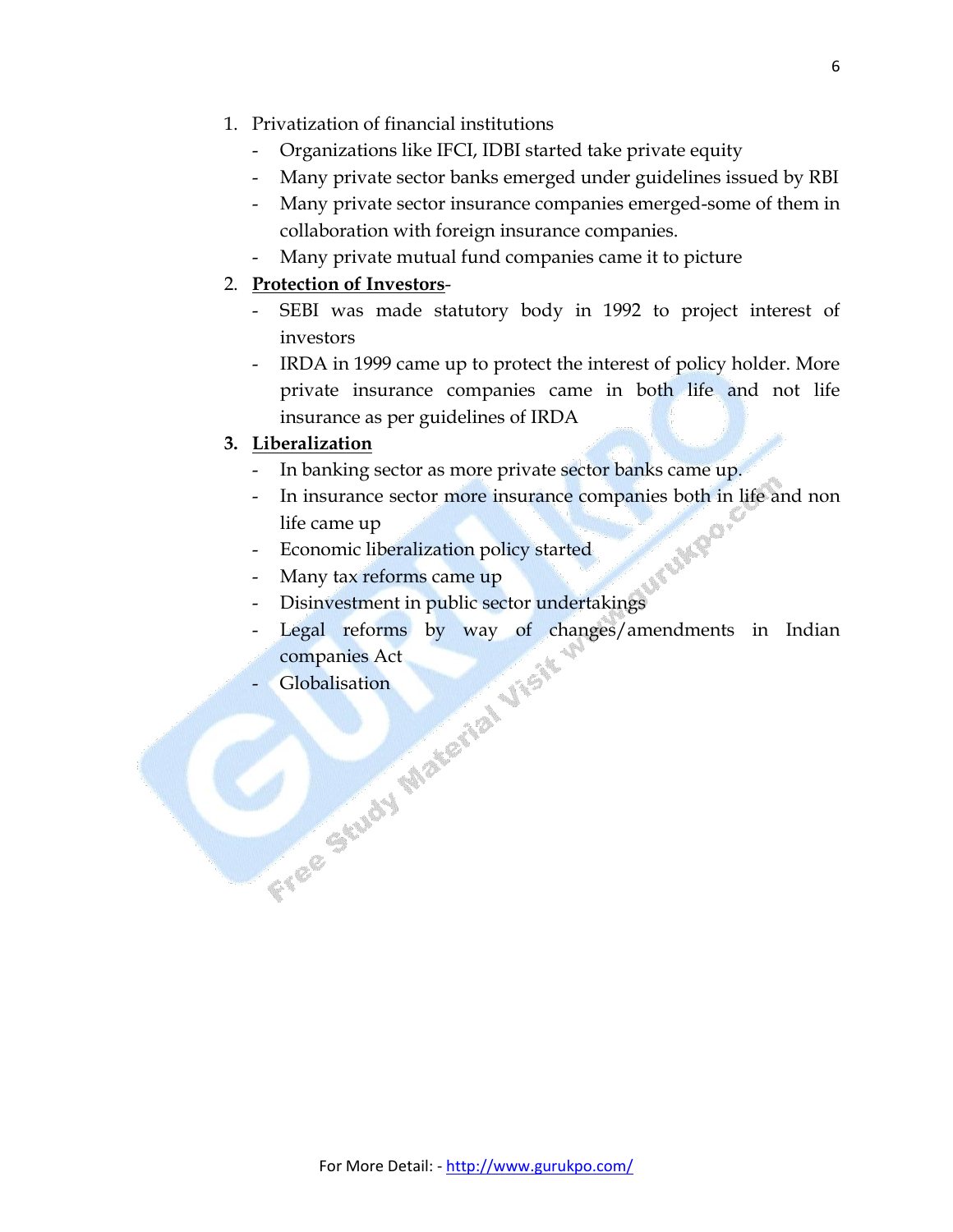#### **2. Explain in brief Indian Financial System & its key components.**

**Ans.** Financial system refers to the system of borrowings and lending of funds or demand and supply of funds of all individuals, institutions, companies and of the government. Indian Financial System includes many institutions and the mechanism that effect the generation of savings, mobilization of savings and distribution of savings amongst all those who demand these funds for investment purpose.

Indian Financial System thus covers/consists of the following:

- 1. Financial market
- 2. Financial institutions and financial intermediaries
- 3. Financial assets/Financial instruments.

The financial market can be classified or sub divided into:<br>
(i) Money Market<br>
(ii) Capital Market<br>
(iii) Government Security

- (i) Money Market
- (ii) Capital Market
- (iii) Government Security Market

Financial Institutions/intermediaries can be sub divided into following:<br>
(i) Regulatory Institutions<br>
(ii) Banking intermediaries<br>
(iii) Nor 1

- (i) Regulatory Institutions
- (ii) Banking intermediaries
- (iii) Non-banking intermediaries

Financial assets/instruments can also be divided into following:

- (i) Primary
- (ii) Secondary

Detailed explanations of Financial Assets/Instruments and Financial Intermediaries have been explained separately in this hand book.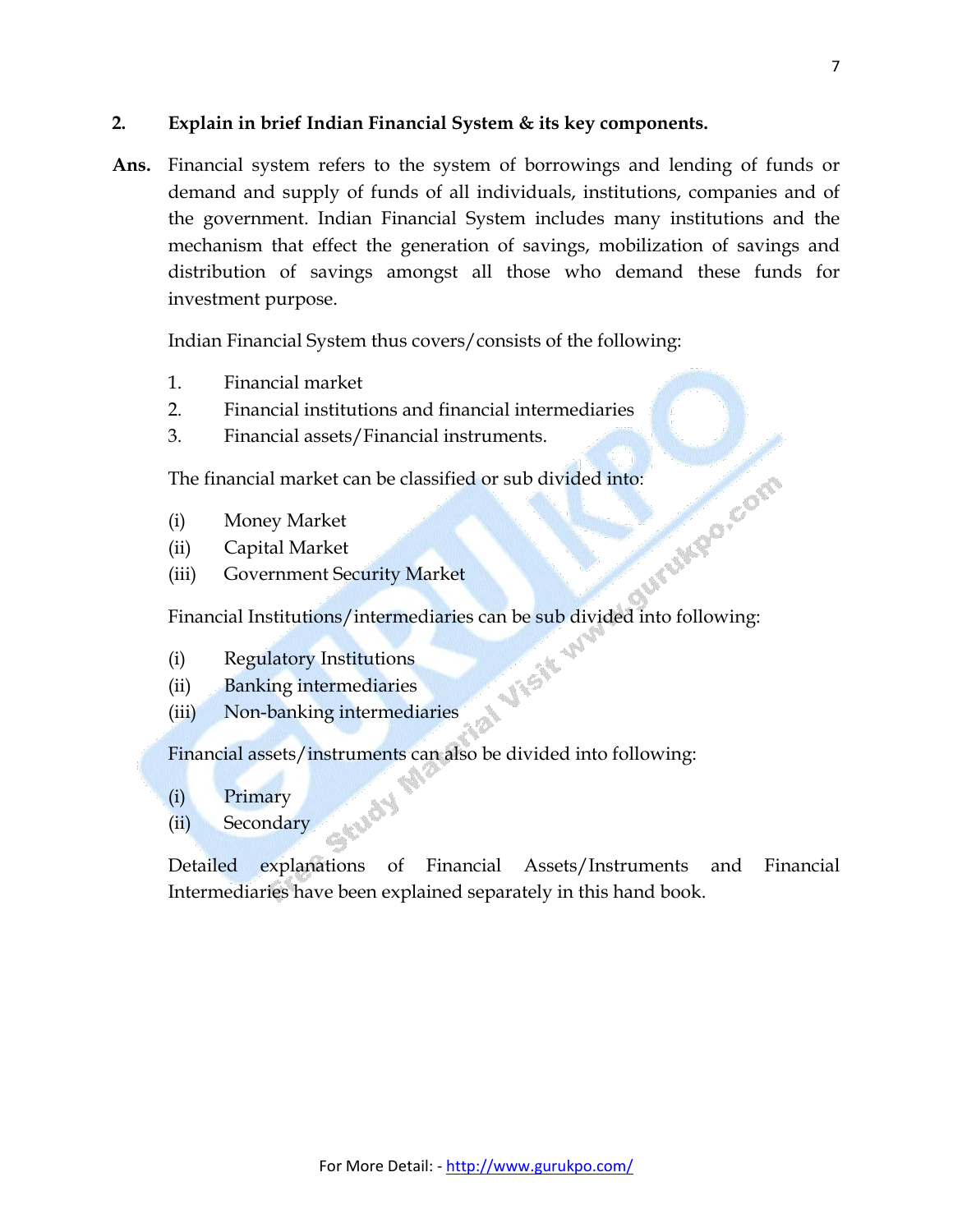#### 3. **Explain in brief financial instruments and their main kinds.**

**Ans.** Financial Asset/Instrument is a liability of issuer towards holder. It is a claim against a person/institution for payment at future date and a periodic payment in the form of interest or dividend. A financial instrument helps the financial market and the financial intermediaries to perform the important role of channelizing funds from lenders to borrowers. They differ in terms of marketability, liquidity, types of options, return, risk and transaction cost.

Examples of Financial Instrument are:

- Currency notes issued by RBI, Govt. of India.
- **Shares**
- Mutual Funds units
- Debt Instruments such as-
	- Bonds
	- Debentures
- Deposits
- Insurance policies issued by Insurance companies

#### **Kinds of Financial Instruments**-

#### 1. **On the basis of marketability**-

Marketable such as shares, debentures, CD, CP, Commercial Bills Nonmarketable such as Bank deposits, insurance policies.

- 2. On the basis of nature **Cash securities**- Such as currency notes **Debt Securities**- Such as shares, debentures
- 3. **Types of instrument/asset**-

Physical – Created not for earning profit e.g. residential house Financial- Created for income generation e.g. shares, debentures.

4. Direct and Indirect also known as primary & secondary Primary/direct- e.g. shares, debentures Secondary/Indirect- e.g. mutual fund, insurance policies

#### 5. **Capital Market & Money Market instruments**-

Money Market- e.g. Treasury bill, CD Capital Market- e.g. Shares, debentures, bonds Govt. securities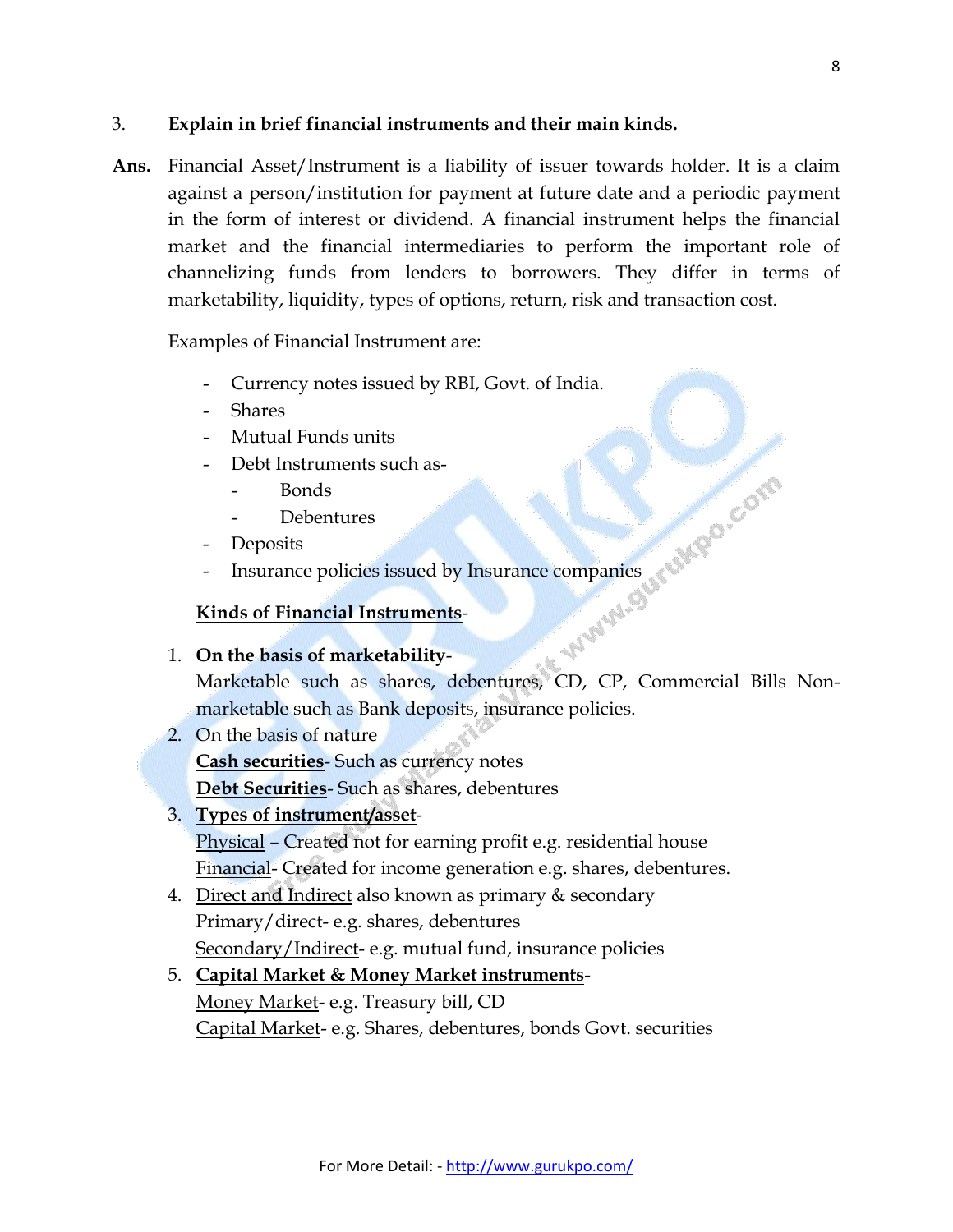#### **4. What do you understand by financial intermediaries?**

- **Ans.** Financial intermediaries are institutions that mediate between ultimate lenders and ultimate borrowers or between those who have surplus money and those who wish to use the money to finance their deficit budgets. The best examples of such financial intermediaries are:
	- Banks
	- Insurance Companies
	- Provident Fund
	- Unit Trust of India etc.

The key function of these FI"s is to collect surplus/savings and lend them to deficit spenders. Banks collect savings from public at large; invest these savings in to loans and advances and investments. Their main source of earning is the difference in borrowing rate and lending rate. They also earn money on various services provided to customers. Same is the case with Insurance Companies as they also collect savings though selling insurance policies.<br>Advantages to Lenders:

#### **Advantages to Lenders**:

- (i) **Low risk** Risk of capital loss or interest loss to lender is minimum
- (ii) **Greater liquidity –** The FI's offer greater liquidity and lender can convert<br>investment in cash any time.<br>(iii) **Convenience**<br>(iv) **Other Services** investment in cash any time.
- (iii) **Convenience**
- (iv) **Other Services**

#### **Advantages to Borrowers**

- (i) Demand of funds can be met as FI"s have big pool of funds.
- (ii) Certainty of availability of funds
- (iii) Rate of interest is reasonable.
- (iv) At times, small borrowers get preferential treatment.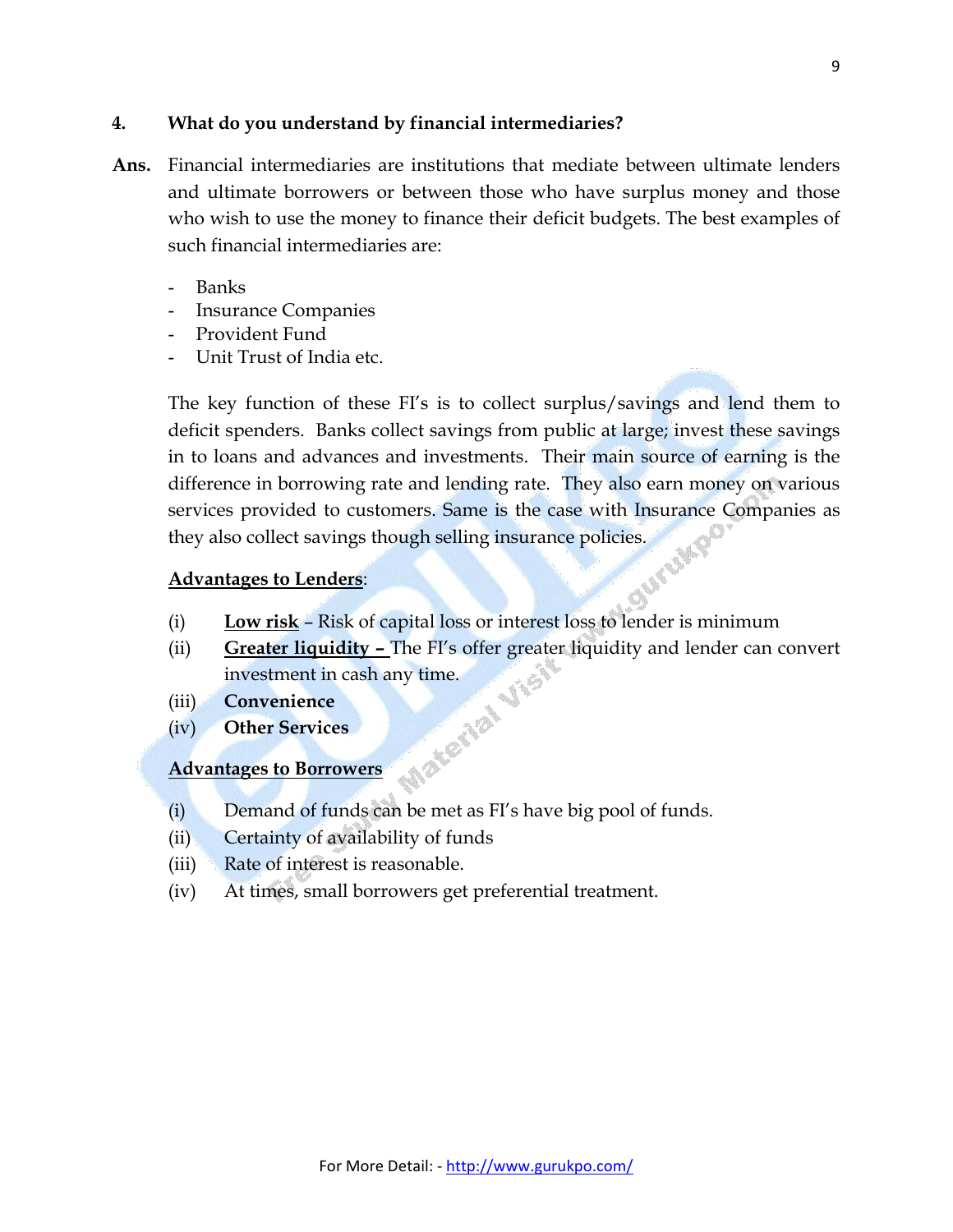#### 5. **Explain in brief role of Indian Financial System in economic development.**

**Ans.** Economic development means development of all sectors of economy such as-

- **Agriculture**
- Industry
- Infrastructure
- Service sector

A well developed financial system helps in the development of all core sectors of economy by way of making available required funds for growth and development. The role of financial system can be discussed in following broad heads.

#### **I. Economic angle of development**

- Financial system leads to more saving
- More savings leads to more capital formation
- Availability of more money for infrastructural development
- Increase in production of goods & services - More exports after meeting local needs<br>- Favourable balance of payment<br>- Increase in image in world<br>Social angle of
- 
- Favourable balance of payment
- Increase in image in world

#### **II. Social angle of development**

- Increase in national income & per capita income further leads to:
- Increase in per capita consumption
- Rise in standard of living
- Increase in expenditure on
	- Improving skills
	- Technological development
	- Health care
		- Education, recreation
		- Increase in life expectancy.
	- Widening mental horizons of people
		- Overall development of civic society creating civilized citizens
- III. Transformation of economy after economic/social development.
	- From developed to developing & developed economy
	- From agrarian to industrialized or highly industrially developed economy
	- From rural dominated to urbanized economy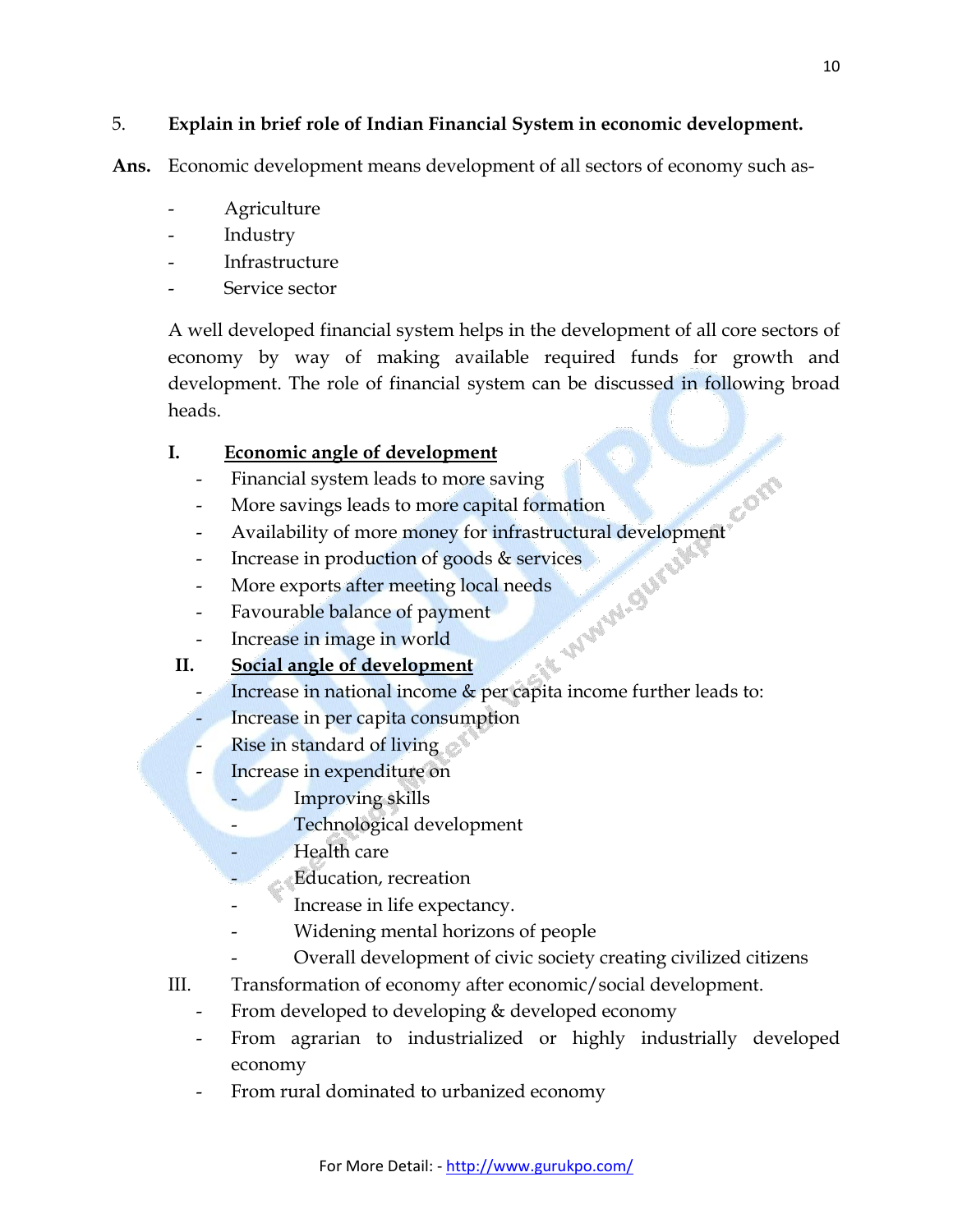- From low saver to high saver economy.
- **IV. Innovative & promotional schemes of financial institutions** Operating in financial system.
	- Innovative product and schemes of financial institutions such as lead bank scheme, priority sector lending, branches in rural areas, project preparation and project loans, innovative financial instrument suiting to different categories of clients/investors.
	- Promotional activities such as project guidance, consultancy, education & training through institutions, helping govt. in formulation of policies etc.

Free Study Material Visit www.gurukko.com

Financial literacy by RBI, SEBI, IRDA.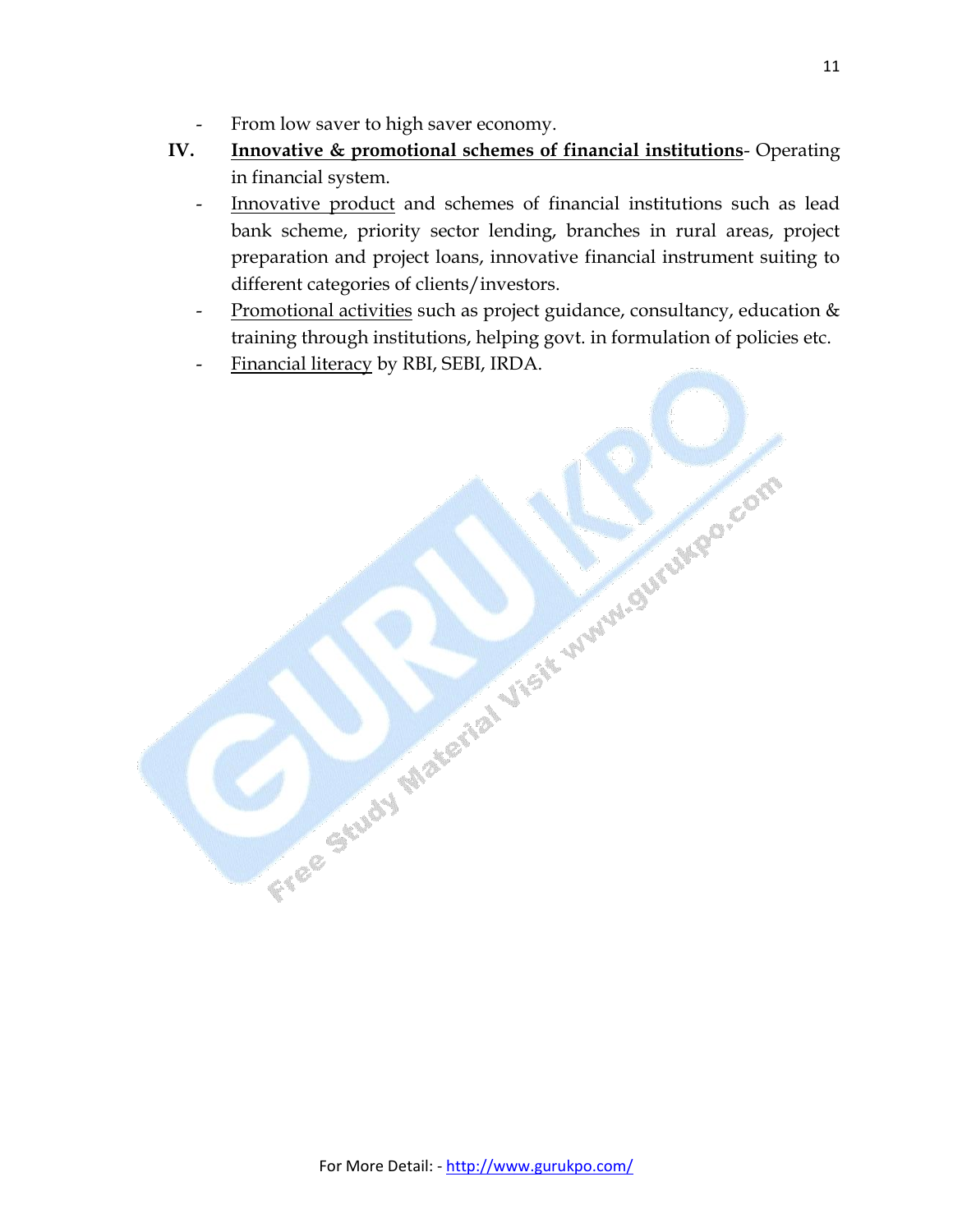#### 6. **Write in brief about deposit products and deposit schemes of banks in India.**

**Ans.** One of the key activities performed by banks is accepting deposit from public.

Important features of bank deposit are-

- Bank deposits are safe as-
	- Banks are under control of RBI
	- Bank deposits are covered under DICGC
- Highly liquid-even fixed deposits can be taken back on demand.
- Loans can be raised against bank deposits
- Interest rate differ from deposits to deposit
- Interest rate are subject to regulation by RBI

Deposit accounts with bank can be opened by different categories of<br>customers such as-<br>Individual account<br>Joint account<br>Partnership account<br>Sole proprietor<br>Comme customers such as-

- Individual account
- Joint account
- Partnership account
- Sole proprietor
- **Company**
- Govt./Corporate/Society/Trusts/Trade Unions Deposit schemes can be broadly classified as-
- 
- I. **Deposit accounts of Indian residents which include**.
	- **Saving deposits** to motivate and attract savings from public. Interest on saving is now 4% on daily balance.
	- **Current amount** which generally opened by businessman and banks do not allow any interest on this deposit.
	- Fixed Deposit- Deposit for a fixed period. Interest depends upon period.
	- **Recurring Deposit-** Depositing small amount every month maturing after fixed period say 5 years.
	- **Special deposit schemes of banks**
		- For senior citizens
		- For specified period say 555 days, 333 days, 444 days
		- Tax saving schemes e.g. fixed deposits for 5 years.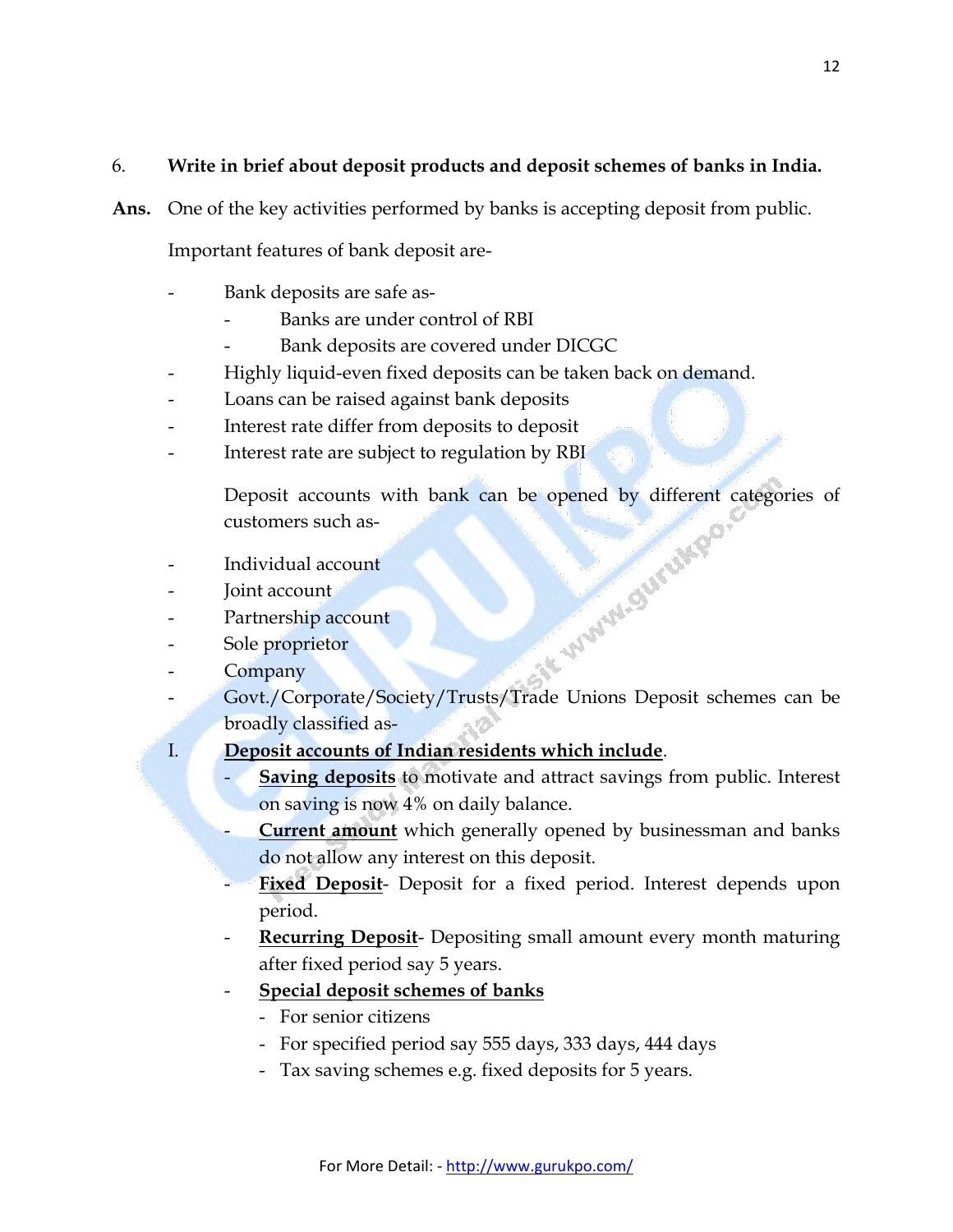#### **II. Bank Deposits for Non-Resident-Indians (NRI's)**

- (i) **Non Resident Ordinary (NRO**  Account to be open by NRI taking employment in a foreign country. Amount credited is not repatriable and subject to tax deduction at source and covered under General/special regulation by RBI.
- (ii) **Non-Resident External (NRE)** Accounts for person employed in foreign countries in firms owned by NRI"s at least 60%. Deposits are accepted in foreign currency and freely repatriable, interest is exempted from tax.
- (iii) **Foreign Currency Non-Resident** (FCNR) Accounts such account are like NRE account but they are maintained in designated foreign currency at approved dealer. These currencies are US Dollar, Pond Sterling, Euro and Japanese Yen. Accounts are in the form of term deposits only.
- (iv) **Resident Foreign Currency (RFC) Account** Can be opened by a NRI who was in a foreign country for at least a year. Account may be in the form of current, saving, term deposit. No loan against & deposit balance outstanding can be transferred to NRE/FCNR accounts.
- (v) **Escrow Account** Account opened with the approval of RBI for adjustment of value of goods imported or exported. Account is opened in US Dollar in the name of overseas organization, no overdraft or loan is permitted.
- (vi) **Other accounts such as**
	- a. Foreign currency accounts of Airline Shipping companies.
	- b. Foreign currency accounts of overseas buyers.
	- c. Foreign currency accounts of foreign Embassies/Missions/Diplomats.

#### III. **Deposits order National Saving Schemes**-

After passing Government Savings Banks Act 1973, Post Office saving bank of India came in to existence. Governments saving banks were merged with Post Office Saving Bank (POSB). Different deposit schemes are-

National Small Saving Fund- All deposits are credited to NSSFwithdrawals are permitted-amount in credit is invested in government securities.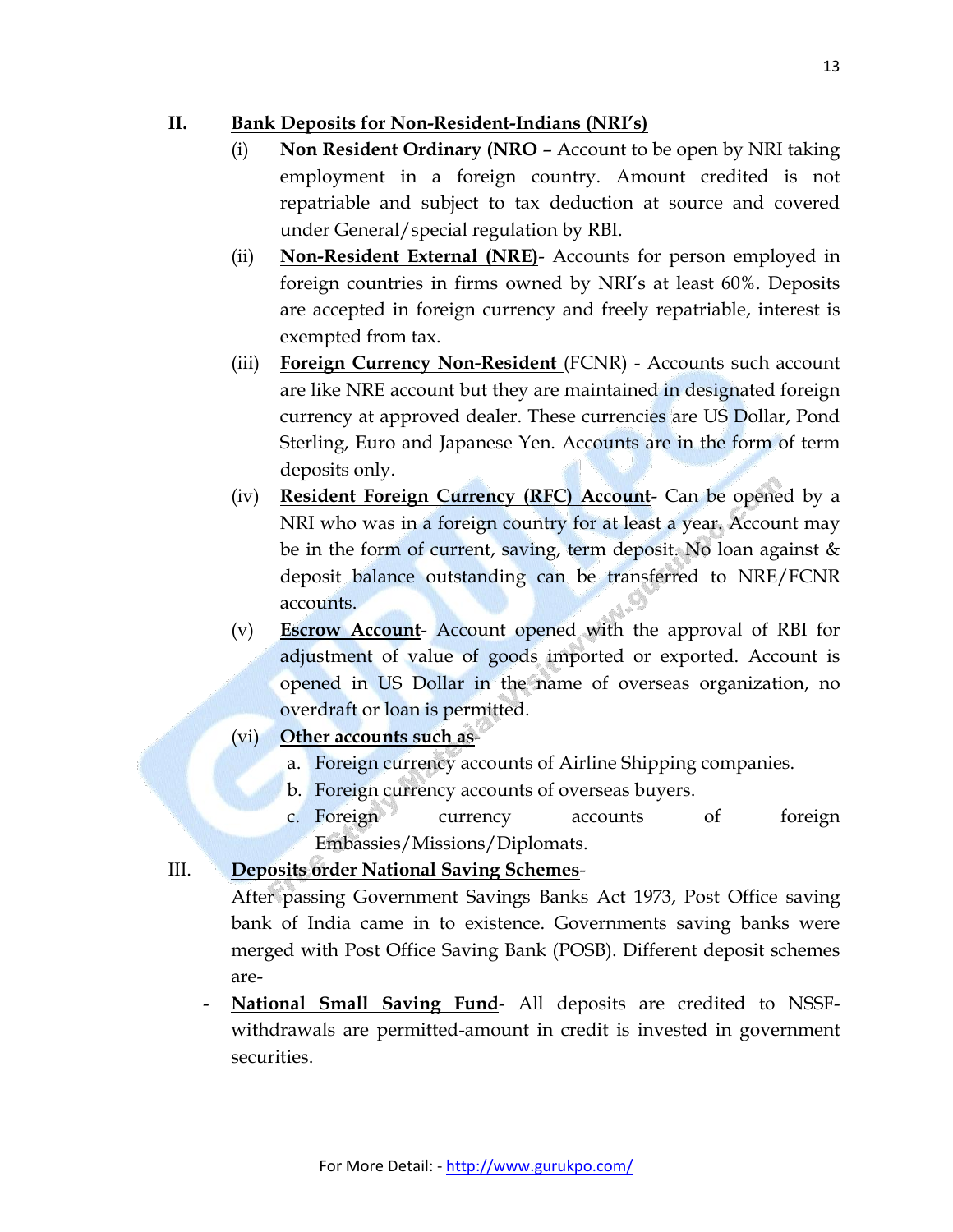- **National Saving Certificates (NSC's)** Certificates are issued by post offices maturing after 5 years with tax benefit. Loan can be taken from banks against pledging these NSC"s
- **Post Office Monthly Income Account** Can be opened with a minimum of Rs.1000 and maximum of Rs. 3 lakh for single and 6 lakhs for Joint Account. Depositor gets monthly interest.
- **Public Provident Fund Account** Another saving plan with minimum of Rs.500 and maximum of Rs. 70,000 per month. Deposits qualify for deduction of income tax under section 80-C of Income Tax Act.

Free Study Material Visit June Strategic com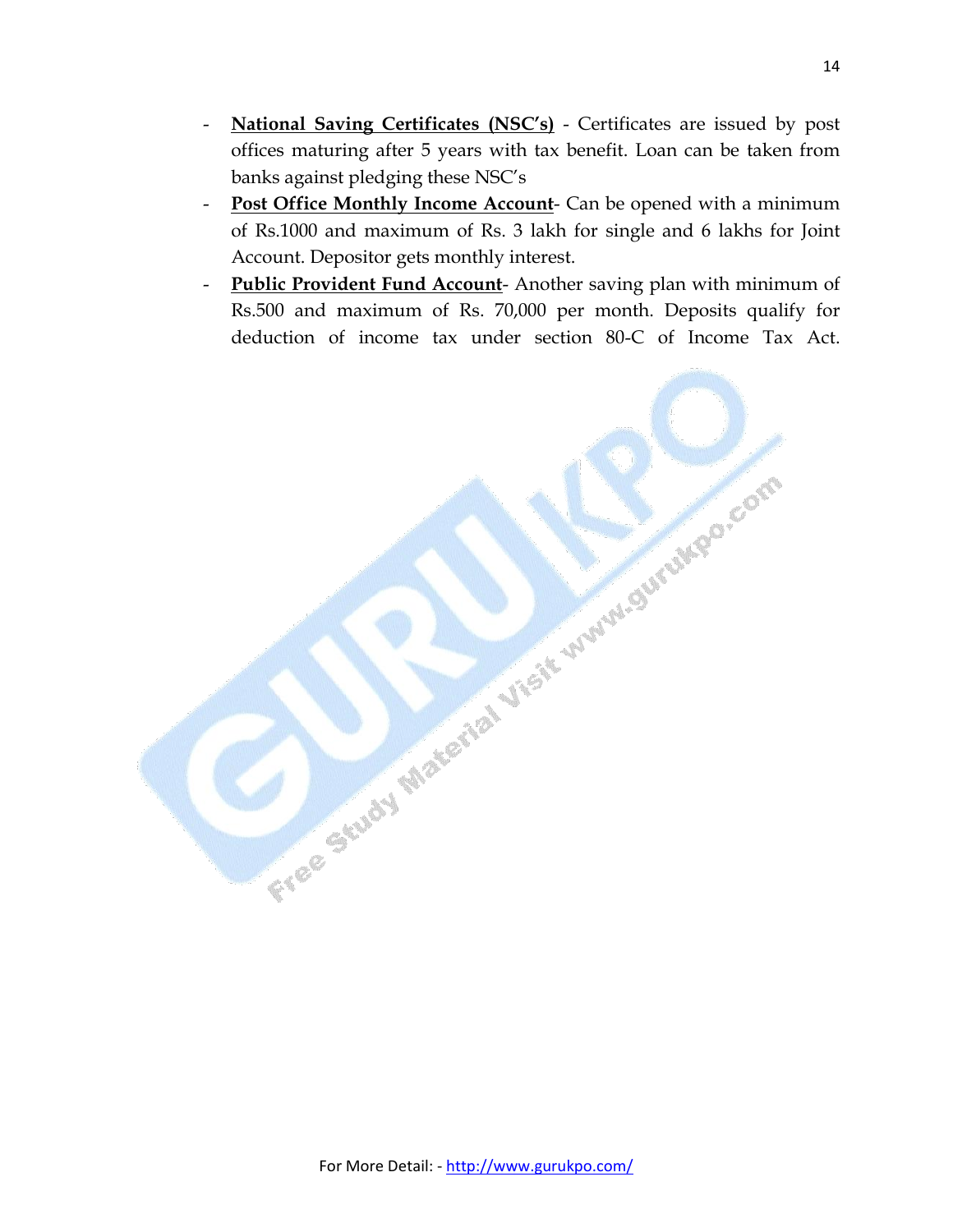#### **7. What do you understand by credit policy? Explain its key objectives.**

- **Ans.** Credit Policy is a part and parcel of economic policy. It consists of all those measures through which Central Bank of the country i.e. BRI controls the supply of money to attain general economic objectives such as:
	- Price stability
	- Exchange rate stability
	- Full employment
	- Economic development

In India, credit policies are announced by RBI and following are key objectives of Credit Policy.

- To encourage savings and mobilize savings for capital formation and development.
- To encourage investment and create environment for investments in planned programmes.
- Supply of adequate credit to meet increasing demand of activities so that overall economic development is encouraged.
- To control inflationary pressure and maintain price stability.
- To encourage economic development without financial hindrance.

The RBI formulates and implements the credit policy and monitors it through various tools and techniques. These are general quantitative techniques and qualitative selective techniques.

Quantitative Techniques used are:

- Bank rate
- Open Market Operations
- Change in CRR/SLR

Qualitative methods of Credit Control are:

- Rationing of credit
- Changes in Margin requirements
- Regulation of consumer credit
- Direct action
- Moral suasion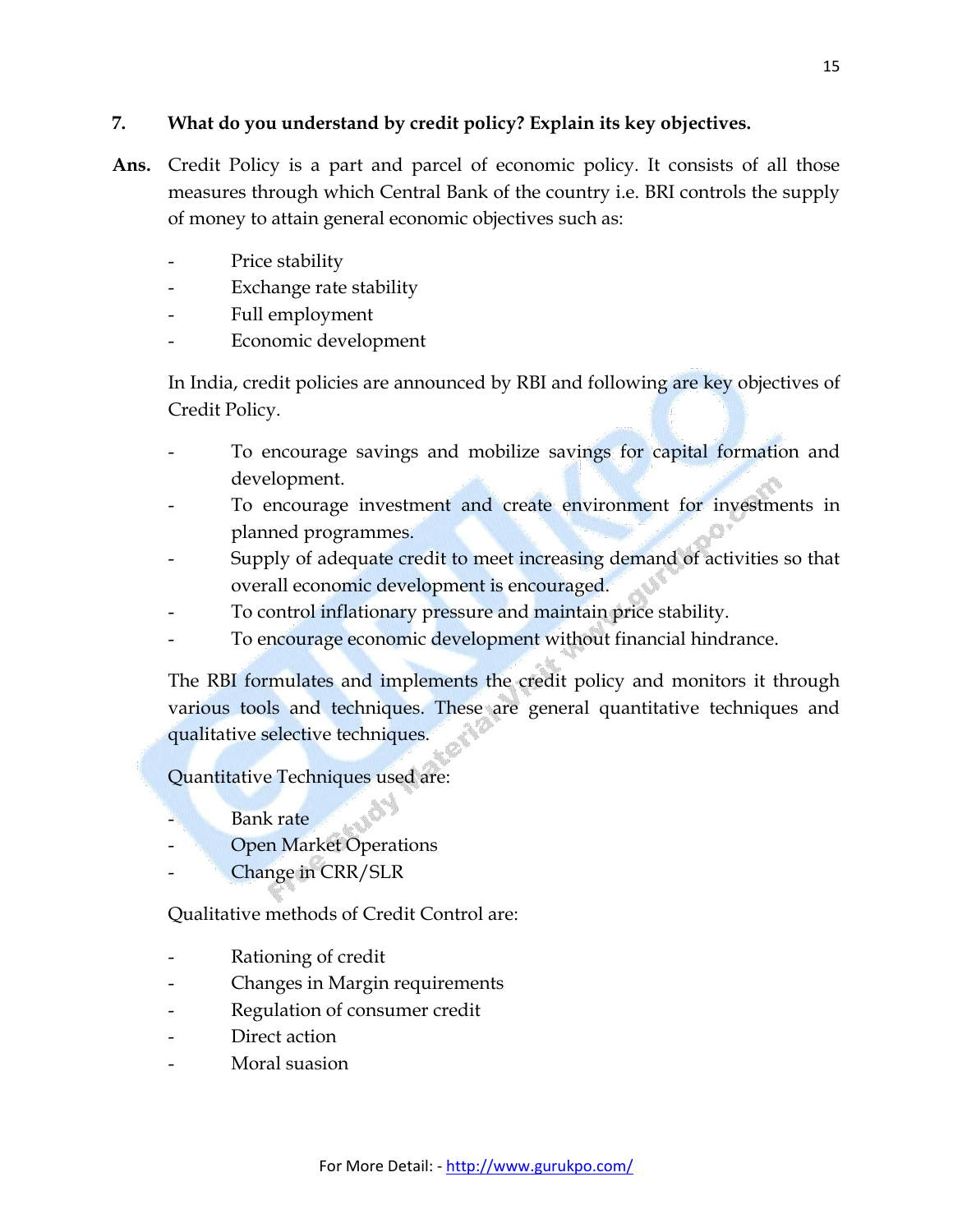#### **8. Write a brief note in "Credit Culture".**

**Ans**. Credit culture is the unique combination of policies practices, experiences and management attitude that defines the lending environment and determines the lending behaviour acceptable to the bank. Broadly, credit culture is the system of behavior belief, philosophy, thought, style and experience relating to management of credit function. Credit culture is made of principles that need to be communicated. The role of credit culture is to create a risk management climate that will foster good banking.

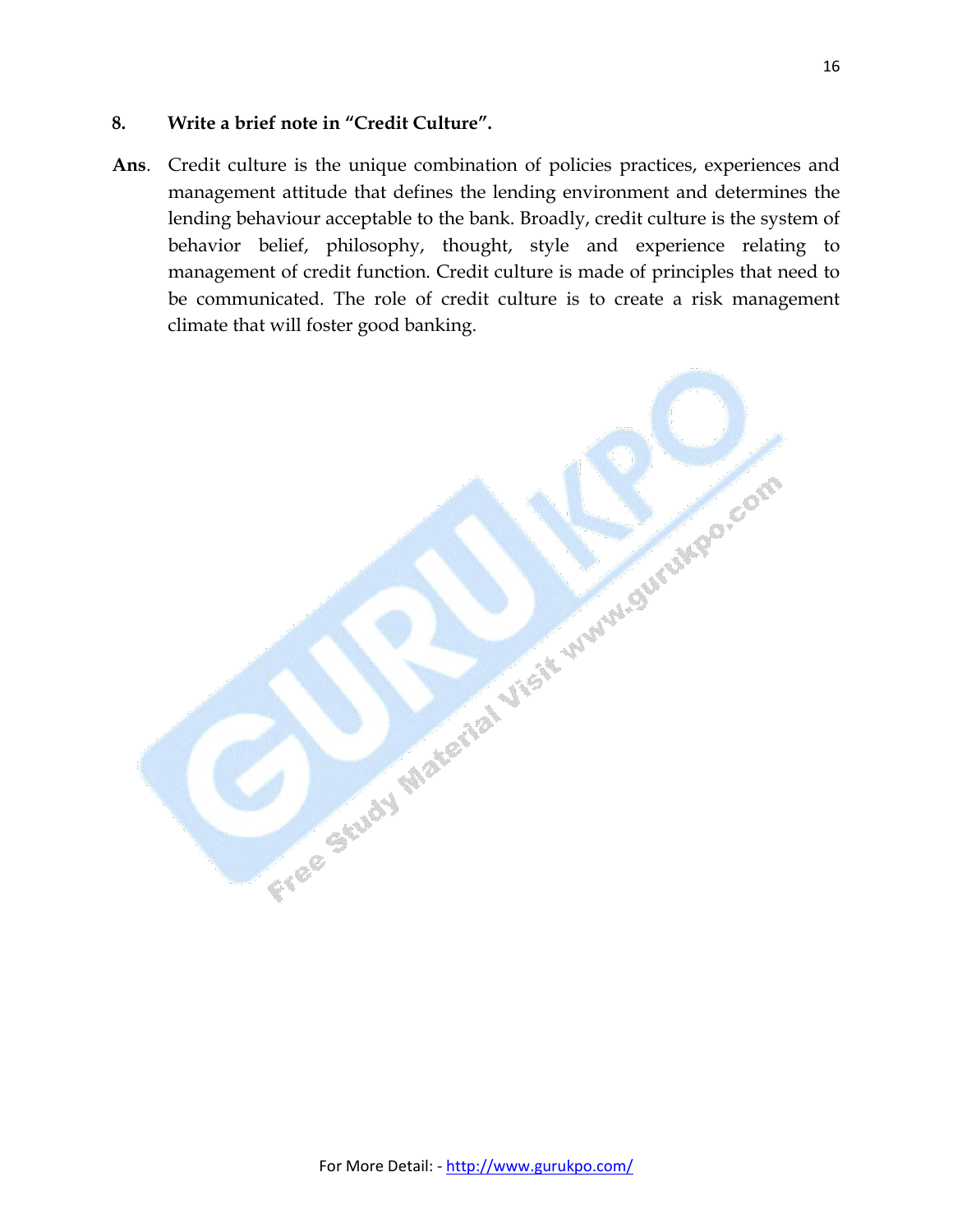#### **9. What do you understand by term Retail Banking?**

**Ans.** Retail banking is typical mass market banking where individual customers use local branches of commercial bank. Retail banking refers to banking in which banking institutions execute transactions directly with consumers rather than corporations or other banks. Services offered include saving bank account, current account, fixed deposit/term deposit account, recurring deposit account etc. Transactions in term of loans like housing loan personal loans, education loans, gold loans, vehicle loans, agriculture loans, Mortgage loan etc. Similarly products like debit cards, credit cards, insurance products, pension plans etc.

Retail banking is banking service that focuses towards individual consumers and consumer markets. Retail banking is a high volume business with many service providers compiling for market share. The difference between retail and wholesale banking is essentially one of size. Retail banking basically deal with a large number of small value transactions where wholesale banking deals with smaller number of large value transactions.

Retail banking provide an ideal combination of higher margin business as well as fair degree of risk diversification and helps in better customer relationship and attracting new customers. fair degree of risk diversification and helps in better customer relationship and attracting new customers.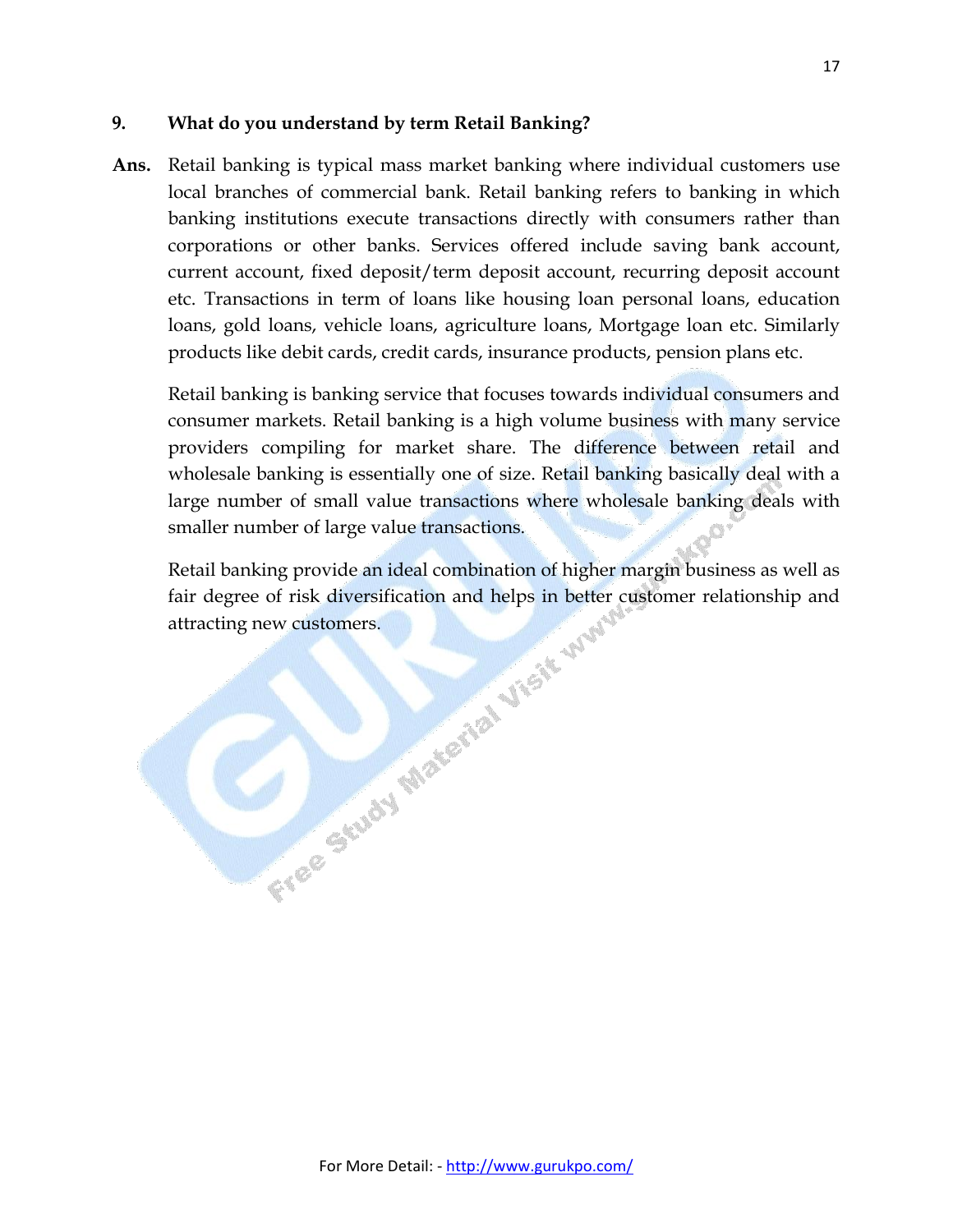#### **10. Explain in brief corporate banking. How it differs from retail banking?**

**Ans.** Corporate banking is often used to refer wide range of financial services that are provided by financial institutions to various corporations, big business houses as well as government institutes. Corporate banking focuses on corporate style entities and high value transactions as against retail banking where focus is on individual customers.

In corporate banking, nature of banking products offered to corporate customers also differs. Salary account product is one such product offered where salary of all employees of big organization is credited to the account of all employees by debiting the account of organization. Banks also waive minimum balance criterions in these salary accounts and banks gain much on idle funds in these accounts. Such facility also helps the bank in selling retail products like credit cards to all employees.

In corporate banking, banks are maintaining good relationship with corporate/big business houses and such relationship helps in selling asset products by banks such as project finance for long term projects, involving significant capital investments, trade finance for meeting import export requirements, working capital loans to meet the liquidity requirement of ongoing projects etc. Non fund based products like letters of credit and guarantee etc can also be sold to such customers under corporate finance.

| S. No. | Point of difference | <b>Retail Banking</b>    | Corporate Banking      |
|--------|---------------------|--------------------------|------------------------|
| 1.     | Per customer        | Low                      | High                   |
|        | business            |                          |                        |
| 2.     | Interest rates      | Higher                   | Comparatively lower    |
| 3.     | Chances of NPA      | Low                      | High                   |
| 4.     | Relationship with   | Not that important       | Very important         |
|        | customers           |                          |                        |
| 5.     | Publicity           | Required                 | Not very much required |
|        | requirement         |                          |                        |
| 6.     | Pricing of products | Not effected much by     | Immediate effect on    |
|        |                     | change in Govt. policies | changes of Govt.       |
|        |                     |                          | policies               |

#### **Difference between Retail and Corporate Banking**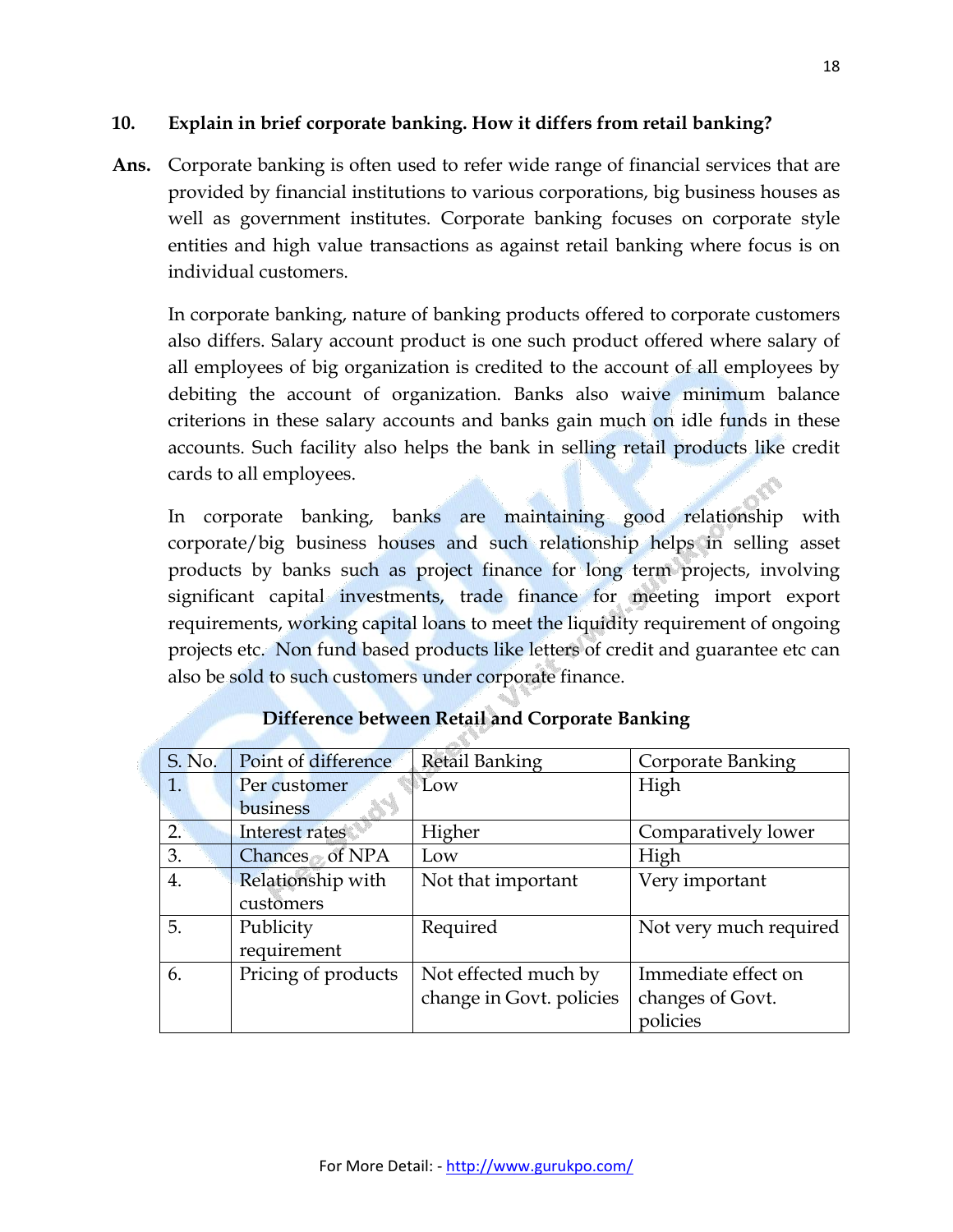#### **11. Write a brief note on "Consortium Finance".**

**Ans.** In Consortium financing several banks finance a single borrower with common appraisal, common documentation, joint supervision, and follow up exercise. When credit requirement of a unit are large, two or more banks/financial institutions join together and provide the required credit facility. In the big projects/institutions like IDBI, IFCI and ICICI operate a system of consortium finance through a common project appraisal. One of the financing institutions of the consortium act as a lead institution. The lead institution processes the loan application and gets the consent of other participating financing institutions.

The consortium finance enables the participating financial institutions to share the risk of lending, to share the expertise and experience. Normally, the financial institution or bank that sanctions maximum share of loan will take up the role of lead institution/lead bank. institution or bank that sanctions maximum share of loan will take up the role of lead institution/lead bank.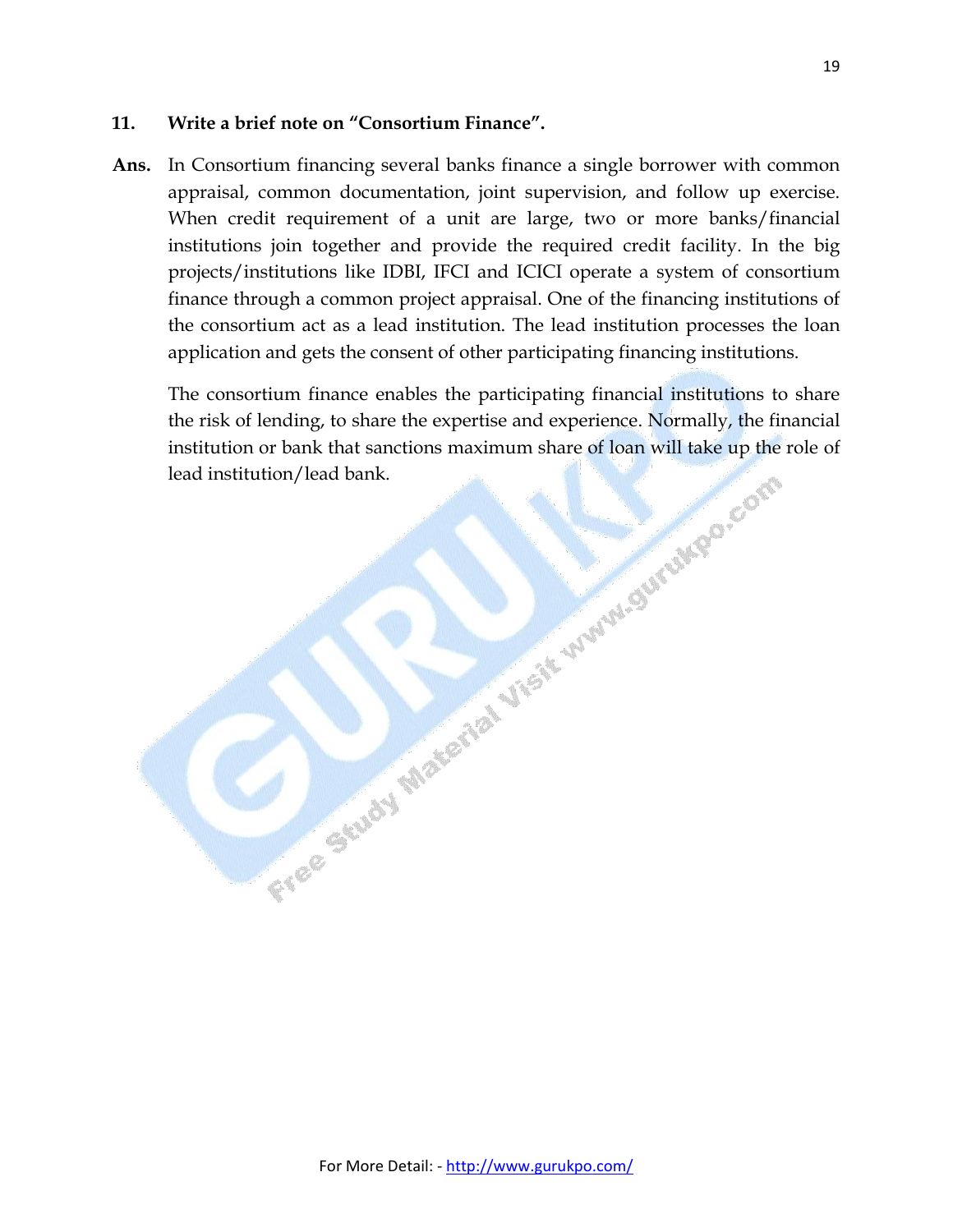#### 12. **Write a brief note on loan syndication.**

**Ans.** Loan syndication is almost similar to consortium finance. Loan syndication is an arrangement between one or more lending institutions to provide a borrower a credit facility using common loan documentation. The syndication process is initiated by a borrower who appoints a leader through granting him mandate to act as the Arranger of Mandated lead Arranger on the deal. The arranger is responsible in advising the borrower as to the type of facilities it requires; and then negotiating broad terms of those facilities.

This term is generally used in international trade in which following type of banks are involved:

- **1. Managing bank** Appointed by borrower to arrange credit-borrower pay fee as percentage of loan.
- **2. Lead bank** Bank which provides major portion of loan.
- **3. Agent bank** Bank appointed by borrower to look after his interest after loan agreement is signed. This bank takes over from managing bank.
- **4. Participating banks** Banks actually providing loans-
	- (i) Wholesale large banks providing major loans
	- (ii) Retail sector banks providing small loans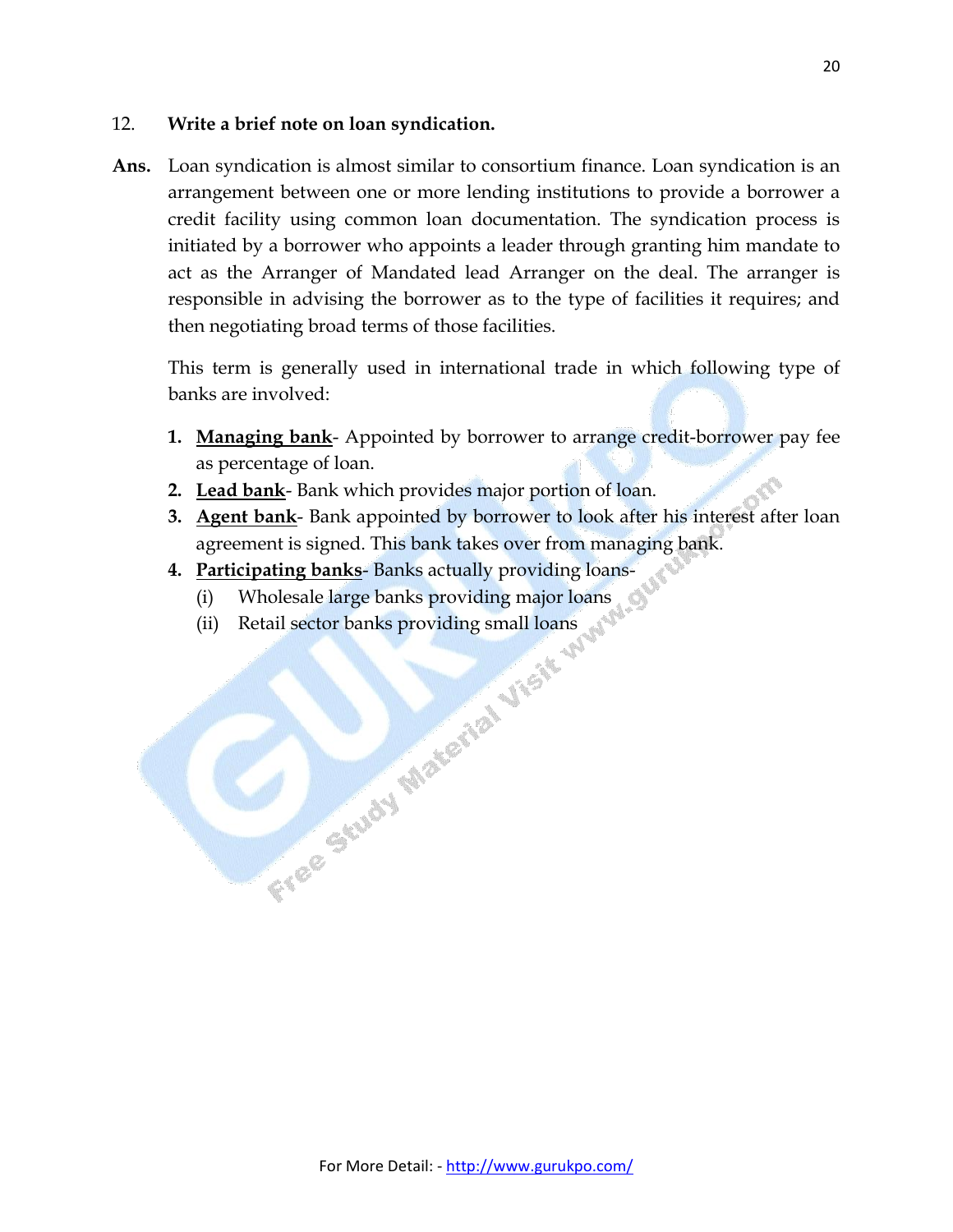#### **13. Explain in brief Agencies for Rural Credit.**

**Ans.** The organized institutional frame work available for disbursement of rural credit consists of the following:

- 1. Commercial banks
- 2. Regional Rural Banks
- 3. Cooperative Credit Structure

We have large network of nationalized commercial banks and their branches which are playing a crucial role in providing rural credit. Particularly after nationalization their role in meeting rural credit needs has become significant. They have been assigned targets for advancing agricultural and rural credit by Govt. of India.

The Regional Rural Banks CRRBD entered in the field of rural credit after passing of RRB Act in 1974. These RRB"s were specifically created to supplement the efforts of cooperatives which performing this aspect of disbursing rural credit.

The cooperative credit structure is in the field of agricultural credit since last more than 100 years. In short term credit, structure consists of state cooperative banks at state level, District Central Cooperative Banks at district level and primary agricultural credit cooperatives at primary/village level. Similarly, for long term credit which is also known as Investment credit, there are State cooperative Agricultural & Rural Development Banks at State level and Primary Cooperative Agricultural and Rural Development Banks at district, Taluka level to disburse rural credit for long term period. The primary urban cooperative banks have also been authorized to disburse rural credit by RBI.

At the national level, NABARD is looking after this work and providing money to all three above agencies by way of refinance facilities.

In the unorganized sector, there are other agencies and important amongst them is money lender who is providing rural credit at a comparatively higher rate of interest.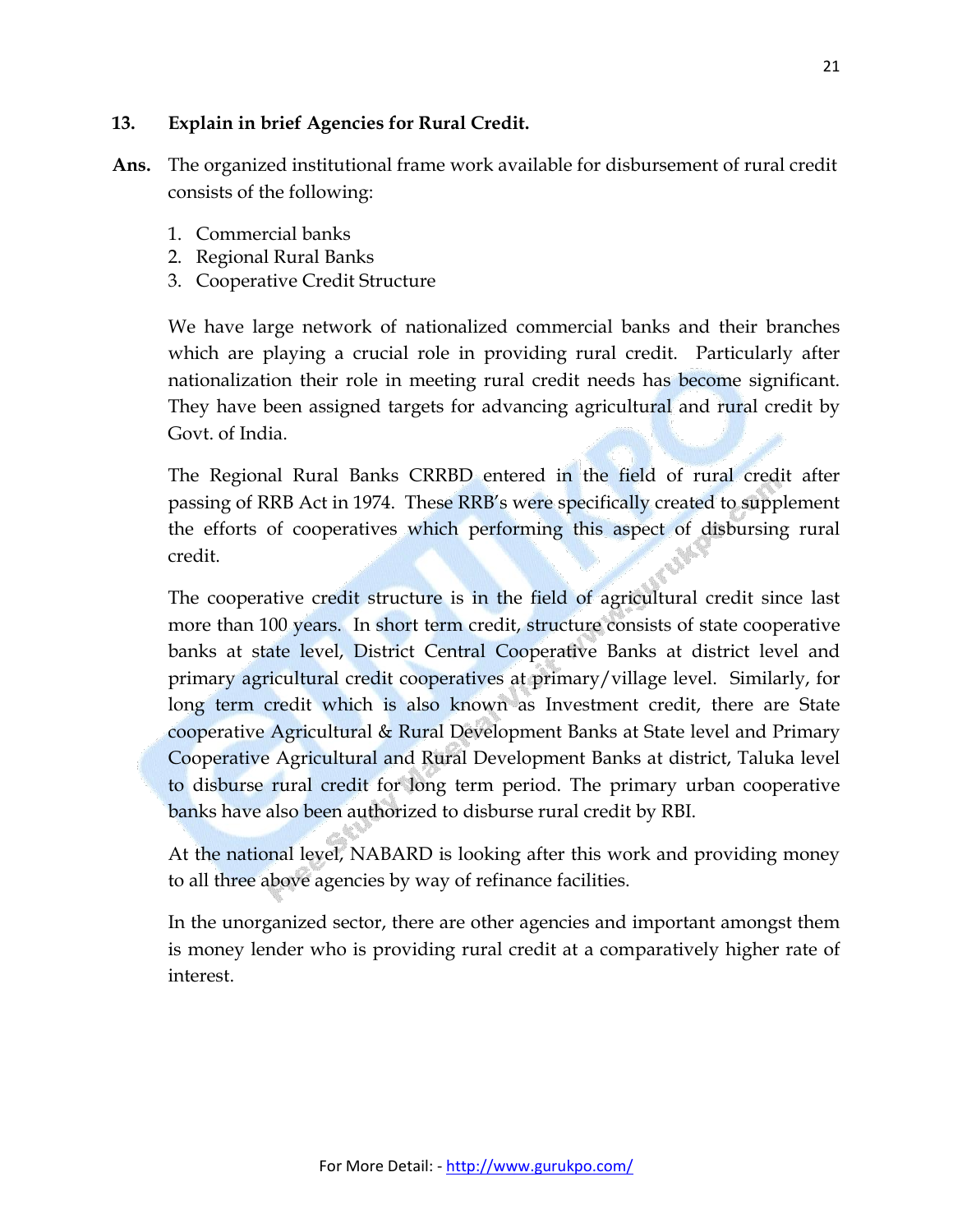#### **14. Write in brief origin and function of RRB's.**

**Ans.** Under the 20 P0int Economic Programme during emergency, one of the point was as follows:

"Provision of cheap credit for Marginal farmers, landless laborers, artisans in rural areas & liquidation of rural indebtedness in stages "

In order to implement this programme, Govt. of India came up with an idea to set up RRB"s and for which RRB Act was passed in 1974. These RRB"s were started in 1975to supplement the efforts of rural credit co-operatives in the rural areas.

The broad objectives with which RRB"s came into being were as follows:

- 
- **-** Agriculture
- **-** Trade, commerce, industry and other productive activities.
- **-** To provide credit and other facilities particular to
	- **-** Small & Marginal farmers
	- **-** Agricultural laborers
	- **-** Artisans and small entrepreneurs.

To develop rural economy by providing financial assistance to :<br> **-** Agriculture<br> **-** Trade, commerce, industry and other productive activities.<br> **-** To provide credit and other facilities particular to -<br> **-** Small & Marg These RRB's are joint ventures of Central Government, State Govt. and sponsored bank with a share capital contribution of 50%, 15% and 35% respectively. A RRB was set up with an initial authorized capital of 1 crore to be contributed by these three agencies.

These RRB's are expected to prepare production plan in its area village-wise and block wise. They are permitted to attract deposits @ 1/2% more than the rates of commercial banks and their lending rates were kept at par with rates of village cooperative societies. The sponsored bank used to provide managerial and financial assistance to these banks.

The NABARD at the national level provides finance to these banks and monitors their working.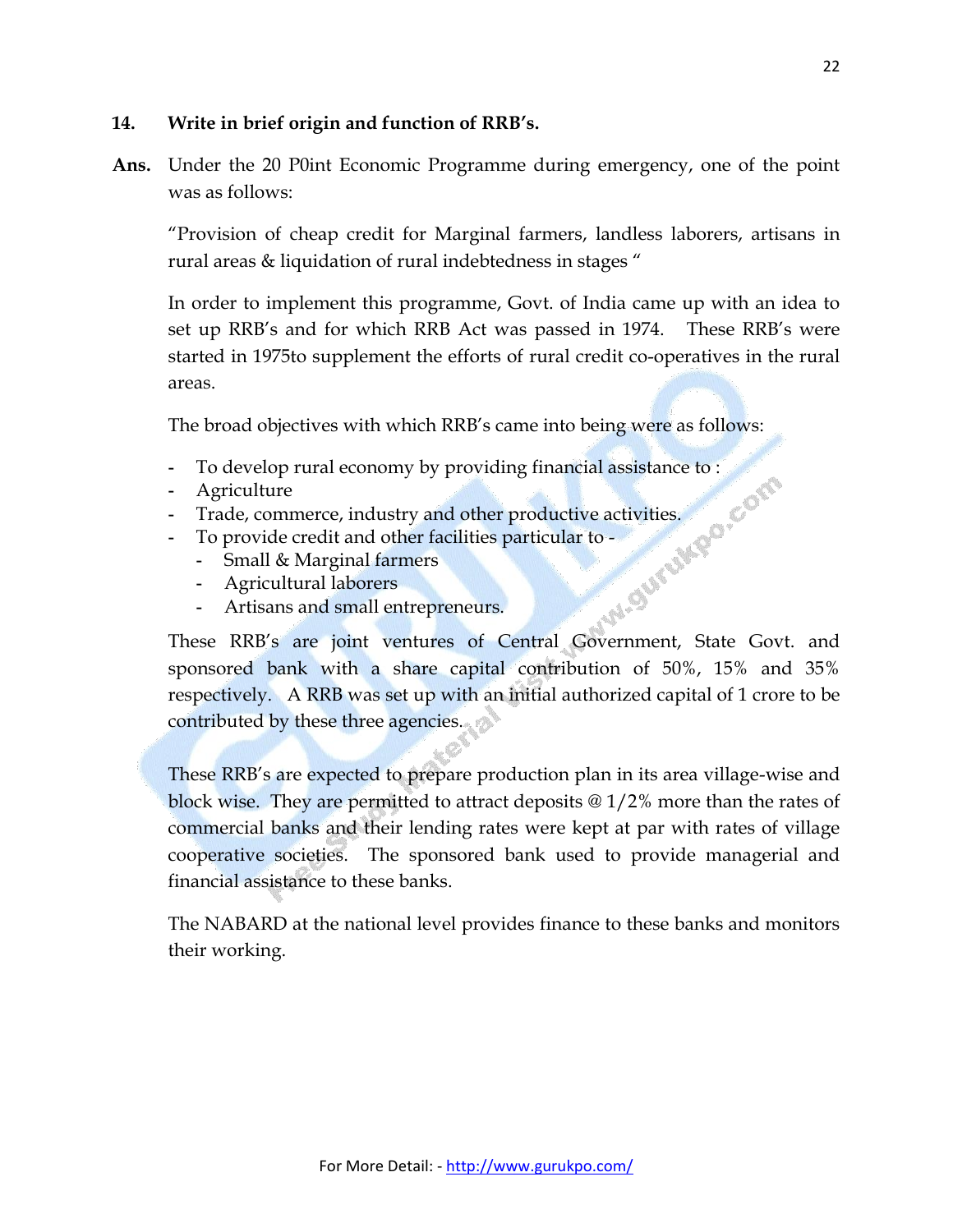#### **15. Explain in brief how CARDB's function?**

Ans. CARDB's are part of cooperative credit structure. A Chart showing cooperative Credit Structure is enclosed. They are engaged in providing investment credit (Long term credit) for agricultural and rural development. These banks were earlier known as Land Mortgage Banks but their name was subsequently changed as Agricultural and Rural Development Banks as their main purpose of providing long term credit is agriculture and rural development.

Generally structure of such banks is federal i.e. State CARD Bank at State level with primary CARD BANK at District, block and primary level. However, in some states their structure is unitary i.e. State CARDB with its branches at primary level. However, in some small states, State Cooperative Bank is also working as CARD Bank by disbursing long term credit also.

These banks provide long term loans (5 to 20 years) on mortgage of agricultural land by the farmers e.g. loan for purchase of Tractor, installation of tube wells and various other similar purposes of agricultural and rural development. Generally loan amount is 50% of value of land owned by farmer. For purchase of farm machinery/equipment, bank is making direct payment to supplier on behalf of farmer.

NABARD is refinancing the loan amount to State CARD BANKS. These SCARD BANK are raising funds through share capital, fixed deposits (as a special case) debentures and interim finance from State Bank of India. The main source is debentures which are issued on the basis of effective mortgage deeds available. NABARD is also undertaking voluntary inspection of these banks.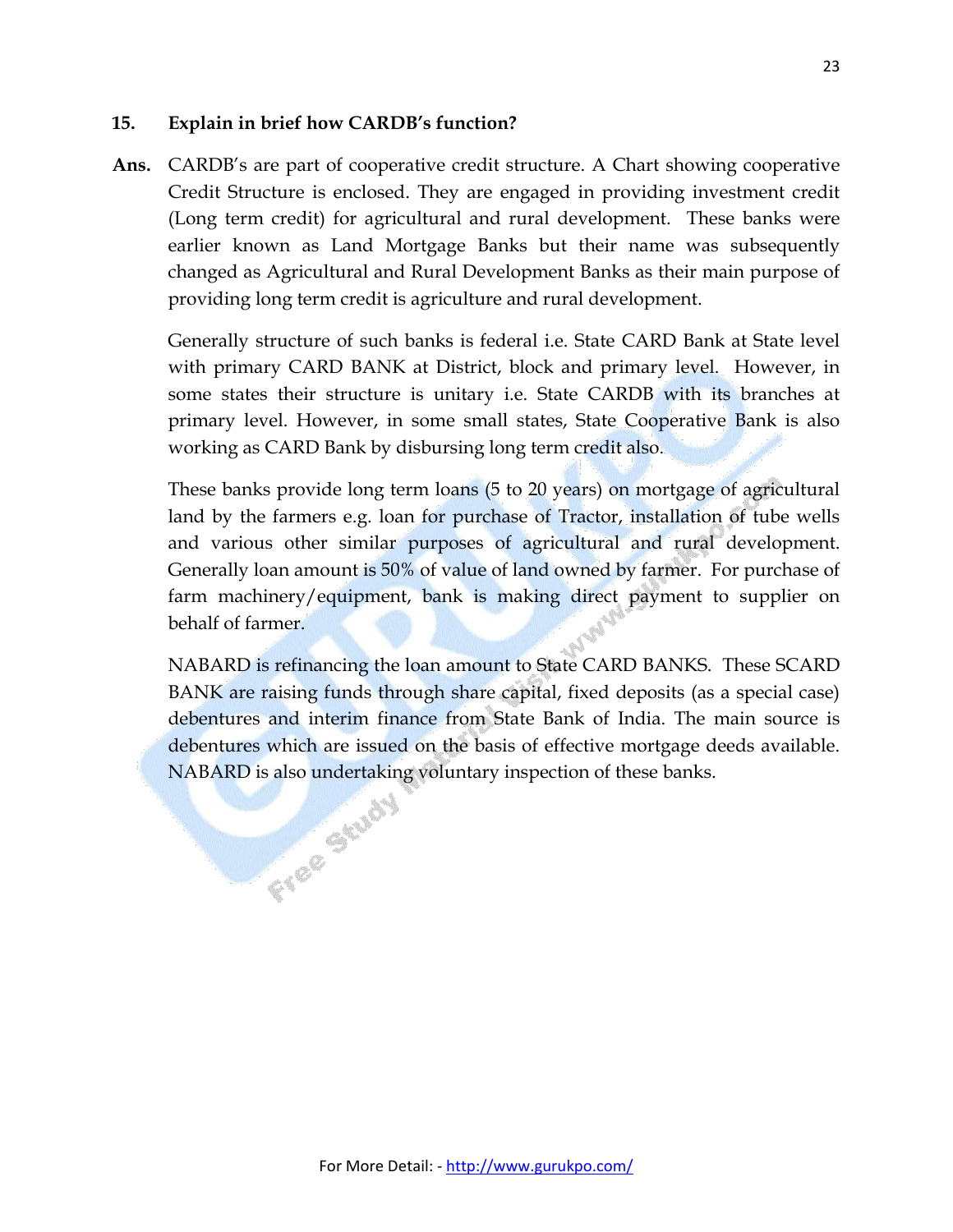#### **16. Explain in brief Service Area Approach.**

**Ans.** This SAA is being implemented from 1989 and is applicable in rural and semiurban areas. Under the scheme, each bank branch i.e. branch of a co-op bank, RRB or a Commercial bank is allotted a specific service area consisting of about 15-20 villages. The area allotted is known as Command area. Each bank branch is expected to conduct detailed survey of village including economic potential available in the village and based on this survey, village credit plans are prepared on annual basis. This credit plans are then compiled and converted into block credit plans and finally, block credit plans are converted into District credit plans.

In these plans, not only credit requirements of existing facilities but also requirements for starting new activities are planned. The purpose of whole exercise is to met the credit needs in full by banking institutions so that development of command area could be ensured.

For monitoring, Block Level bankers Committee (BLBC) and District Level Bankers Committee (DLBC) have been visualized under the scheme and formats as well time schedule for preparing & compiling plans have been prescribed.

District Development Manager (DDM) NABARD as well as District Administration are also involved in overall monitoring and implementation of<br>the scheme.<br> $C^{\text{st}}$ the scheme.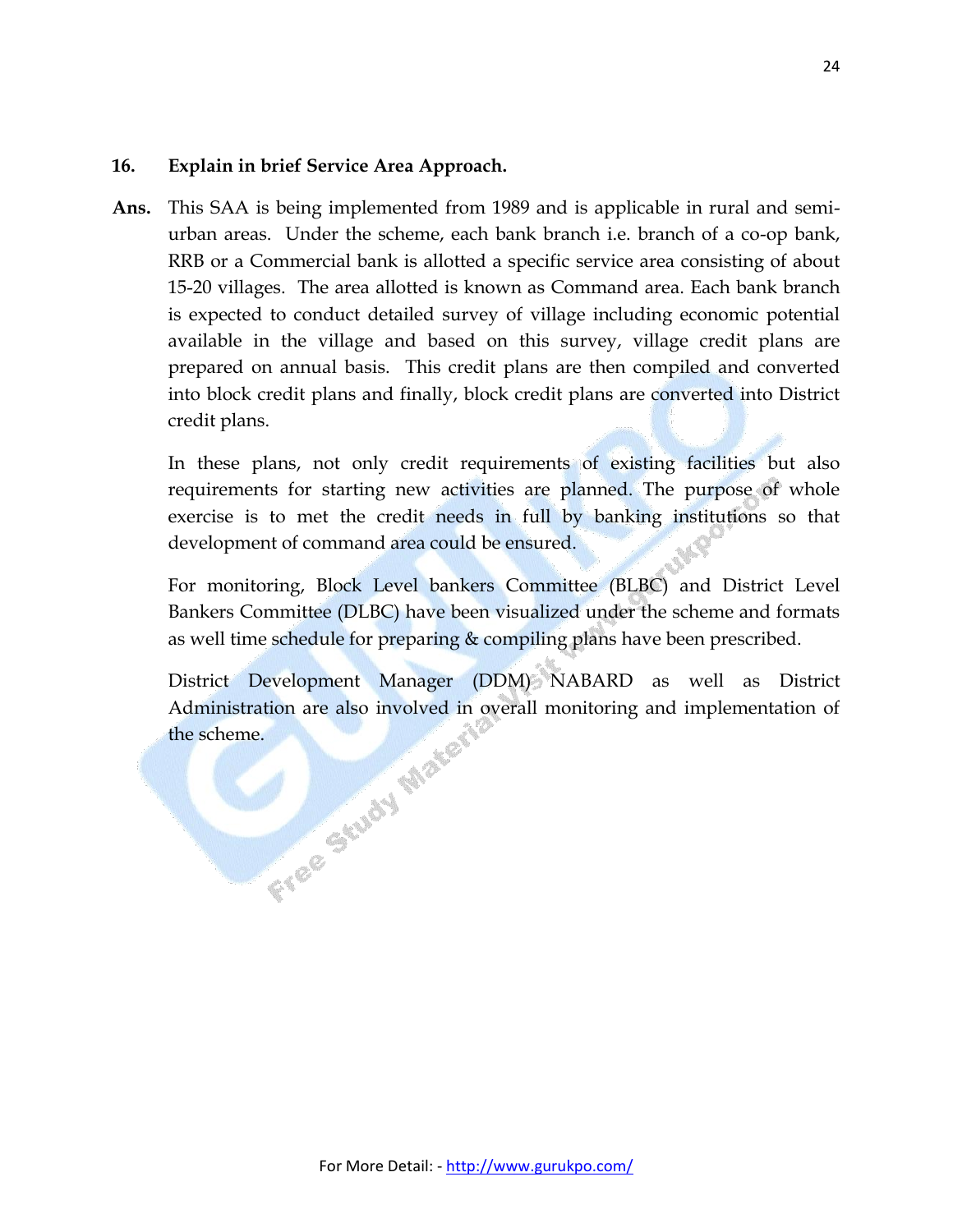#### **17. Explain in brief NABARD and key tasks performed by it.**

**Ans.** NABARD was set up as a "Development Bank" on 12.7.1982 and functions of Rural Credit Dept. of RBI were transferred to this bank. It came into being with a mandate to promote integrated and sustainable rural development and secure prosperity of rural areas. It is providing investment credit (long term credit) and production credit to promote and develop agriculture, small scale industries, cottage and village industries, handicraft and other rural crafts and for creating/improving rural infrastructure for overall rural development.

Important tasks entrusted to NABARD in rural areas are:

- 1. Providing refinance to lending institutions in rural areas like :
	- **-** Commercial Banks
	- **-** Regional rural banks
	- **-** Cooperative banks (State cooperative banks for District Co-op. Banks & Primary Agriculture Credit Co-opts, Co-op. Agriculture & Rural Development Bank).
	- **-** Other financial institutions approved by RBI.
- 2. Promoting Institution building (e.g. Farmers' clubs, Farm Hatts, Rural Marts etc.)
- 3. Coordinating operations of rural credit institutions.
- 4. Evaluating, monitoring and inspecting rural credit institutions.
- 5. Acting as regulator for cooperative banks and regional rural banks.
- 6. Maintaining liaising with Central Govt, State Govt, and National Level Organizations for policy formulation relating to rural development.

NABARD is also looking after HRD needs of rural financing institutions for which it runs Bankers' Institute of Rural Development (BIRD) at Lucknow. It raises funds from Govt. of India, RBI, issuing development bonds/debentures and RIDF deposits.

Under this act, there a provision of appeal against the order of DRT within 45 days. The RBI has to provide a key role as regular over securitization and Reconstruction Company.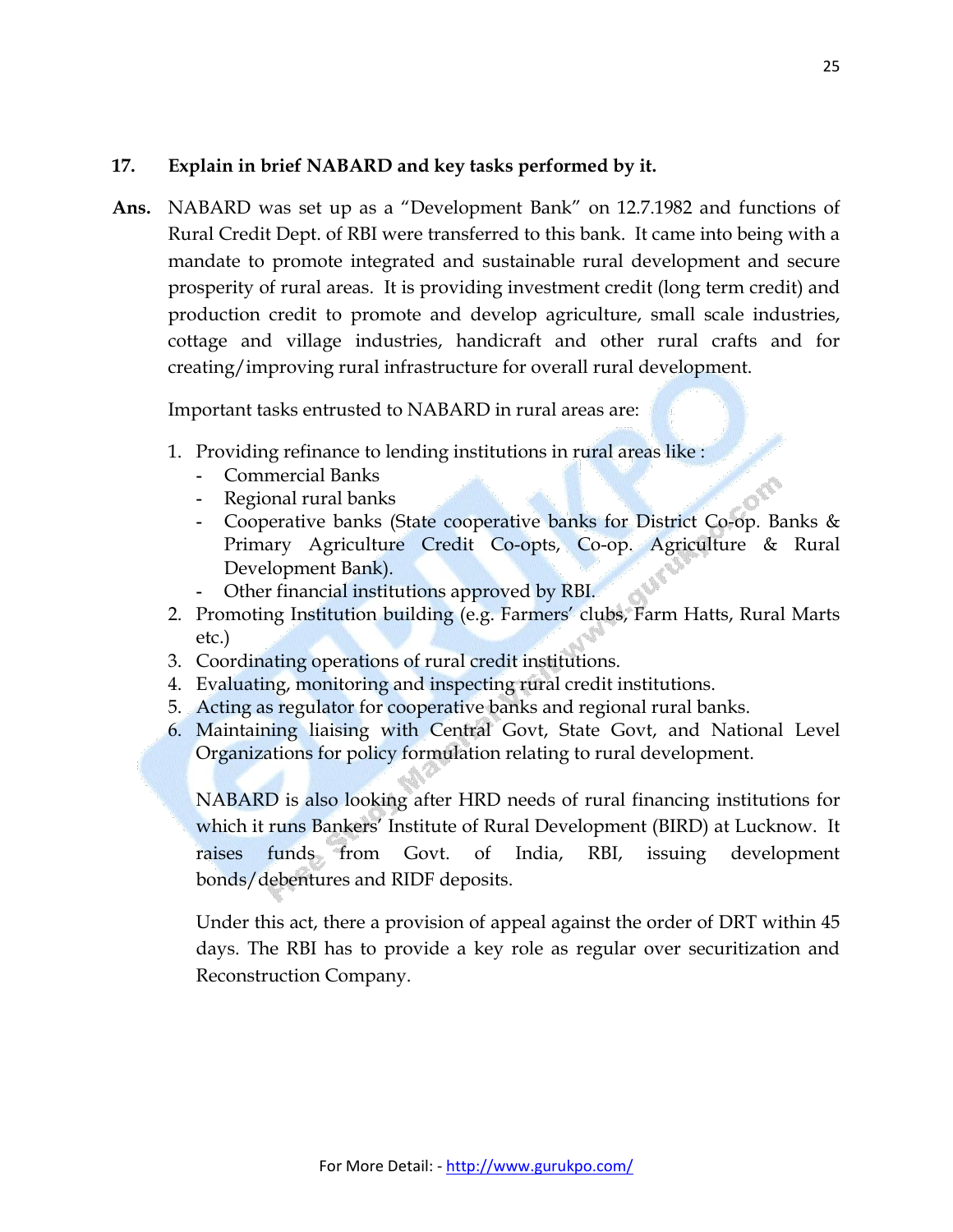#### **18. Explain in brief the term "Micro-Finances" and its role in upliftment of poor.**

**Ans**. Micro-Finance has been defined by RBI "as provision of thrift and credit and other financial services of very small amount to the poor in rural, semi urban and urban areas to improve their income and living standard".

Micro-credit institutions are those which are engaged in providing credit and other facilities to these poor strata of the society. RBI has asked banks and financial institutions to formulate their own schemes, models, prescribe suitable criterions, choose suitable branches, credit norms and interest rates etc for this purpose. Accordingly, banks have to prepare micro-credit plans for blocks, districts and the whole state for this purpose and these plans are reviewed at State and National level.

The non-governmental organizations (NGOs), voluntary organization and self help groups are playing critical role in providing micro-finance facilities. Even NABARD is playing active role in supporting these organizations and even arranging financial assistance to them. Many states have also launched various schemes of micro-finance for increasing income of poorest of the poor in rural,<br>semi urban and urban areas.<br>Micro-Finance products:<br>1. Micro credit<br>2. Micro savings<br>3. Micro insurance<br>4. Micro lead: semi urban and urban areas.

#### **Micro-Finance products**:

- 1. Micro credit
- 2. Micro savings
- 3. Micro insurance
- 4. Micro leasing
- 5. Micro Money Transfer

#### **Participants in Micro finance are**-

- **-** Financial institutions
- **-** Donors
- **-** Private equity
- **-** Micro-finance institutions
- **-** Self help groups
- **-** Non-Government organizations (NGO"s)

Famous name in Micro-finance is Mohammed Yunus of Bangladesh who was awarded Noble Prize in the year 2006 for his pioneering work in the field in Grameen Bank, Bangladesh.

In India SHG"s are playing key role in the field of Micro-finance with key objective like-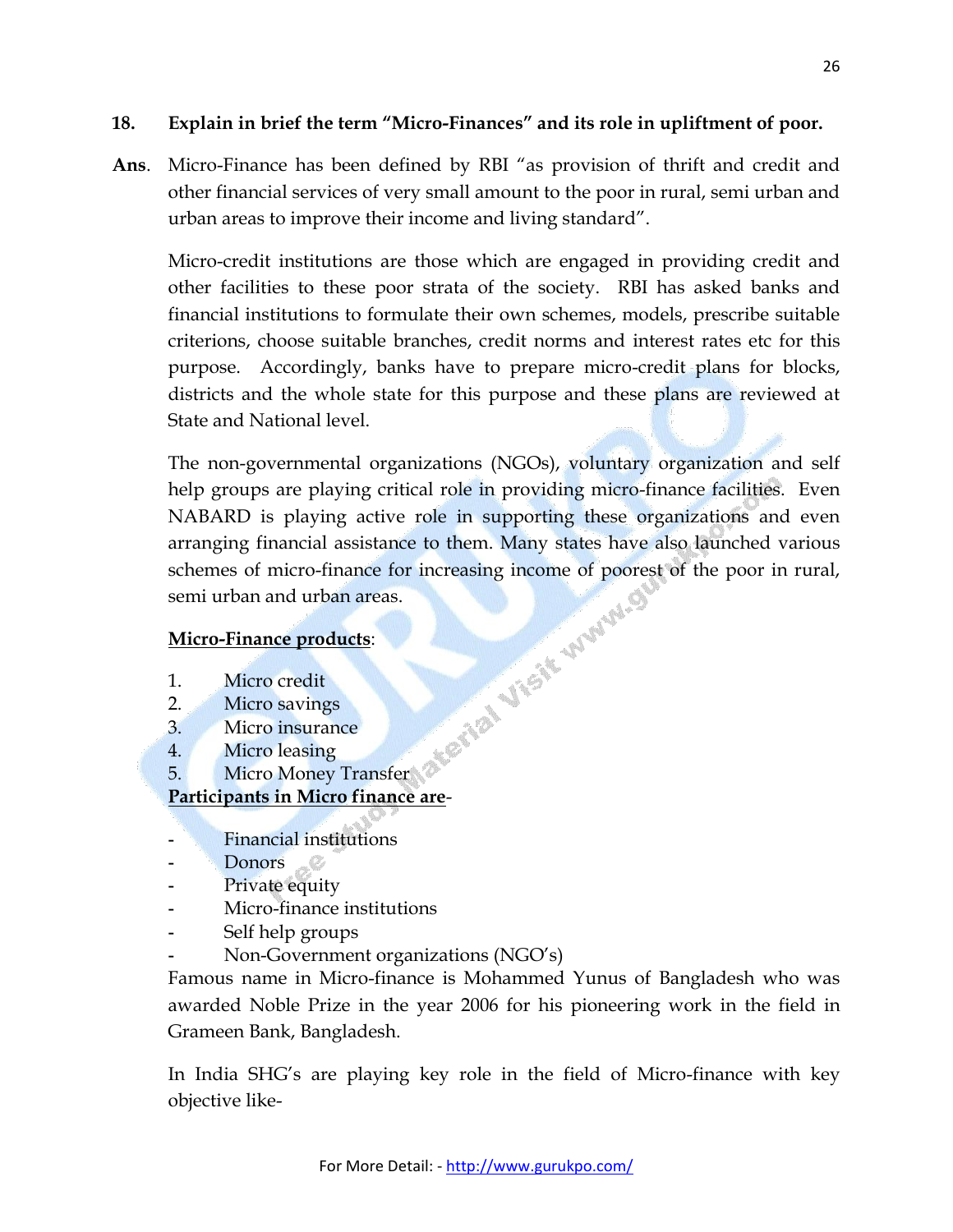- **-** To create habit of savings
- **-** To secure financial technical and moral strength
- **-** To avail loan from financial institutions
- **-** To gain economic prosperity through loan/credit
- **-** To save them from exploitation by money lenders.

Millennium Development Goals of Micro-finance are-

- **-** Eradiate extreme powerty and hunger
- **-** Universal primary education
- **-** Women empowerment
- **-** Reduce child mortality
- **-** Control HIV/AIDS, Malaria etc.

Free Study Material Visit Manufacture Com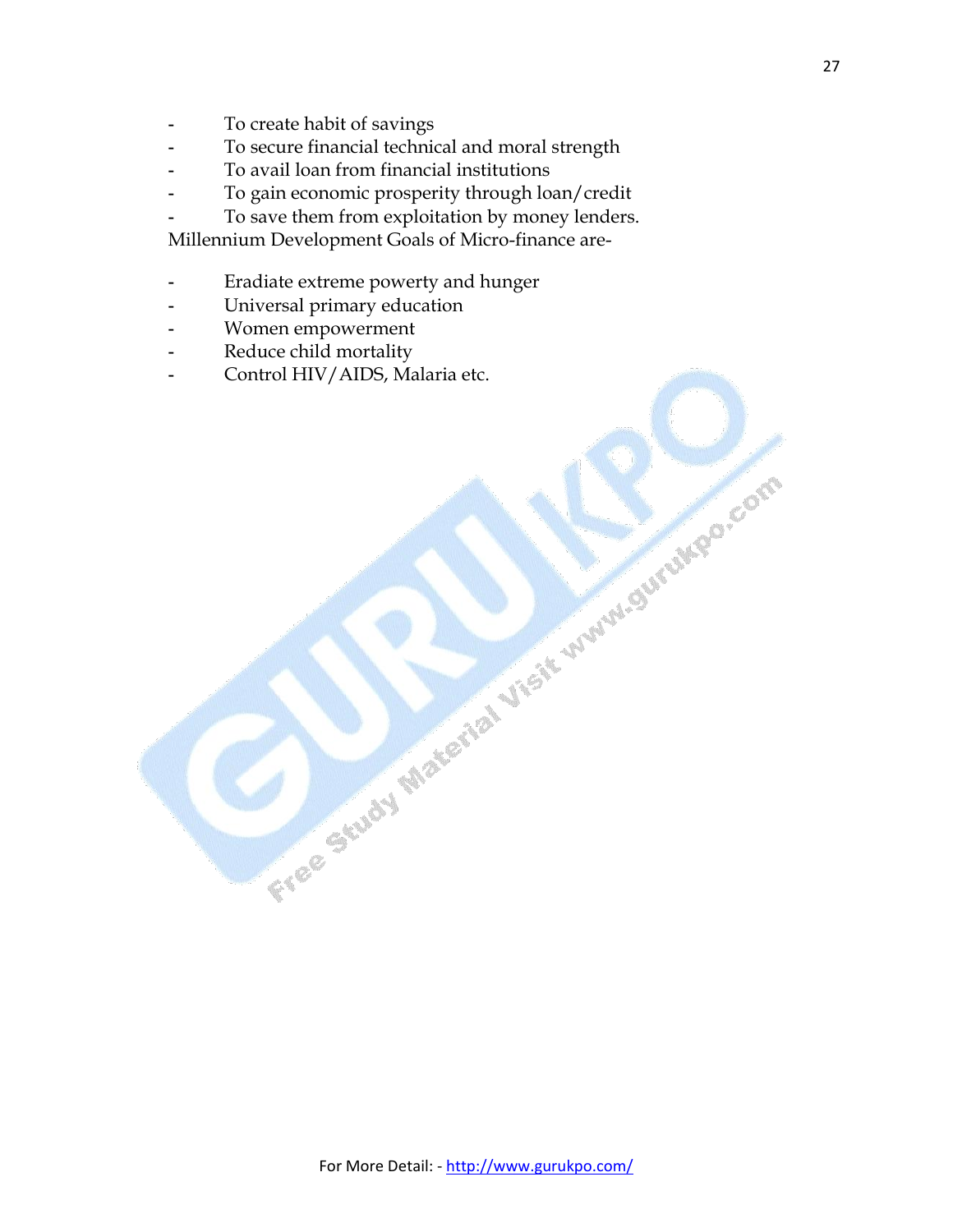#### **19. What do you understand by NPA's? What are their causes and how they can be controlled?**

Ans. A bank's balance sheet will have performing as well as non performing assets. Performing asset means an asset on which interest income is received from the borrower as and when it is due and the principal is also repaid on due date as per the repayment schedule agreed between banker and borrower. Hence an asset which is not a performing asset is treated as non performing asset. It mean that an asset on which interest or principal is not received when due. The RBI took a decision that if this amount is not recovered within 90 days from the date it becomes due, it would be treated as NPA. Before 31.3.2004 this period was 180 days. Now banks can't show the interest income on such amount as receivable income and thus cannot increase their profit by crediting the same in Profit & Loss  $A/c$ .

Hence in simple words, an asset which ceases to earn income is treated as NPA. However, there are exceptions in this regard such as : PO

- 1. Loans guaranteed by Central & State Governments.
- 2. Loans against FD/NSC/IVP/KVP if adequate margin has been maintained.
- 3. Loans which have been rescheduled for the purpose of repayment.

#### **Gross & Net NPA** –

**Gross** - Total amount of NPA before making provision for NPA

**Net** - Total amount of NPA Less provision made for NPA

Hence after making provisions for NPA, many banks have 0% net NPA's in relation to total loans and advances.

#### **Classification NPA's & Provisioning Norms**

- (1) **Sub-Standard assets**: An asset which remain NPA for not exceeding 12 months. General provision of 10% is required to be made
- (2) **Doubtful Assts:** An asset which remained in sub standard category for 12 months. Provision is required to be made according to the period. Further 100% provision on unsecured portion of asset.
- (3) **Loss Assets:** Assets which are not recoverable, provision @ 100% is to be provided till written off.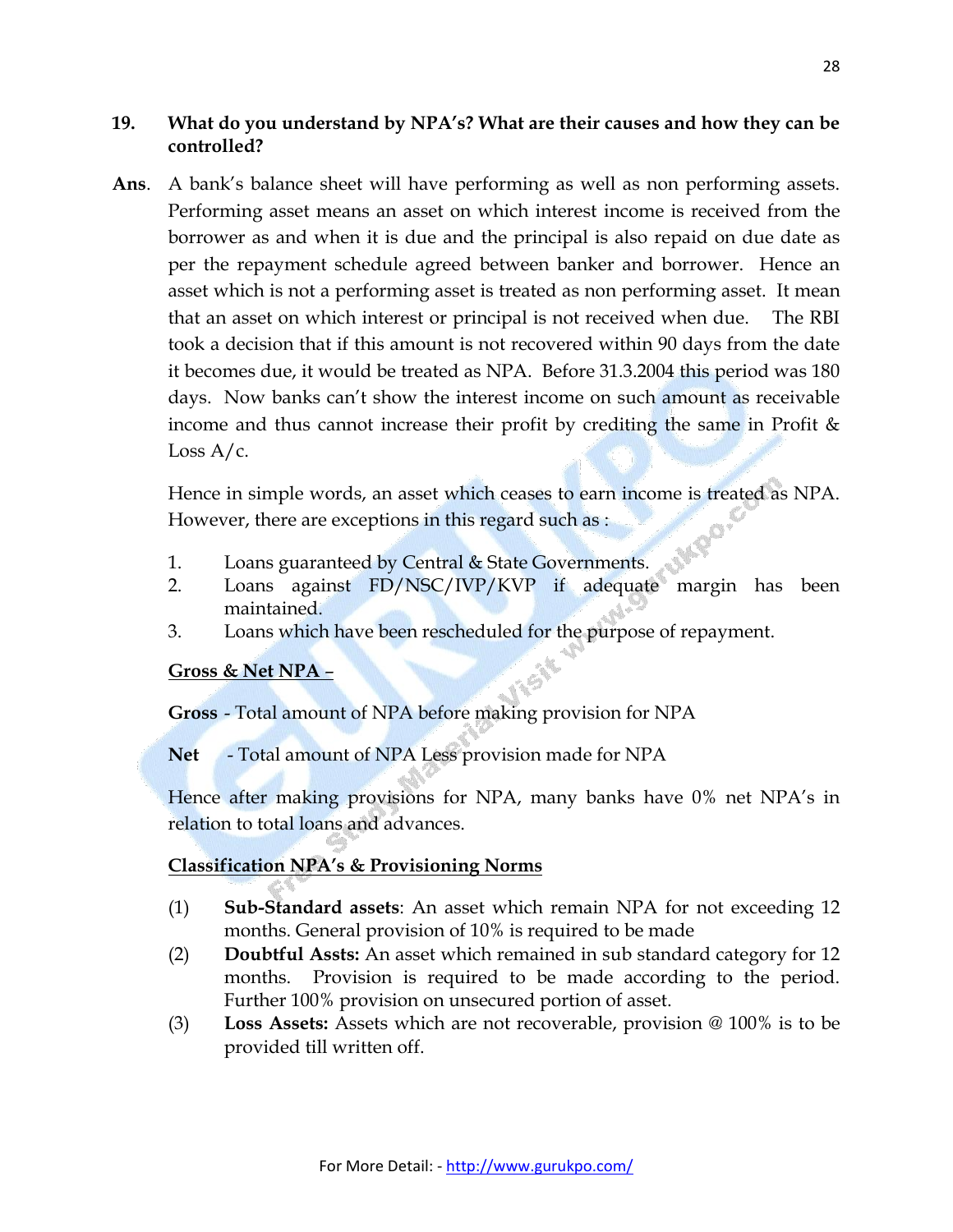Further general provision is required @ .25% on standard asset. These are assets which carry normal risk and are not NPA. This classification as well as provisioning is required to be made as per latest guidelines issued by RBI in this regard.

| Reasons for rise in NPA's |                                                     |                                  |  |
|---------------------------|-----------------------------------------------------|----------------------------------|--|
| S.No.                     | <b>Internal Factors</b>                             | <b>External Factors</b>          |  |
| 1.                        | Deffective lending policies                         | Ineffective recovery tribunals   |  |
| 2.                        | Poor credit appraisal                               | Willful default                  |  |
| 3.                        | Improper SWOT analysis                              | Natural calamities               |  |
| 4.                        | Lack of information base about loan<br>becoming NPA | Sickness due to external factors |  |
| 5.                        | Absence of regular contact/visits to                | Changes in Government policies   |  |
|                           | the borrowers                                       |                                  |  |
|                           |                                                     |                                  |  |

| <b>Measures to Overcome NPA's</b> |                                               |                                                |  |
|-----------------------------------|-----------------------------------------------|------------------------------------------------|--|
| S.                                | <b>Preventive Measures</b>                    | <b>Curative Measures</b>                       |  |
| No.                               |                                               |                                                |  |
|                                   | Proper credit assessment/appraisal            | Making debt recovery tribunals more effective  |  |
|                                   | Organisational restructuring                  | for Organizing Lok Adalats for speedy disposal |  |
|                                   | ensuring timely and proper follow up of cases |                                                |  |
|                                   | with borrowers                                |                                                |  |
|                                   | Quick action against border line cases        | <b>Use of SARFAESI ACT</b>                     |  |

#### **Government initiative to overcome problem of NPA's**

- 1. **Sick Industrial Companies Act 1985**
- 2. **Board of Industrial & Financial Reconstruction (BIFR) 1987**
- 3. **Recovery of Debts due to Banks & Financial Institutions (RDDBFI) Act 1993**
- 4. **Corporate Debt Restructuring** To Preserve viable corporates
- 5. **SARFAESI Act 200**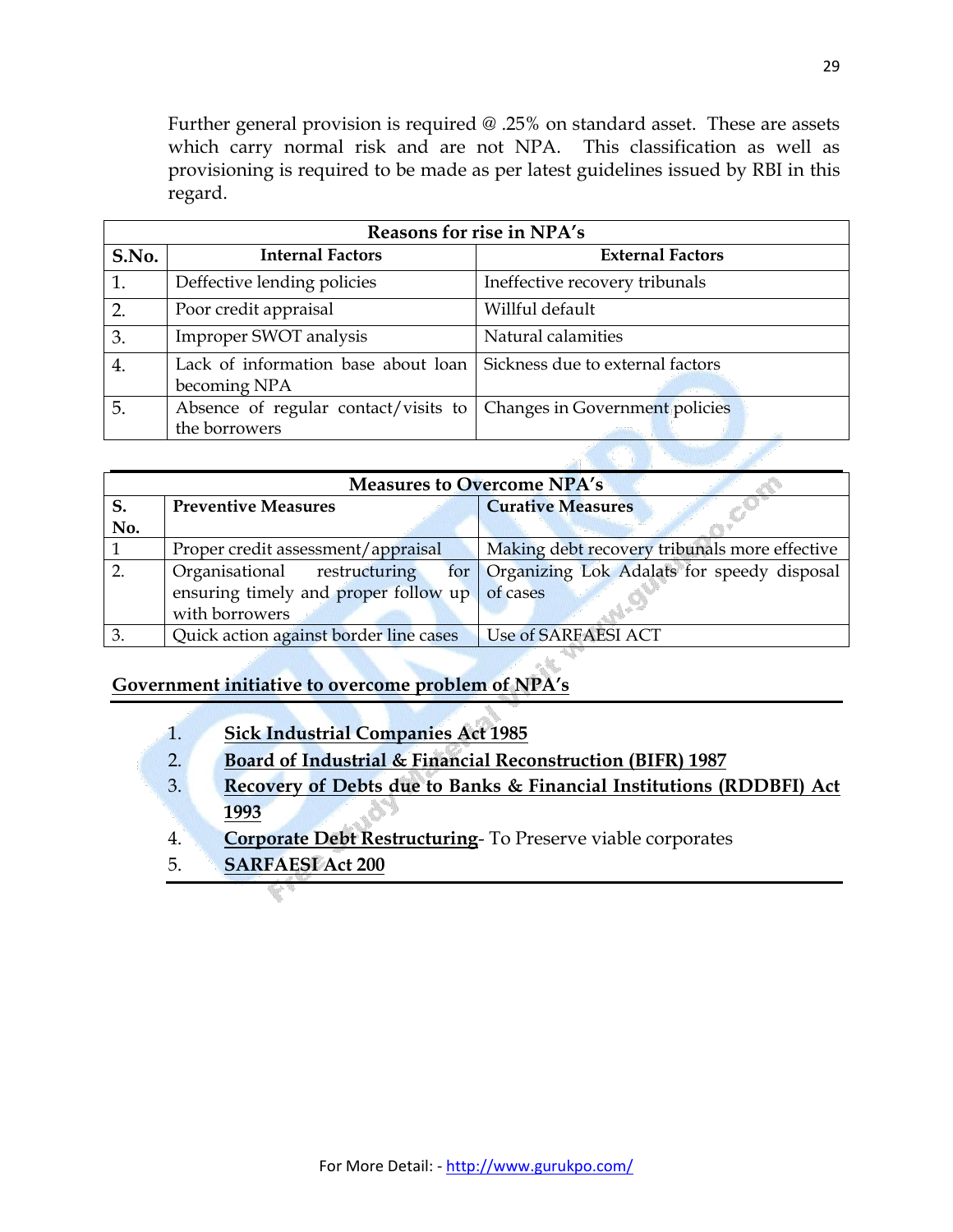#### **20. Explain in brief key features and objects of SARFAESI Act 2002.**

**Ans.** This SARFAESI Act 2002 has created a new legal framework and new procedure for recovery of dues of banks and financial institutions. The rights of banks and financial institution over securities both movable and immovable for realizing the loan advanced were limited and less effective before passing of this SARFAESI Act. Now, under this Act, banks and financial institutions got ample powers to enforce such security for realization of money due particularly loans in NPA category without the intervention of courts. This Act presupposed a simple thing that there is an obligation on the part of borrower to repay loans and if they are unable to repay, then the securities for loans are liable to be sold for recovery of loans.

This Act is effective from 21.6.2002 and has retrospective application i.e. it applies to loans and securities created prior this Act coming into operation. This act is applicable on all banking companies, nationalized banks, State Bank of India and its subsidiaries and cooperative banks. However, RRBs are not covered under this Act.

This Act has permitted "Securitization" which means acquiring financial assets of a bank or financial institutions by a securitization or Reconstruction company. This company to be registered under companies Act 1956 can convert the acquired financial asset in to marketable securities and place them in market for trading. This securitization & reconstruction company also needs registration with RBI. This securitization is a process of converting loans & receivable of banks into marketable securities.

For recovering loans under this Act, a bank or financial institutions has to give a 60 days" notice to the borrower indicating the details of amount to be recovered. If borrower raises some issues, the bank has to clarify these issues. If borrower is not satisfied, he can go into appeal in Debt Recovery Tribunal by depositing 50% amount. If borrower fails to repay amount within this notice period, the bank, financial institution (Secured creditor) can take the property into possession, sell the property and recover the amount. If amount recovered is less, he can move against guarantors. If amount recovered is more, the excess amount can be refunded to the borrower.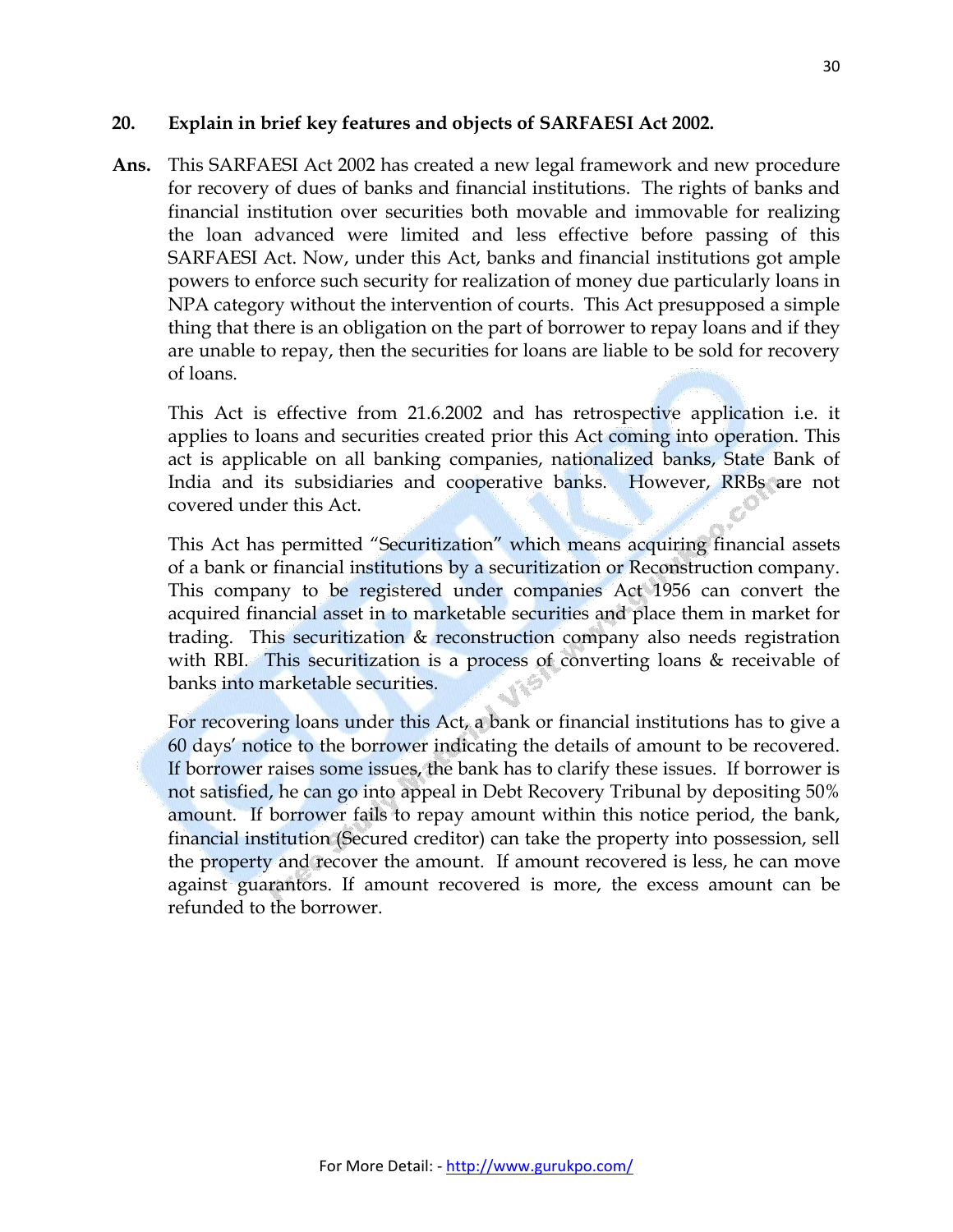#### **21. What do you understand by Securitization? Explain its process and advantages.**

**Ans.** Securitization means acquisition of financial assets by a securitization or reconstruction company. This process of acquisition (securitization) is resorted to reduce large non performing asset (NPA) i.e. loans or portfolio of loans from a bank or financial institution by a securitization and reconstruction company (SCRC) on mutually agreed terms and conditions. This is a process where nonliquidated financial assets are converted in to Marketable securities i.e. security receipts that can be sold to investors. It is also process of converting receivables and other assets into securities i.e. security receipts that can be placed in market for trading.

On acquisition of financial assets, the SCRC becomes the owner of the financial assets and steps in the shoes o f lender bank or financial institution. The RBI is the regulatory authority for a SCRC. The SCRC is a company registered under the companies Act 1956 for the purpose of securitization and it also needs registration from RBI as per SARFAESI ACT 2002.

Securitization refers to process of liquidating illiquid assets like loans receivables<br>by issuing marketable securities against them.<br>Various of by issuing marketable securities against them.

#### **Various stage involved are**-

- 1. **Identification** of assets to be securitized
- 2. **Transfer Process**:- in favour of Special Purpose Vehicle (SPV) or trust or ARC
- 3. **Issue Process**: Issuing securities to investors which are known as pay through certificates or pass through certificates
- 4. **Redemption process**: Repayment of principal and interest is made out of collection of securitized assets.

#### **Advantages of Securitization**:

- **-** Additional source of funds to originator
- **-** Greater profitability
- **-** Helps originator to have easy access to security market
- **-** Avoids idle capital

Securities issued are better than traditional securities as they are backed by securitized assets.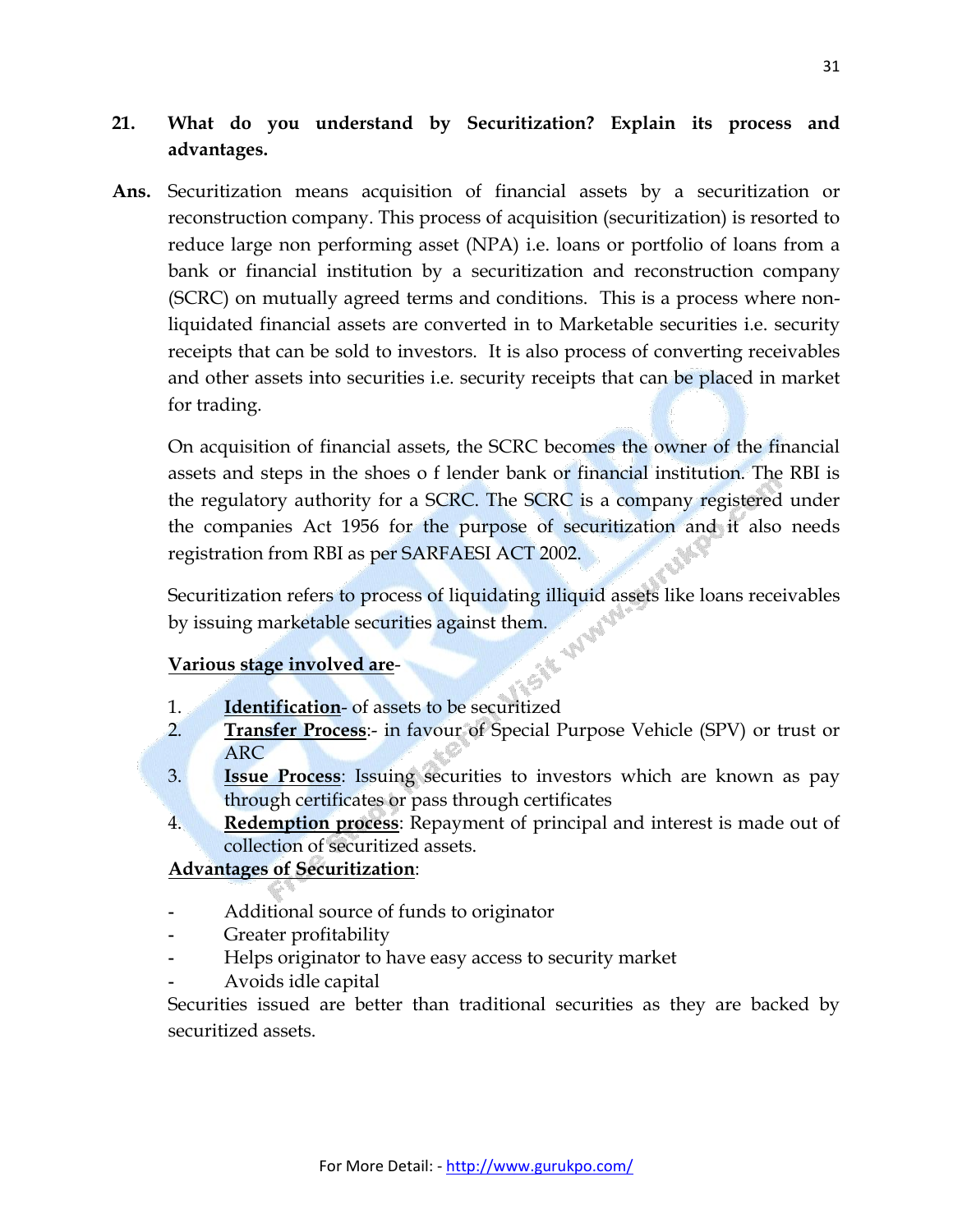#### **22. Explain in brief Bank Guarantee.**

**Ans**. A guarantee is assurance by a bank on behalf of his customer to a third person/party for payment of certain sum to him (third person) in case his customer fails to pay or fail to fulfill any contractual or legal obligations towards such third person. Here, primary duty to pay is that of customer. However, bank comes in picture when customer fails to fulfill his commitments.

#### **TYPES OF GUARANTEES**

Free

- 1. **Financial Guarantee**: A guarantee given by bank in lieu of depositing cash security or earnest money by the customer. This is generally given in the case of contractors.
- 2. **Performance guarantee**: Where a person has agreed to do certain things on or before a particular date. In case of default to carry out promise by stipulated date, bank guarantee is asked for.
- 3. **Deferred payment guarantees**: Where a person is required to make payment in installments spread over a period. For covering such default in paying installment, a bank guarantee is asked for which is known as deferred payment guarantee.
- 4. **Statutory Guarantee**: Guarantee issued by banks in favour of courts and other statutory authorities like Income Tax, Sales Tax, P.F, Customs and Central Excise Dept. etc.

For all the guarantees mentioned above, bank is charging fee for this purpose.

Two things are important i.e. Amount of guarantee and period of Guarantee.

Adequate judicial decisions are available where it has been held that banks duty to honour guarantee is primary/obligatory.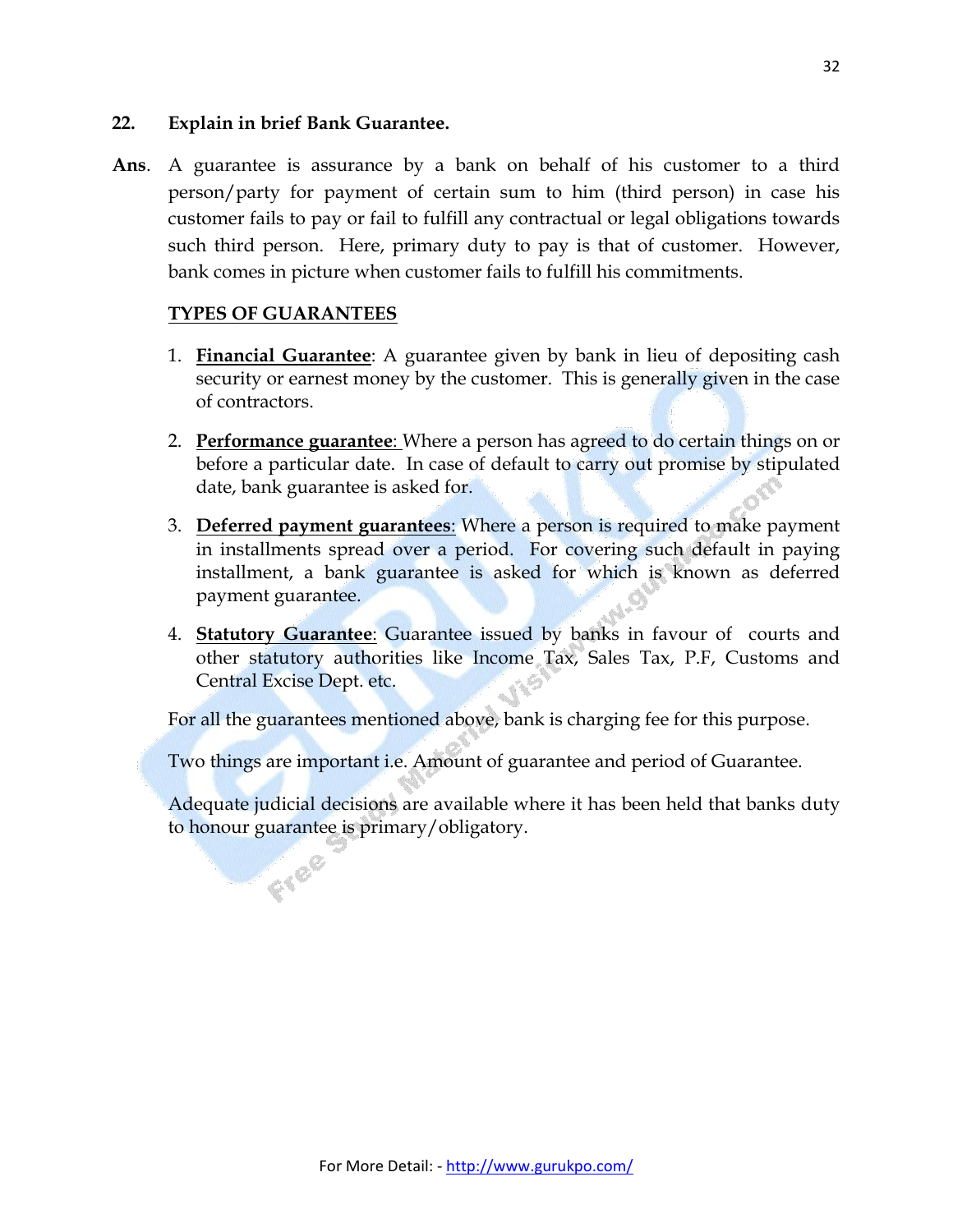#### **23. Explain Letter of Credit and its whole process.**

**Ans.** A letter of credit (LC) is a type of guarantee given by a bank on behalf of its customer that the bank would make payment of goods and services to the supplier on presentation of documents, as required as per terms of the contract and LC. This term LC is often used in international trade when buyer and seller are far away from each other having different legal system and each unaware of others financial position. In such case, both parties deal through their banks and the devise used by banks is called LC or BCC.

#### **Parties to LC are** :

- i) Applicant/Buyer/Importer/Opener
- ii) Issuing bank
- iii) Beneficiary/Exporter/Seller
- iv) Advising Bank/Notifying Bank Bank in exporter's country through which LC is advised to the seller.
- v) Negotiating bank/nominated bank/paying bank Bank in exporters country which makes payment on bills drawn by seller.
- vi) Reimbursing bank bank appointed by issuing bank to reimburse payment to negotiating bank.<br> **Procedure of L.C.** to negotiating bank.

#### **Procedure of L.C**.

Purchaser makes an application to his bank for opening a L.C in favour of seller of other country. The bank after verifying the credit worthiness of applicant opens a LC. This L.C is then forwarded to the sellers bank in other country. The sellers bank after confirming the authenticity of LC, forwards the same to seller. The seller confirms the authenticity of LC, ships the machinery to the purchaser. Seller collects the bills of lading handed over by shipping company alongwith other documents under L.C; present these documents to his bank for obtaining the payment. After verifying bills documents, bank makes payment to seller. These documents are then sent to the purchaser bank under intimation to purchaser. The purchaser accepts the bill, collects the documents and makes payment. The purchaser goes to the shipping company, produces the documents and takes delivery. The purchaser's bank then forwards the payment to seller's bank.

#### **Documents under L.C**

- 1. Bill of Exchange
- 2. Invoice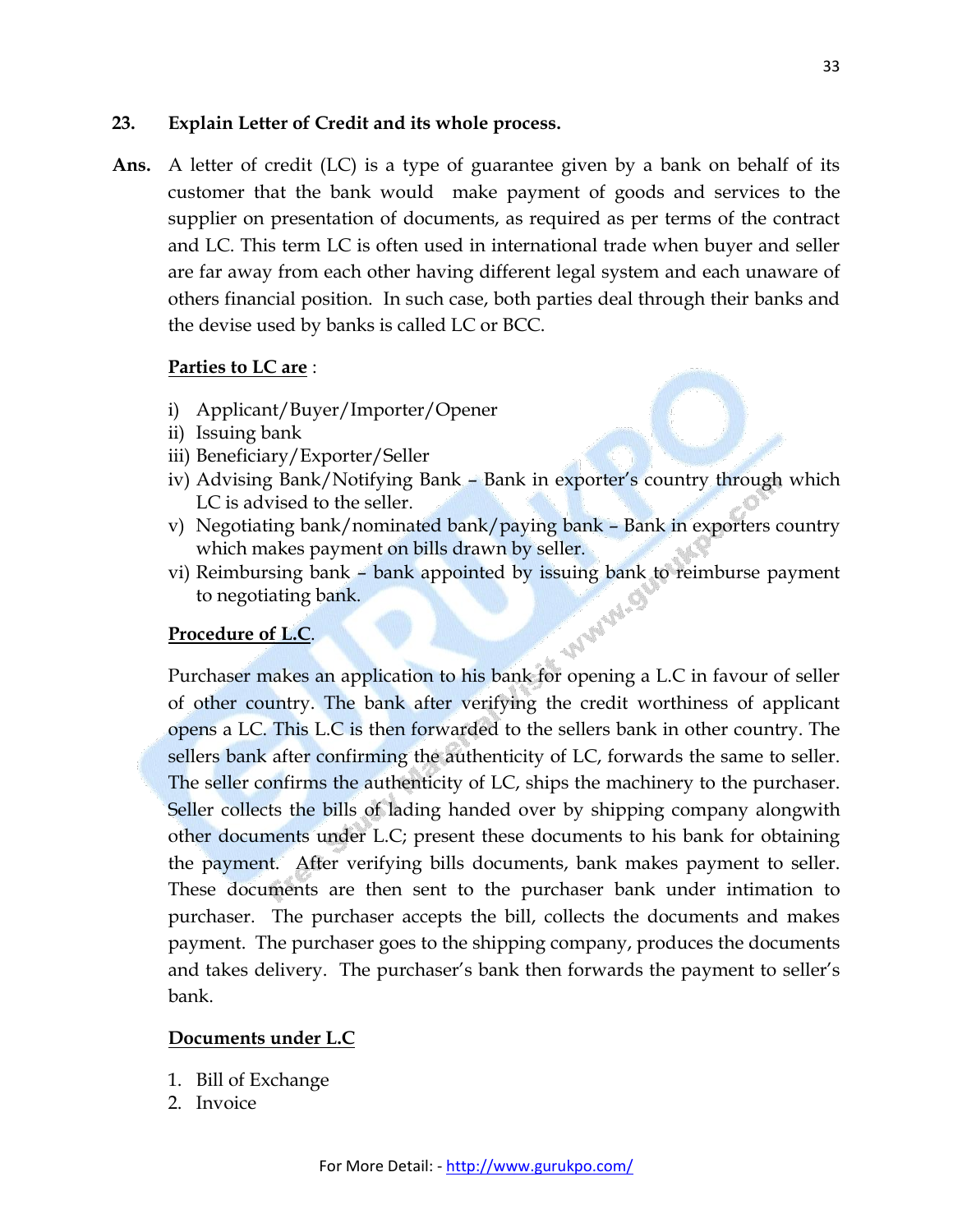- 3. Transport documents e.g. bills of lading in case of a shipping company, airline bill in case of air transport, post parcel bill if sent by post
- 4. Insurance documents signed by insurance company or his agent.
- 5. Other documents as per terms of L.C e.g. certificate of weight, quality etc.

#### **Benefits of L/C**

#### **To Purchaser:**

- **-** No advance payment is required.
- **-** Not worried as payment only after getting documents.
- **-** Not worried about quality as certificate to that effect is there in documents.
- **-** He is sure of payment as banks are involved.
- **-** There is no delay in payment.
- **-** Not worried about import regulations of buyer"s country.

#### **To Seller:**

- **-** He is sure of payment as banks are involved.
- **-** There is no delay in payment.
- **-** Not worried about import regulations of buyer"s country.
- **-** Not worried about fluctuations in currency rates as he gets payment in his currency.

The banker's duty is primary for making payment as has been decided in many cases by various high courts and hence risk in L.C is minimum.

#### **Types of Letters of Credit (LC)**

- 1. **Revocable**: One which allows cancellation or amendment of credit without prior notice to beneficiary however, LC should clearly state whether it permits revocation.
- 2. **Irrevocable**: All LC"s are irrevocable unless stated in LC. Irrevocable LC cannot be cancelled/amended without consent of beneficiary.
- 3. **Confirmed/unconfirmed LC**: When on the request of issuing banker, bank in buyer"s country confirms the credit, it is called confirmed credit and when not confirmed by buyer"s bank, it is called unconfirmed LC. This confirmation is extra guarantee to the seller.
- 4. **Revolving LC**: Such LC"s are opened to cover a series of transactions with the same buyer during a specified period.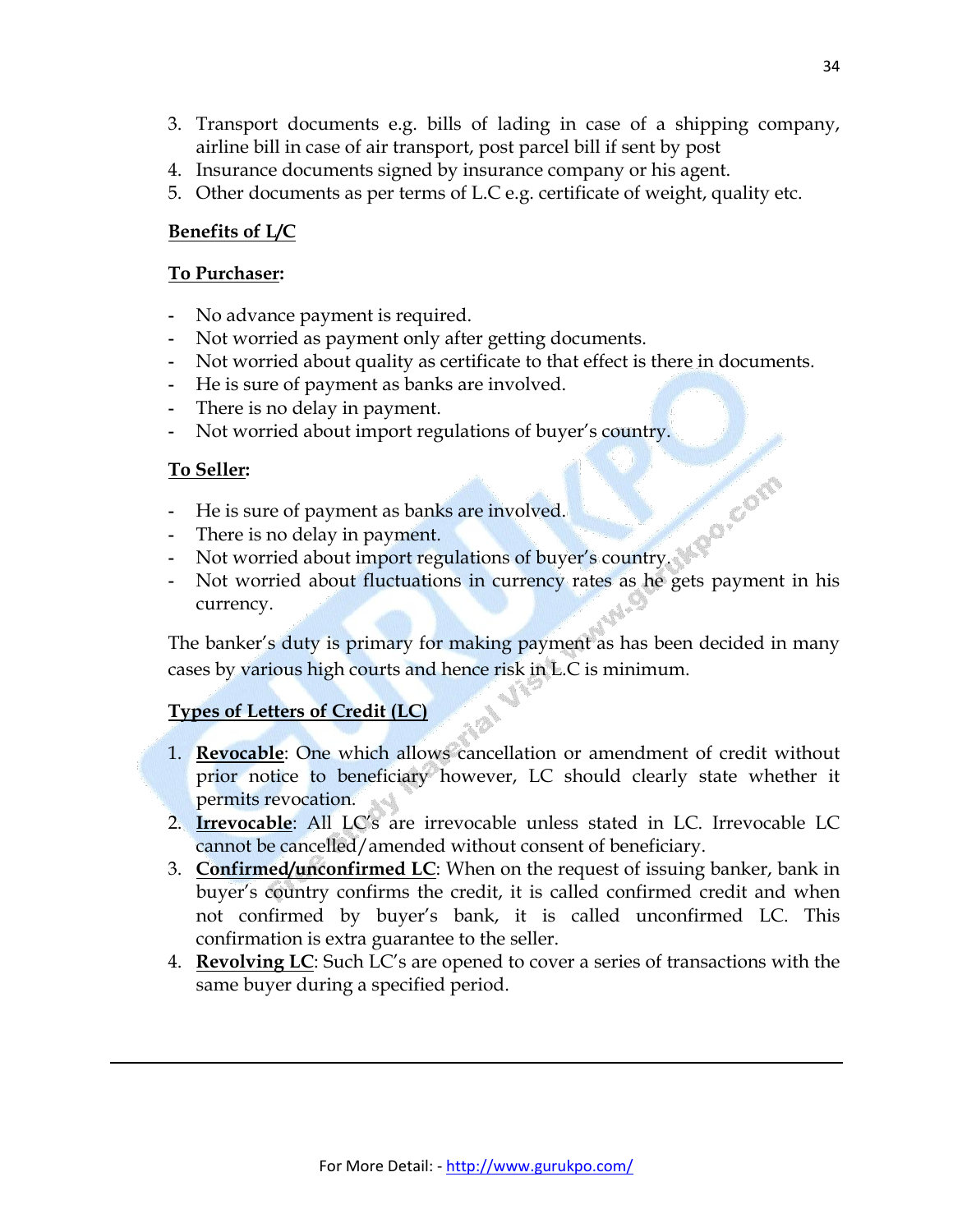#### **24. What do you understand by off-balance sheet activities of banks?**

- **Ans.** Off. Balance Sheet items are essentially claims or contracts that legally bind a bank to lend or provide funds should the contingency be realized such as commitments to lend or to provide back up capital. Common items are
	- i. **Commercial or standby letter of credit** it is like bank guarantee and bank is required to pay and if applicant fails to perform/make payment as per contract.
	- ii. **Loan commitments** Banks often provide/sanction loans to customer on the condition that bank would provide loan on some future date if customer needs funds. This is also known as open line of credit. If loan is not borrowed at future date, banks are generally taking commitment charges for this from the customers.
	- iii. **Investment related commitments** These are commitments to undertake interest rate risk through forward, future and option contracts and interest rate swap agreements. These are contracts to buy or sell financial instruments at on agreed price. Regulations allow banks to engage in these transactions for hedging purpose only.
	- iv. **Commitment to buy or sell foreign exchange**: This major contingent liability for many money-centre banks. Banks participates in foreign exchange market to provide their customers variety of services. For a fee, bank will assume customer risk an unfavourable exchange rate movement
	- v. **Pending cases in Courts** Contingent liability also there in respect of pending court cases against banks. For example-some retrenched employees have filed case in court for their reappointment. If bank looser the case, banks may be asked to pay salary/compensation etc. it bank wins, no liability is there on the part of bank.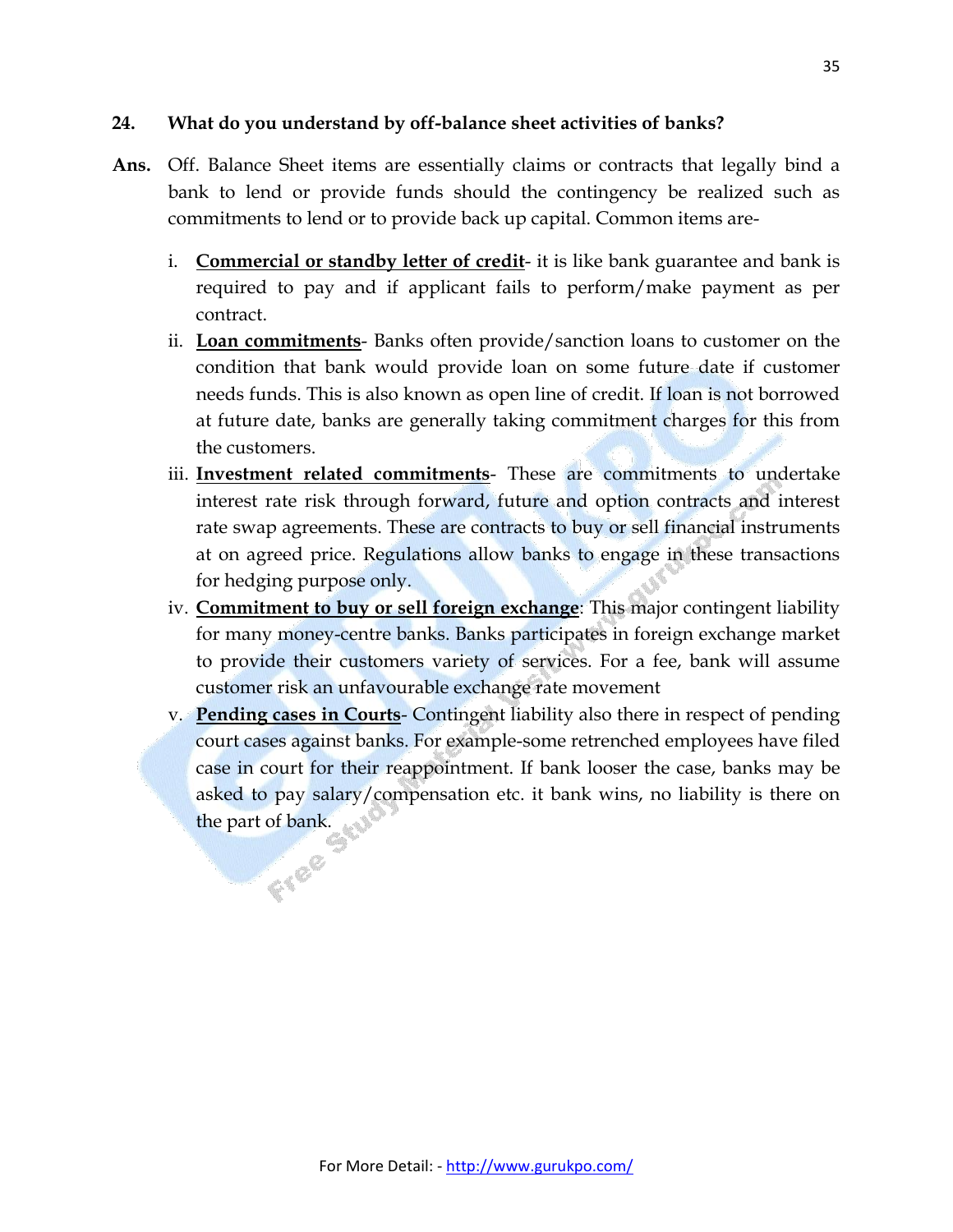#### **25. Write a brief not on banc assurance.**

**Ans.** Banc assurance means distribution of insurance product through the distribution channels of banks. It is also known as "All Finanz" and constitutes package of financial services that can fulfill both banking and insurance needs at the same time. It is a packaged service of banking and insurance offered to customer at one place, under one roof and at one time.

The motives behind "banc assurance"

#### **For a Bank are:**

- **-** product diversification
- **-** generating additional income

#### **For Insurance Company are**:

- **-** Increasing their market penetration
- **-** Increasing premium turnover
- **-** Reducing initial costs of selling
- **-** Making use of wide network of banks for selling their products.

#### **For a Customer:**

- **-** Product at a reduced price
- **-** Product of high quality
- **-** Product at a single point/doorstep.

#### **Some challenges/Problems**

- 1. The Rules of IRDA requires a mandatory4 weeks training for selling insurance products which a bank employee find it difficult to undergo.
- 2. Most of the bank branches particularly in rural areas are not fully computerized and there are problems when work of insurance is handled manually.
- 3. There is a cultural conflict between the products of banks and insurance. While the bank products are "demand" products and insurance products are "push" products. The selling of insurance products cause lot of pressure for the person selling/bank employee.
- 4. At times performance recognition becomes problem as to whom the commission on selling insurance product in a bank is to be given.

Inspite of these problems, insurance companies are collaborating with banks for selling their products through banks and generating additional income.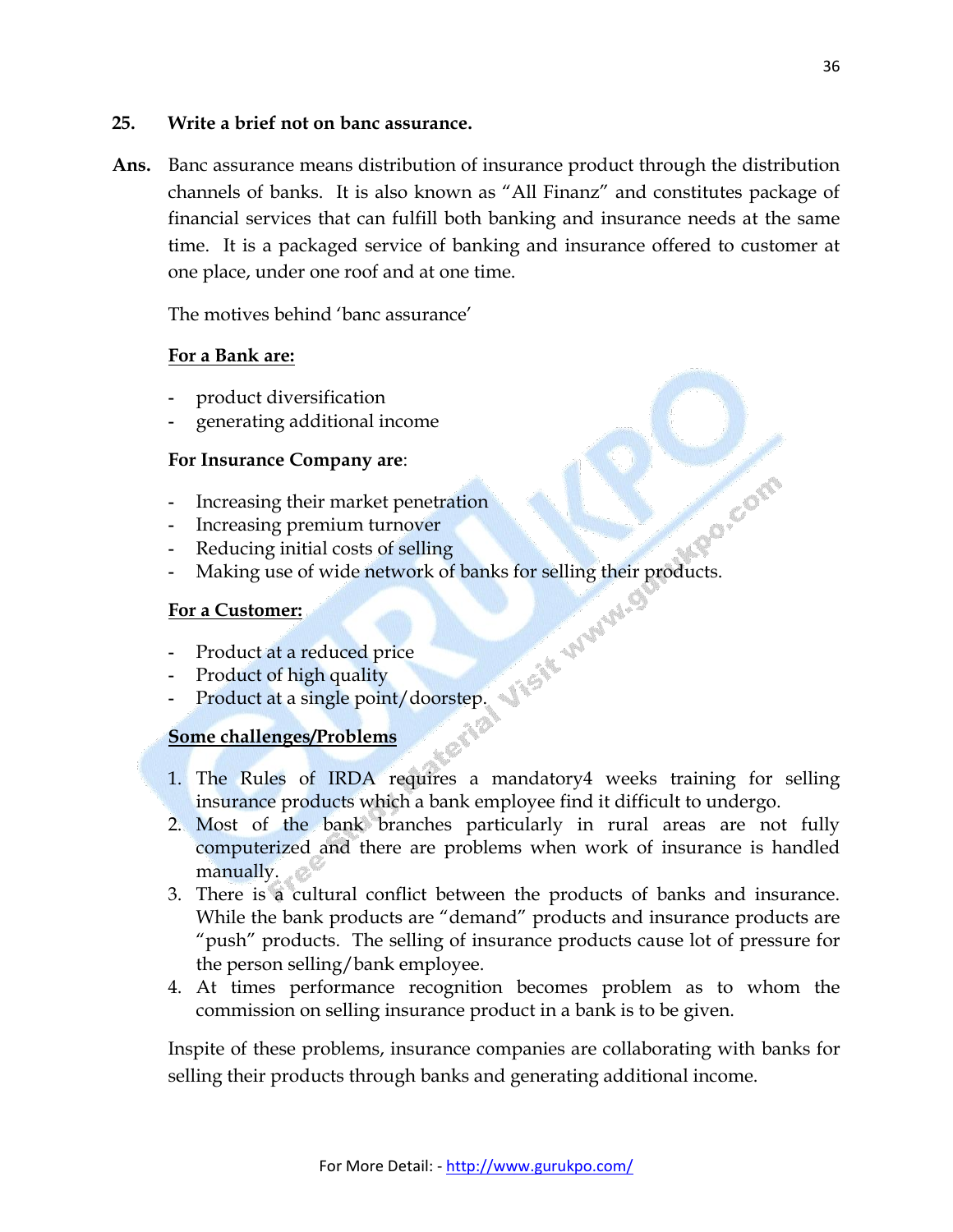#### **26. What do you understand by Customer Relations Management in Banks?**

**Ans.** The Large scale branch expansion and competition between banks have forced banks to refine their products and services to attract more and more customers and build permanency in relationship with existing customers. Many banks have even started appointing customer Relations Executive for relationship banking and meting needs and aspirations of customers. Relationship Manager is an extended arm of bank performing the critical function of personalized service to a client for enhancing customer friendly image of the bank.

It is reasonable expectation of any customer that relationship banking should provide them preferred access to credit. It consolidates their deposit business at a particular bank

They believe that they can vastly enhance their credit prospects also. Liberalization and growth of competition have transformed banking into buyers market. In this atmosphere, relationship banking is an effective tool to provide maximum customer satisfaction through vastly augmented services.

Hence relationship banking has now become a integrated part of marketing strategy of banks. For building relationship- for longer period, many banks have stared keeping their Managers for a longer tenure where through relationship banking, banks growth in terms of deposits and credit portfolio is showing exemplary results. Through customer relationship banking, banks have the potential of raising overall profitability for the bank significantly besides establishing a good image for the bank branch in market for long.

#### **Benefits of CRM to**:

- 1. **Customers**: They feel empowered and have greater access to products and services. Offer of product can be timed with customer's requirements such as education loan etc.: With adequate knowledge about customers, personalized services can be arranged to customers.
- 2. **Employees**: Have more time to serve customers and are empowered with information to deliver high quality products  $\&$  services to meet customers' expectations.
- 3. **Bank**: Optimum use of resources with greater loyalty and customer"s satisfaction. Bank can retain existing customers and attract new customers due to better CRM. Bank Officers can better utilize opportunities for increasing business of banks and increase overall profitability.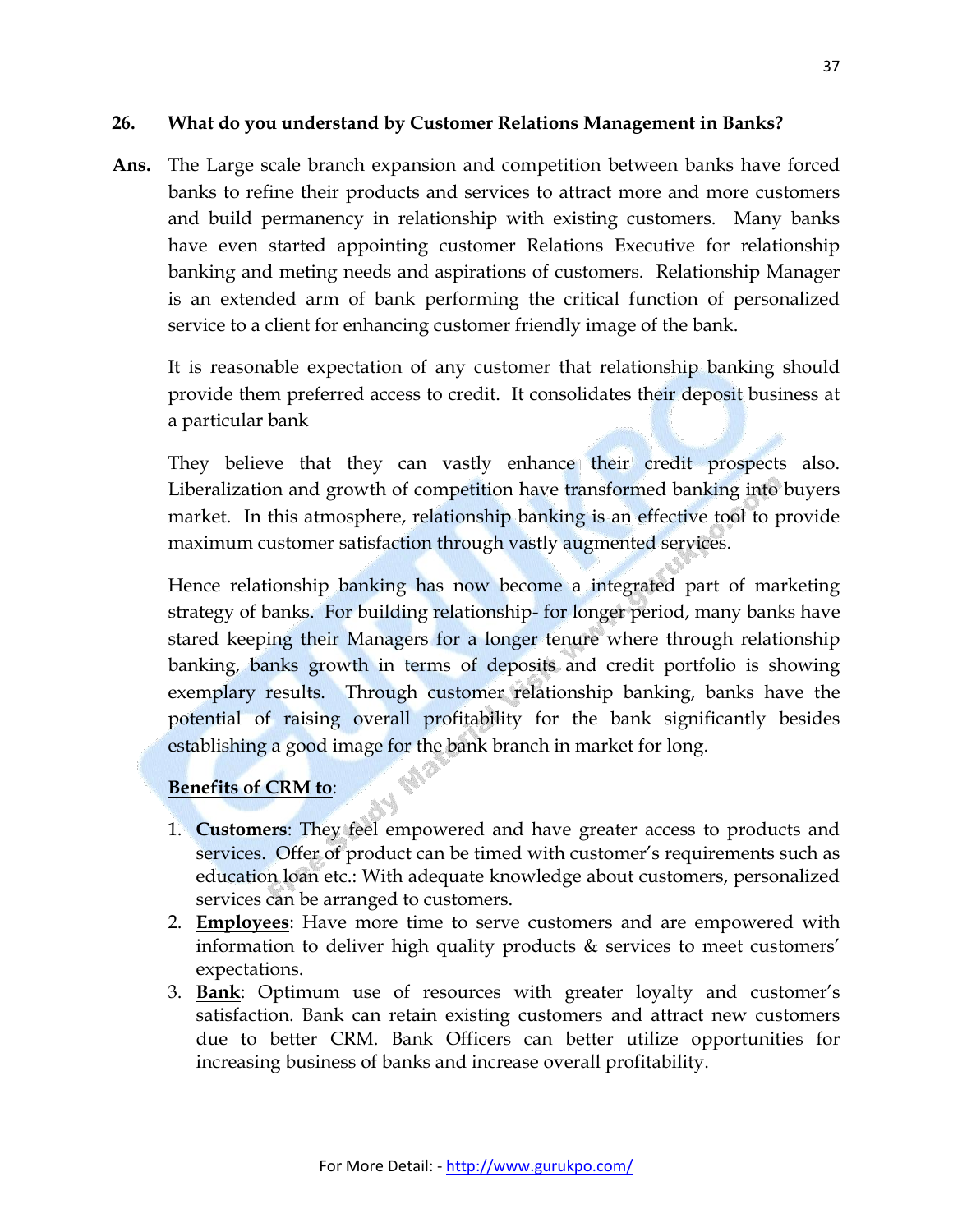#### **27. Explain in brief different types of products and services provided by banks in India.**

**Ans.** Various products offered by banks can be classified as retail banking product and corporate banking products

**Retail Banking Products**- can be further classified as-

- 1. **Liability products** Such as SB, Current, Recurring Fixed Deposit Account and no-frill account
- 2. **Asset Products** loan like Housing, Personal, Education, Gold loan, Mortgage loan, Vehicle loan, Agricultural loans etc.
- 3. **Credit & Debit Cards**-
- 4. **Investment Products**-Such as insurance plans, pension plans, mutual fund etc.

#### **Corporate Banking Products**-

- **1. Liability Products** Such as salary accounts of employees, current account, fixed deposit account, payment cards etc.
- **2. Asset Products**-Such as trade finance in the form of cash credit (clear, pledge, hypothecation) short term loans, capital loans, letter of credit, guarantee, corporate finance, project finance etc

#### **Various services provided by banks**-

- 1. Trusteeship services- Such as safe deposit, locker facilities
- 2. Money transfer facilities like Demand Draft EFT, RTGS, etc.
- 3. ATM facilities (debit card)
- 4. Project Guidance through project preparation and project finance
- 5. De mat account facilities
- 6. On-line banking
- 7. Consultancy & advisory services such as portfolio management etc.
- 8. E-banking/E-Commerce
- 9. Tele Banking
- 10. Foreign exchange services by authorized banks.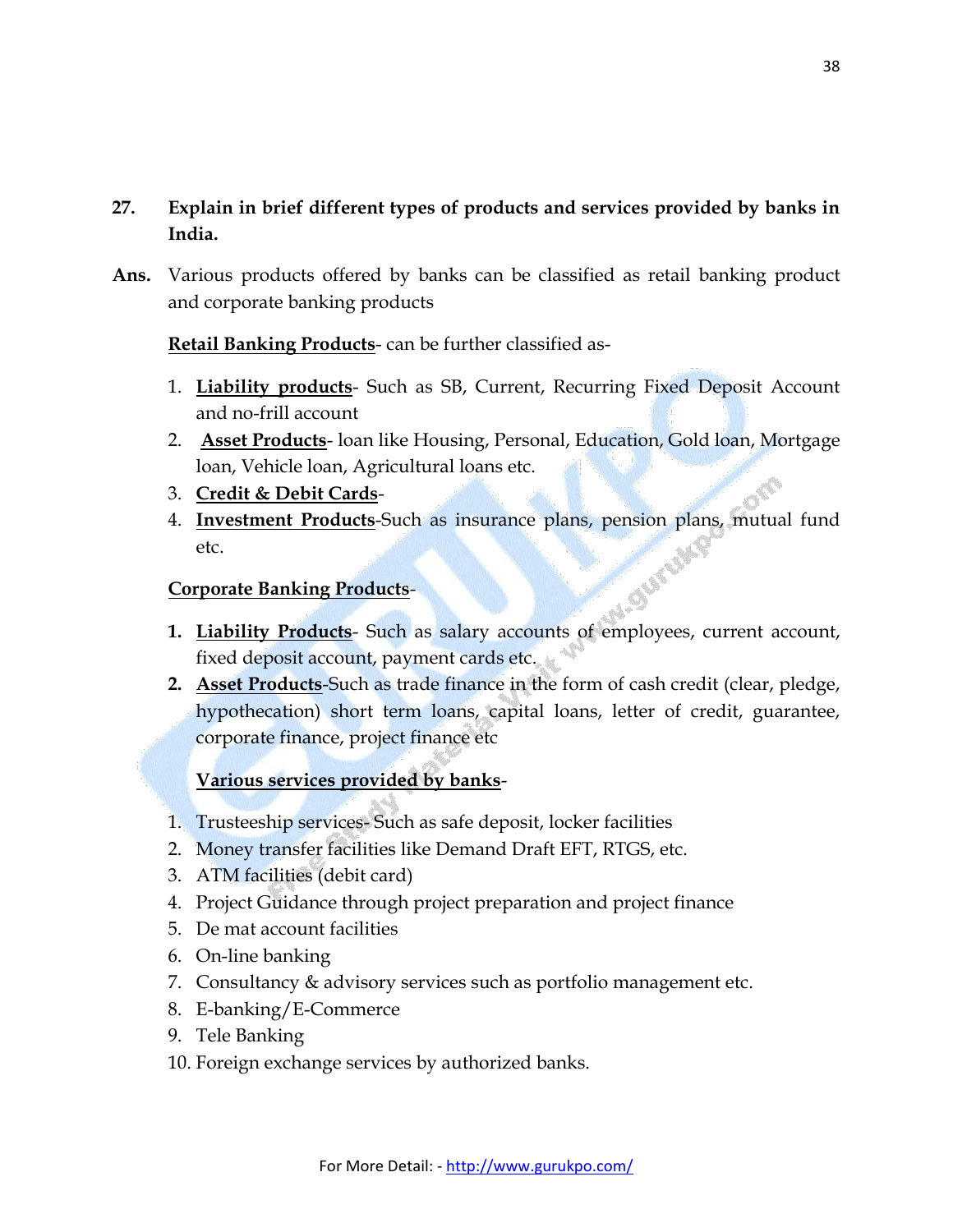#### **28. Write in brief role of technology in banking operations.**

- **Ans.** In this highly competitive banking sector, entry of foreign banks in Indian and innovations taking place in the era of information technology it has become necessary for banks to make use electronic mode of transacting their business to ensure:
	- Greater convenience to customer
	- Avoid time taken in completing transaction
	- Speedy completion of transaction
	- Avoid distance problem in banking services

Hence, due to technology, banks are providing following services to customers:-

- 1. **Automatic Teller Machine (ATM)** Also known as any time money has become very popular these days.
- 2. **Electronic Fund Transfer (EFT)** Automatically transfers money from one account to another, from one entity to another.
- 3. **Tele Banking** It is "round the clock" bank on phone services allowing customer
- 4. **De mat Account** Introduced by SEBI to regulate and improve stock investing.
- 5. **On-Line Banking** Availing various banking services through home personal computer.
- 6. **Point of Sale Terminal** Is initiated by using a payment card at a retail location.
- 7. **Electronic Data Interchange** Is an automatic system of business-to-business data exchange
- 8. **Clearing House Automatic Payment System (CHAPS)** Are electronic messaging system in which all transactions are transmitted in code to help reduce the risk of fraud.
- 9. **Cyber Cash** It offers a secured conduit to deliver payment between customers, merchants and bank.
- 10. **Shared Payment Network System (SPNS)** Established at the initiative of Indian Bank association. Participating banks issue universal cards to the customers for transacting on this network.
- 11. **E-Cheques** In it payer issues a digital cheque to the payer and entire transactions are done through internet.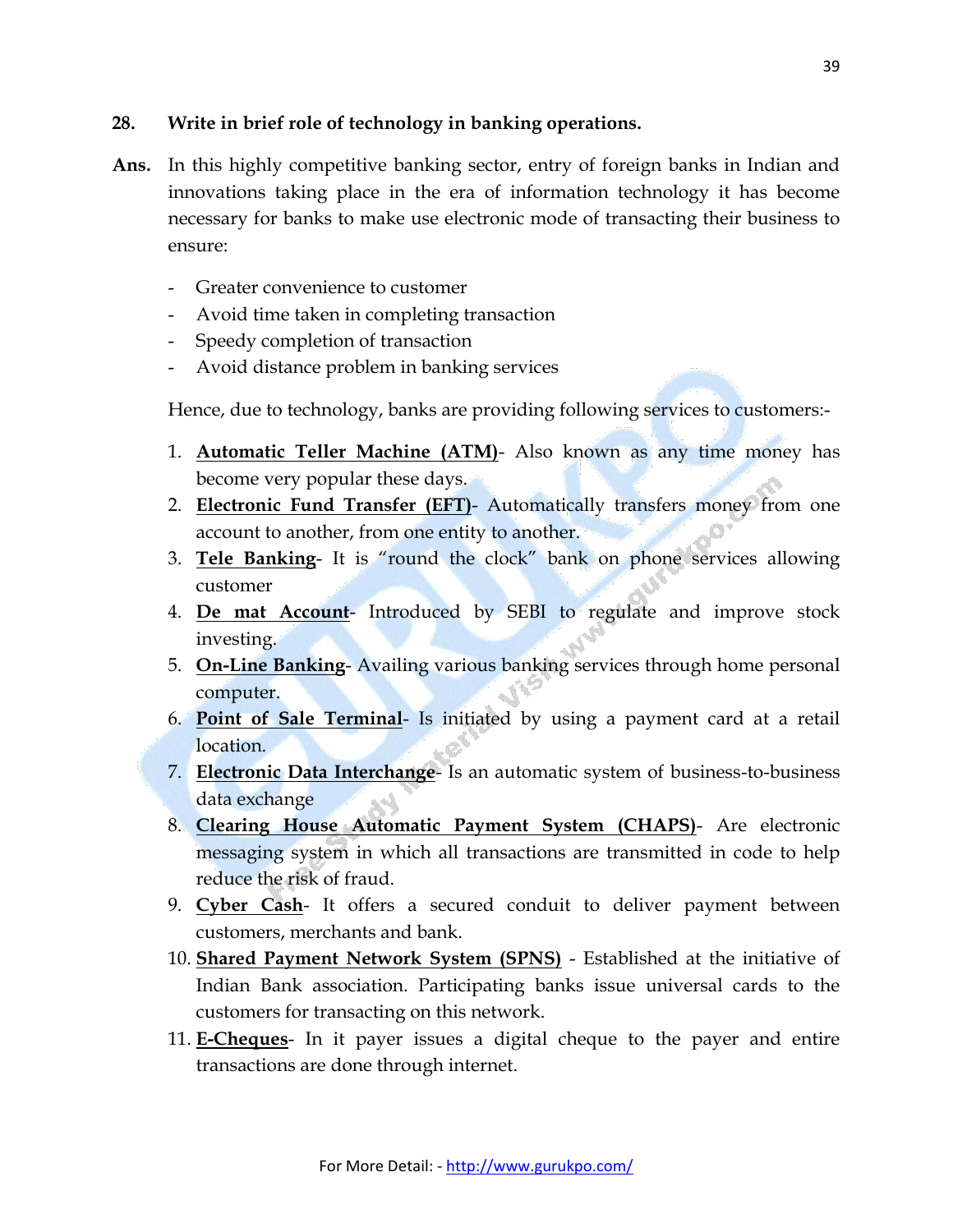#### **29. Write brief not on the following –**

- **i. E-banking**
- **ii. E-commerce**
- **Ans. E-Banking** Also known as electronic banking or internet banking, it means the conduct of banking electronically. Any user with personal computer (PC) and a browser can get connected to his banks website to perform any of the virtual banking functions. In true internet banking, any inquiry or transaction is processed online without reference to any branch or any time.

E-banking has following dimensions

- Customer to customer e-banking
- Banker to bank e-banking
- Electronic control banking
- Internet procurement

Use of e-banking in following services

- Bill payment services
- Bill payment services<br>- Bill payment services<br>- Fund transfer from one bank to another anywhere in India
- Credit Card customer can pay their credit cards bills online
- Re-charging of phone/mobile phones
- Investing through internet banking

There are lot of advantages of e-banking to customer, banks, traders/merchants, Government & nation, but if banks server is down, the system would not work.

**E-Commerce**- Electronic Commerce consists of buying and selling of products and services over electronic system such as internet or other computer network. A wide variety of commerce is conducted in this way such as-

- Spurring and drawing conclusions on electronic fund transfer
- Supply chain management
- Internet marketing
- Online transaction processing
- Electronic data inter change
- Inventory management system
- Automatic data collection systems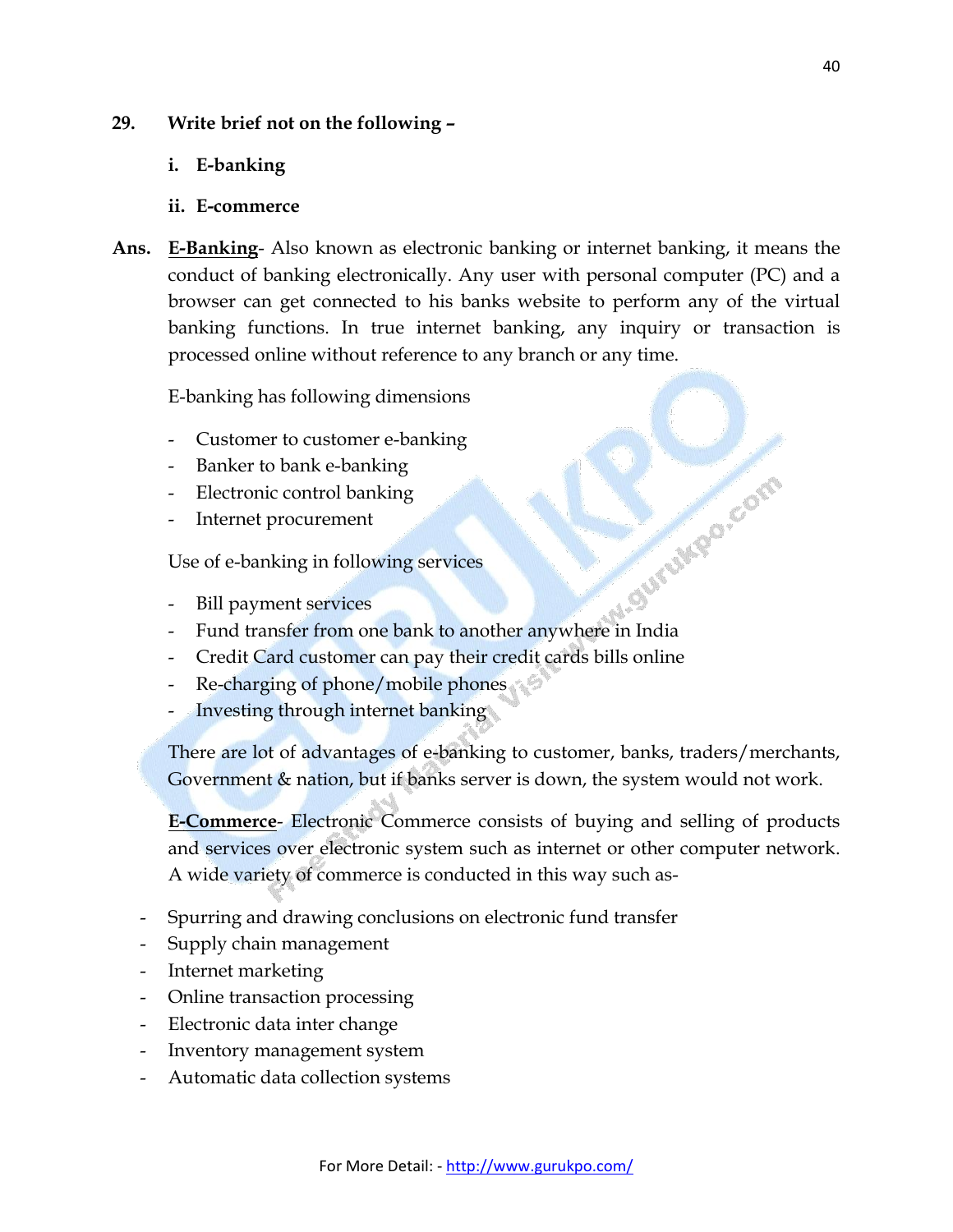#### **Scope or forms of e-commerce**- May be between the following-

- 1. Business to Consumer (B2E)
- 2. Business to business (B2B)
- 3. Business to Employee (B2E)
- 4. Consumer to Business (C2B)
- 5. Consumer to Commerce (C2C)
- 6. Business to Government (B2G)

Use of e-commerce is made for

- 1. Information sharing
- 2. Ordering
- 3. Payment
- 4. Fulfillment, services & support

E-commerce is of great advantage to consumers, business houses by way of

- Lower time cycle
- Lower sales/marketing costs
- Better consumer services
- Coverage of more geographical area easily/quickly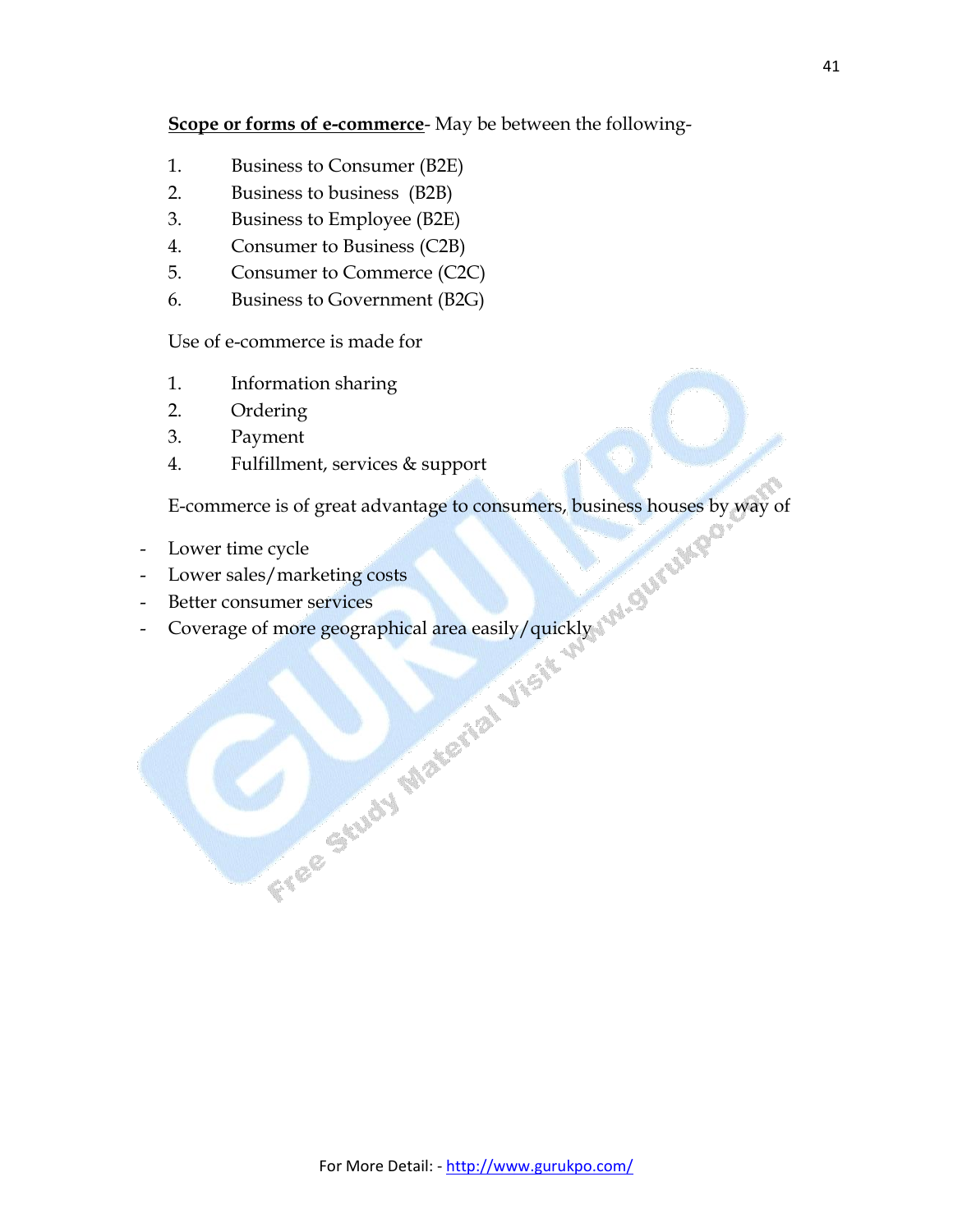#### **30. What do you mean by Real time Gross System?**

**Ans.** This RTGS is an important milestone in Indian banking system through which high value cheques (cheques of Rs.1 lakh and above) are settled and amount is credited in the customer"s account on the same day. The settlement of account between two banks takes place through RBI. Each participant bank RTGS will be required to open a dedicated settlement account with RBI for putting through RTGS settlements. The system enables the participating banks to place instructions with Deposit Account Department (DAD) of RBI, Mumbai.

In this system, electronic message is sent to another banker through RBI, Mumbai and account is settled within 4 hours on the same day. Not only cheques of high value can be credited through this system but also money transfer transactions can also be completed through RTGS system. Even the foreign exchange transaction between Indian bank as well as a foreign bank can also be

settled through this RTGS system.<br>The system works with no risk and is of great help to the contact the stars. The system works with no risk and is of great help to the customers as well as banks.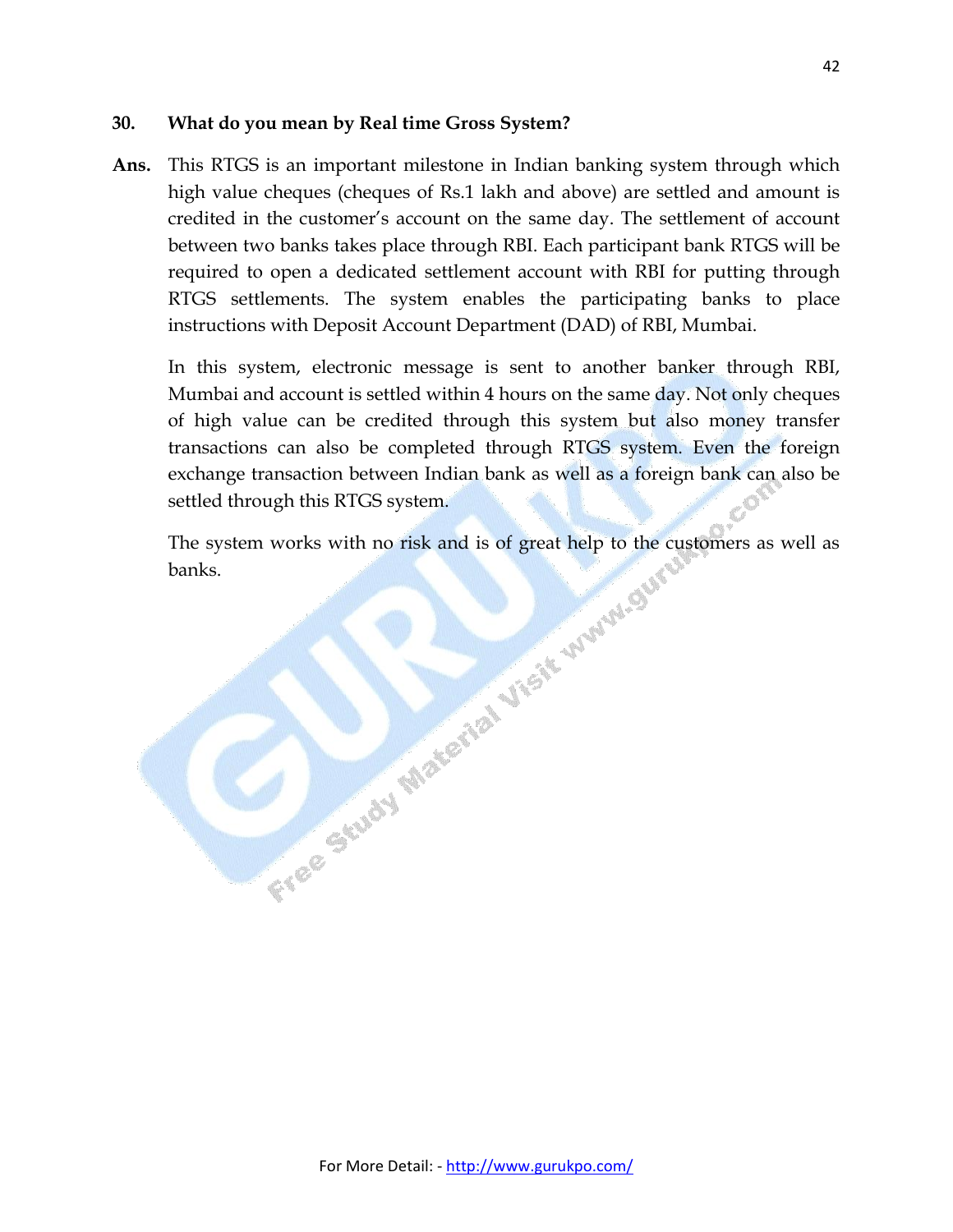#### **31. Explain in brief the process of clearing house.**

Ans. It is a meeting place for the representatives of member banks at appointed hours on each working day to settle payments of cheques and other transfer orders on each other by their customers. It is an association of banks operating in a particular locality. These clearing houses are generally run by RBI where it has offices and by State Bank of India (SBI) and its subsidiaries elsewhere.

Each member bank has to maintain minimum balance; with the bank doing this clearing house work. This work process of clearing cheques and money transfer in two sittings. In the forenoon sitting, all banks meet and present cheques deposited by their customers which are drawn on other banks. In this sitting, each bank representative collects the cheques drawn on his bank and brought by representative of other banks. The concerned bank representatives carries cheques drawn on his bank and checks up the accounts of concerned customer and clear them. In the second/afternoon sitting, all representatives of banks again meet in clearing house and brings with them cheques cleared or cheques which cannot be cleared. Accounts of all banks maintained in the bank doing clear housing work are debited or credited and their accounts are settled. If a particular bank has some deficit in its accounts due to heavy debit, that bank is immediately asked to deposit more amounts in the account maintained by bank doing clearing house work.

Hence through clearing house, accounts of all member banks are settled and the cheques of customers are cleared.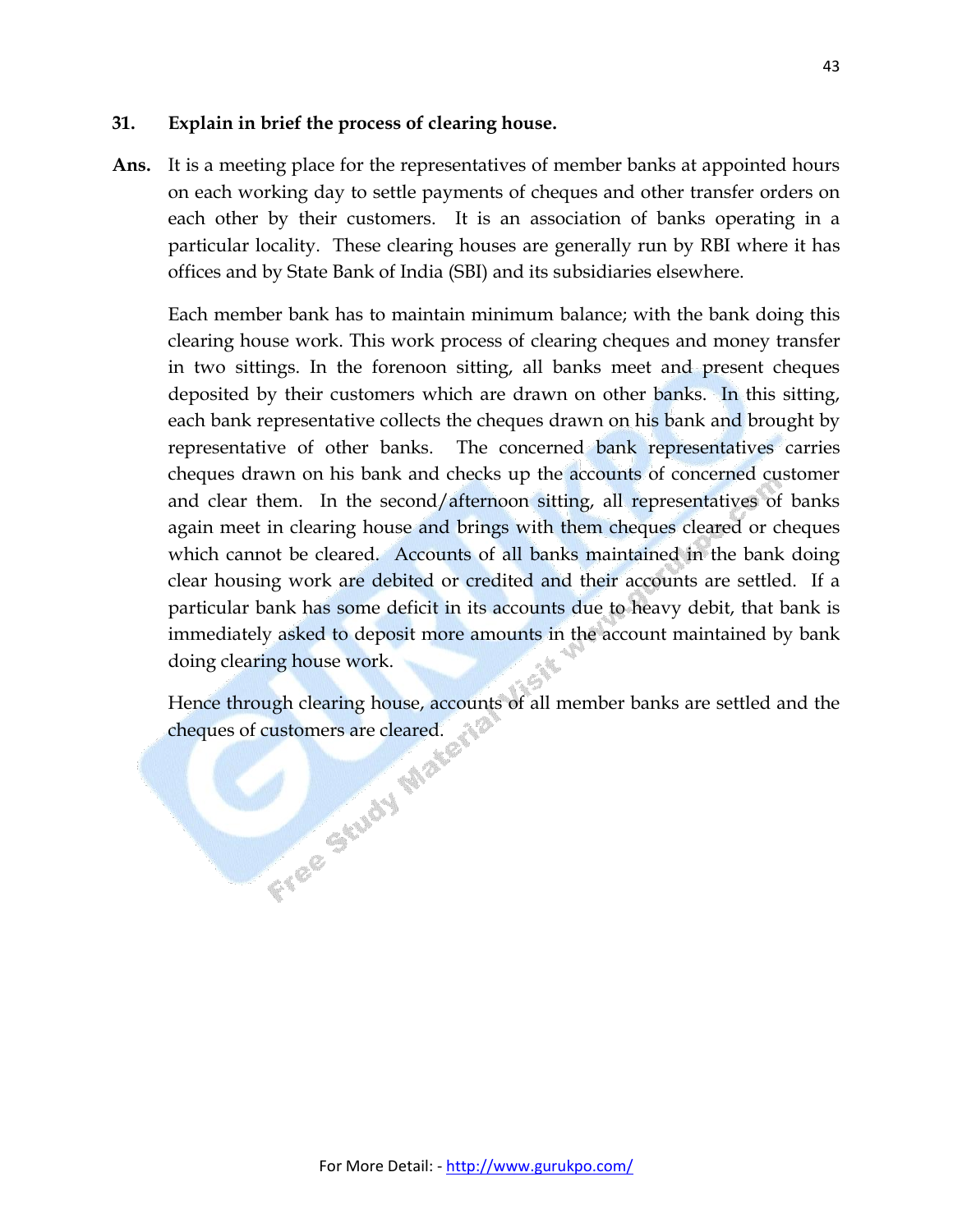#### **32. Write a short note on Cash Reserve Ratio (CRR).**

**Ans.** All scheduled banks are required to maintain CRR in relation to their time and demand liabilities (TDL) with Reserve Bank of India under section 42 of RBI Act, 1934. Under this Act, RBI is empowered to impose statutory cash reserve on banks anywhere between 3% and 15% of net TDL. Presently this CRR is 4.00%. This cash is partly held in the form of "cash on hand" and partly in the form of "Balance with RBI". The primary purpose of maintaining minimum CRR in the form of cash on hand &balance with RBI is to ensure liquidity and solvency of scheduled banks.

Unscheduled cooperative banks are required to maintain CRR in the form of cash in hand and cash in current accounts with notified banks.

Maintaining CRR below the rate prescribed would attract penalty for bank.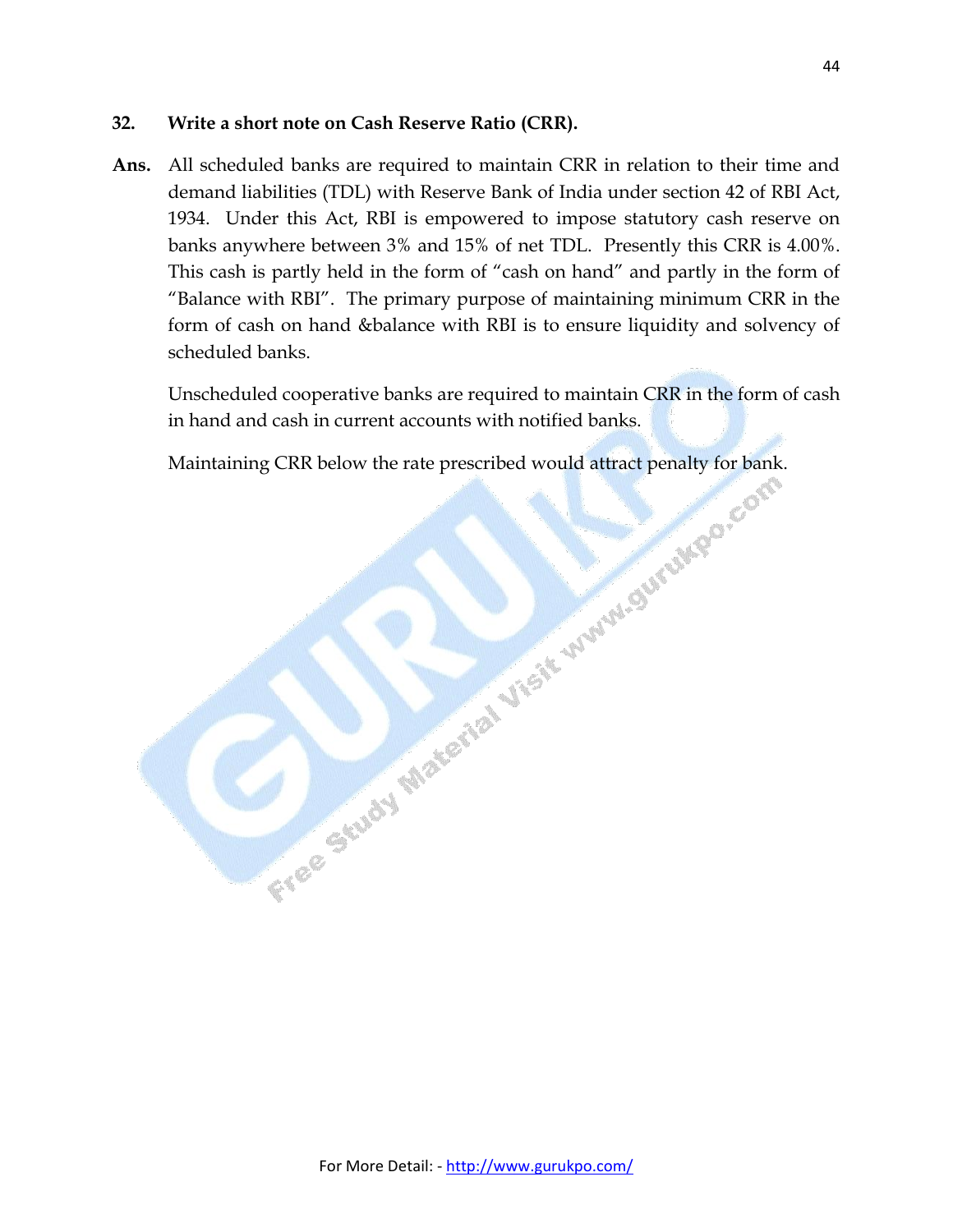#### **33. What do you understand by term Capital Adequacy Ratio/Capital to Risk Asset Ratio (CAR/CRAR)?**

**Ans.** This CAR/CRAR is ratio of capital fund of a bank in relation to risk weighted assets. For this purpose capital fund consists of Tier I capital and Tier II Capital. This Tier I capital consists of items of core capital such as paid up capital, statutory reserves, disclosed free reserves capital reserve representing surplus arising out of sale proceeds of assets and undistributed profit less losses and intangible assets. The Tier II consists of undisclosed reserves, cumulative perpetual preference shares, revaluation reserve etc. The risk weights to each asset have been prescribed by RBI and often such risk weights are changed by RBI. All banks are informed about this change in risk weights through its circulars by RBI.

Presently, the rate of CAR/CRAR as prescribed by RBI is 9% and hence all banks are required to maintain a CAR  $@9\%$ . This CAR is in addition to CRR/SLR required to be maintained by banks. This CAR represents adequacy of capital fund available with banks to bear the risk which is hidden in different types of assets held by a bank.

This present rate of CAR is likely to be raised in future by RBI to further strengthen the capital base of banks and their risk bearing capacity. strengthen the capital base of banks and their risk bearing capacity.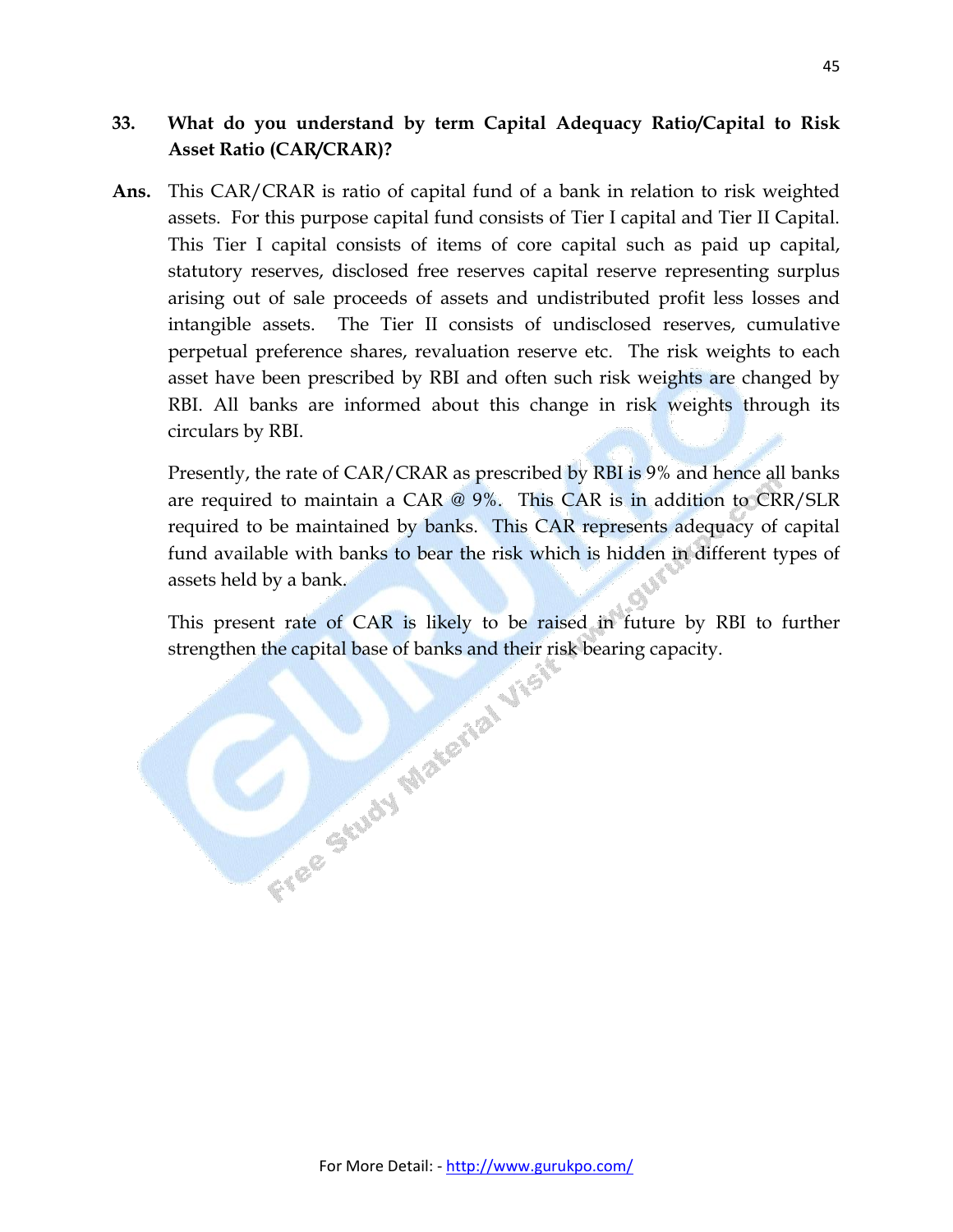- 34. Write brief note on the following-
	- (i) Multiple banking arrangements
	- (ii) Unit banking
	- (iii) Universal banking
- Ans. When credit arrangements of a borrower are met by more than one bank and each bank lends independently on his own terms and conditions regarding security, rate of interest margin etc. This financing is called **"Multiple Banking Arrangements"**. It is like consortium finance/arrangement. To ensure smooth and safe- finance, each bank have to freely exchange information about borrower. Its features are-
	- Borrower approaches different banks for this total credit requirement.
	- Each bank independently assess credit requirement.
	- Documentation, monitoring is done independently by each bank.

To ensure that this system works without any incidence of fraud, RBI issued guidelines that banks while providing fresh advance should obtain declaration from borrower about loan borrowed from other banks, banks should regularly exchange information about conduct of account of borrower, add clause in agreement regarding exchange of information etc.

 **Difference between Multiple Banking Arrangement & Consortium Finance**

| S.No. | <b>Multiple Banking Arrangements</b>        | <b>Consortium Finance</b>              |
|-------|---------------------------------------------|----------------------------------------|
| 1.    | Each bank finance independently             | Two or more banks forms a consortium   |
|       |                                             | for financing                          |
| 2.    | Each work independently                     | One bank giving major credit acts as a |
|       |                                             | lead bank.                             |
| 3.    | Each bank independently conducts            | Common appraisal, documentation        |
|       | appraisal,<br>documentation<br>$\&$ $\vert$ | monitoring.                            |
|       | monitoring                                  |                                        |

#### **(ii) Unit System of Banking or Unit Banking:**

Unit banking refers to a single bank which renders services and operates without any branch anywhere. This system is most common in USA but not common in India. However in urban co-operative banking sector, these are few banks which do not have any branch and work from a single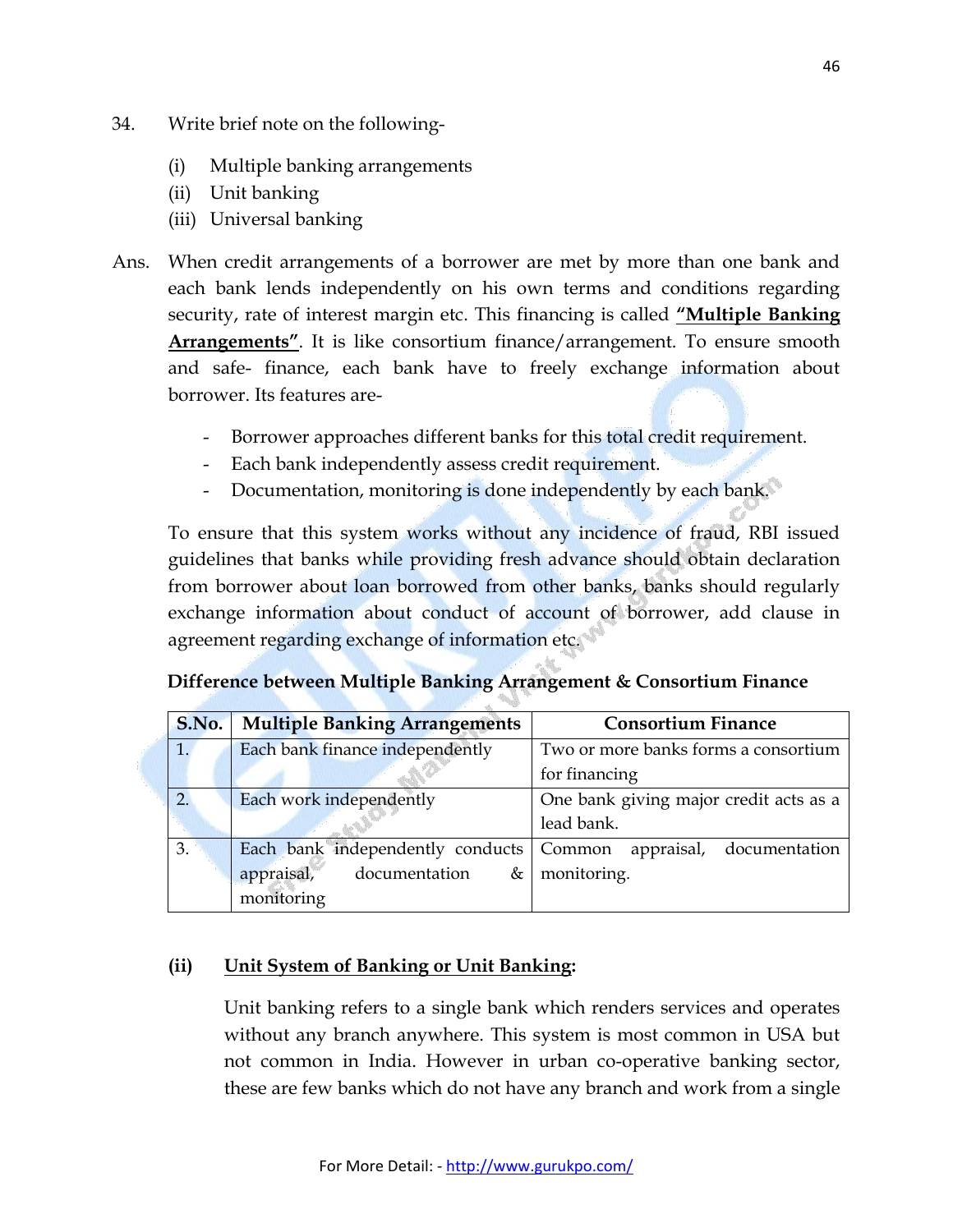office. However such banks have small business/turnover. Theory behind unit bank has been that each bank should be a local institution, locally financed and managed, drawing funds from local depositors and using its resources to develop local enterprises

#### **(iii) Universal Banking:**

Universal banking refers to those banks which offer a wide range of services of savings, loans, investment, insurance etc. Hence universal banking is a combination of commercial banking-investment banking and various other activities such as insurance etc. A universal banking is a one stop shop which deals with wide portfolio of financial products such as project financing, term lending, commercial banking, investment banking, retail operations, mutual funds, under writing of securities, insurance etc. key advantages of universal banking are-

- Greater economic efficiency
- Low cost
- Higher output
- Better services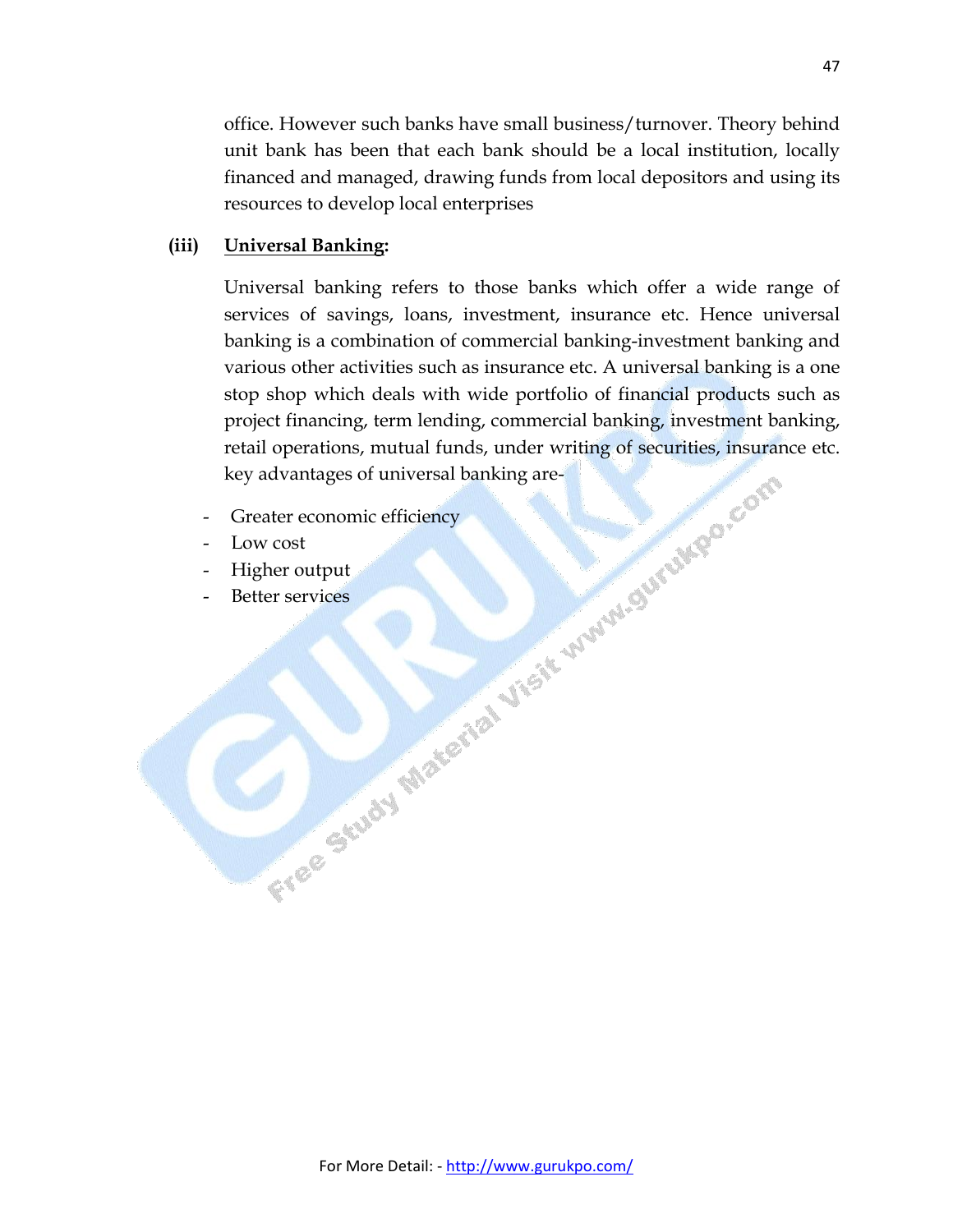# **Key Terms**

- 1. **Agencies for Rural Credit:** Key agencies engaged in disbursement of rural /agricultural credit are cooperative banks, commercial banks, regional rural banks and micro finance institutions . In cooperatives sector one set of agencies are there for short & medium term and other for long term credit.
- 2. **Asset Liability Management (ALM):** ALM is a systematic process to maintain proper match in maturity timings of investments so that at no time there is risk of liquidity without adversely effecting profitability of a bank. Liabilities need to be deployed in the form of loans and investments in such a manner that adequate cash is always available to pay off the liabilities.
- 3. **Bank assurance:** Means distribution of insurance products through the distribution channel of banks It is packaged service of banking and insurance products offered to customers at one place under one roof and at one time.
- 4. **Bank Guarantee:** It is a assurance by a bank on behalf of his customer to a third party for payment of certain sum to him (third party) in case his customer fails to fulfill any contractual obligation towards such third person. Primary duty to pay is that of customer. However bank comes in picture when customer fails to fulfill his commitment.
- 5. **Bill of exchange:** Bill of exchange is an order drawn by the creditor on debtor instructing the later to pay a specified sum of money to the former or his nominee. Payment is usually made after fixed date usually 90 days with 3 days of Grace.
- 6. **Bill Discounting:** When holder of the bill does not wait for payment by debtor, goes to bank and discounts the bill, it is known as bill discounting . Bank charges some discount and pays the balance to the holder.
- 7. **Bonds:** Bonds refer to debts instruments bearing interest on maturity. Organization may borrow funds that securities name bonds having a fixed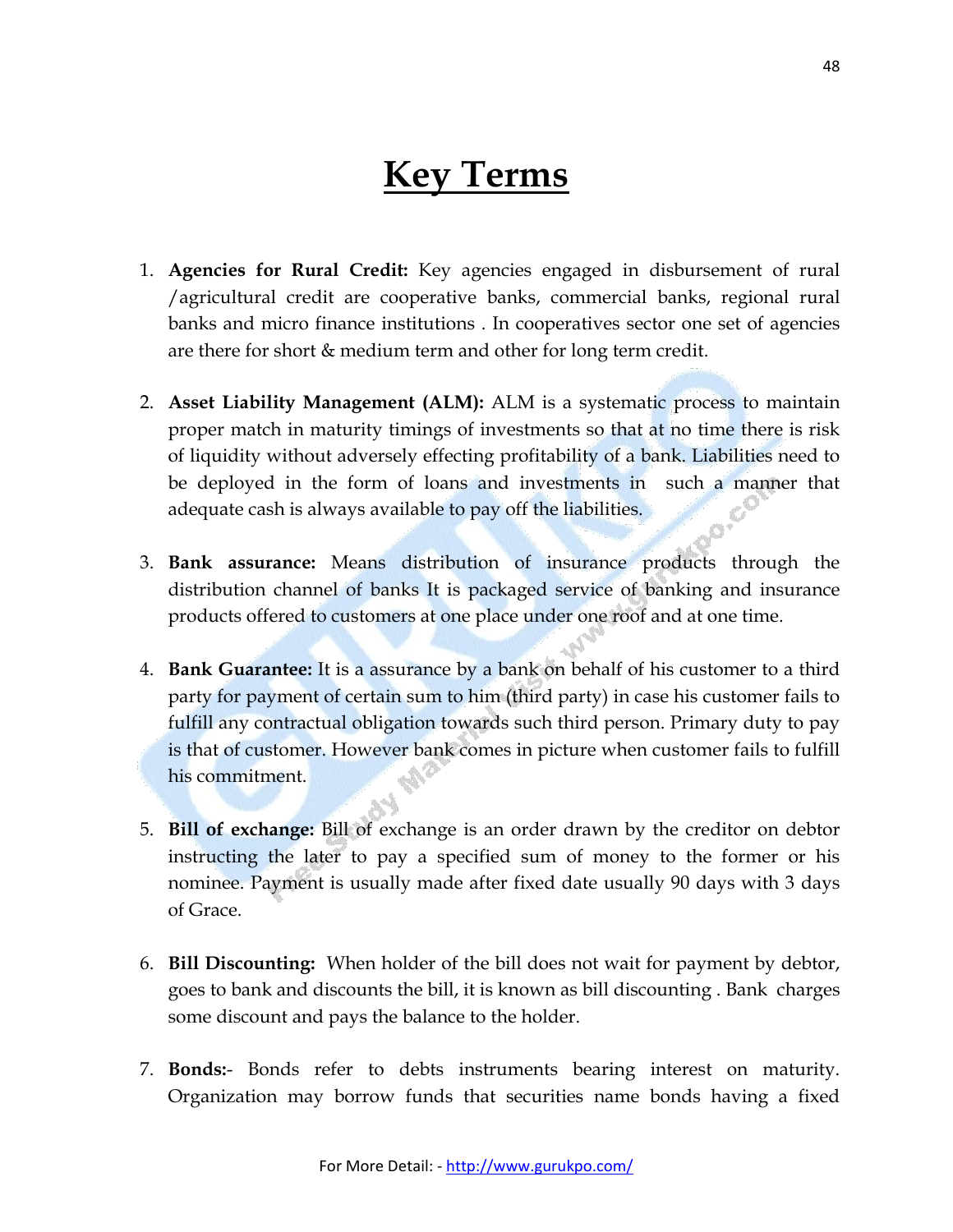maturity period and pay a specified rate of interest (Coupon Rate) on the principal amount to the holders.

- 8. **Cash Reserve Ratio:** Each scheduled / commercial bank is required to maintain cash reserve under section 42 of RBI Act 1934 in respect of its total time and demand liabilities. Presently this CRR is 6%.
- 9. **Capital Adequacy Ratio (CAR) or Capital to risk asset ratio(CRAR):** Each bank is required to maintain capital fund in relation to its risk weighted assets as a measure to bear risk. Presently this CAR/CRAR is 9%.
- 10. **Capital Market:** Capital Market refers to institutional arrangements for facilitating borrowing and lending for long term securities having maturity period of above one year. Capital Market can be divided into primary market and secondary market.
- 11. **Clearing House:** Is an arrangement through which bank exchange cheques drawn on other banks for those drawn on it. This exchange is done at clearing house. Generally RBI or SBI acts as a clearing house for this purpose.
- 12. **Cooperative Agriculture & Rural Development Banks (CARDB'S):** CARDB"S are part of cooperative credit structure. They are engaged in providing investment credit(Long Term Credit).for agricultural and rural development . Earlier they were known as land mortgage banks. Their structure is generally federal where there is a state CARDB Bank at state level and Primary CARD Bank at district/taluka level.
- 13. **Corporate Banking:** Corporate Banking refers to wide range of financial services provided to various corporations, big business houses as well as Govt. institutions . It focuses on high value transactions a against retail banking where focus is on individual customers.
- 14. **Consortium Finance:** when credit required of a unit is large, two or more banks & financial institutions join together and provide the credit with common appraisal. Common documentation, joint supervision and follow up, it is known as consortium finance.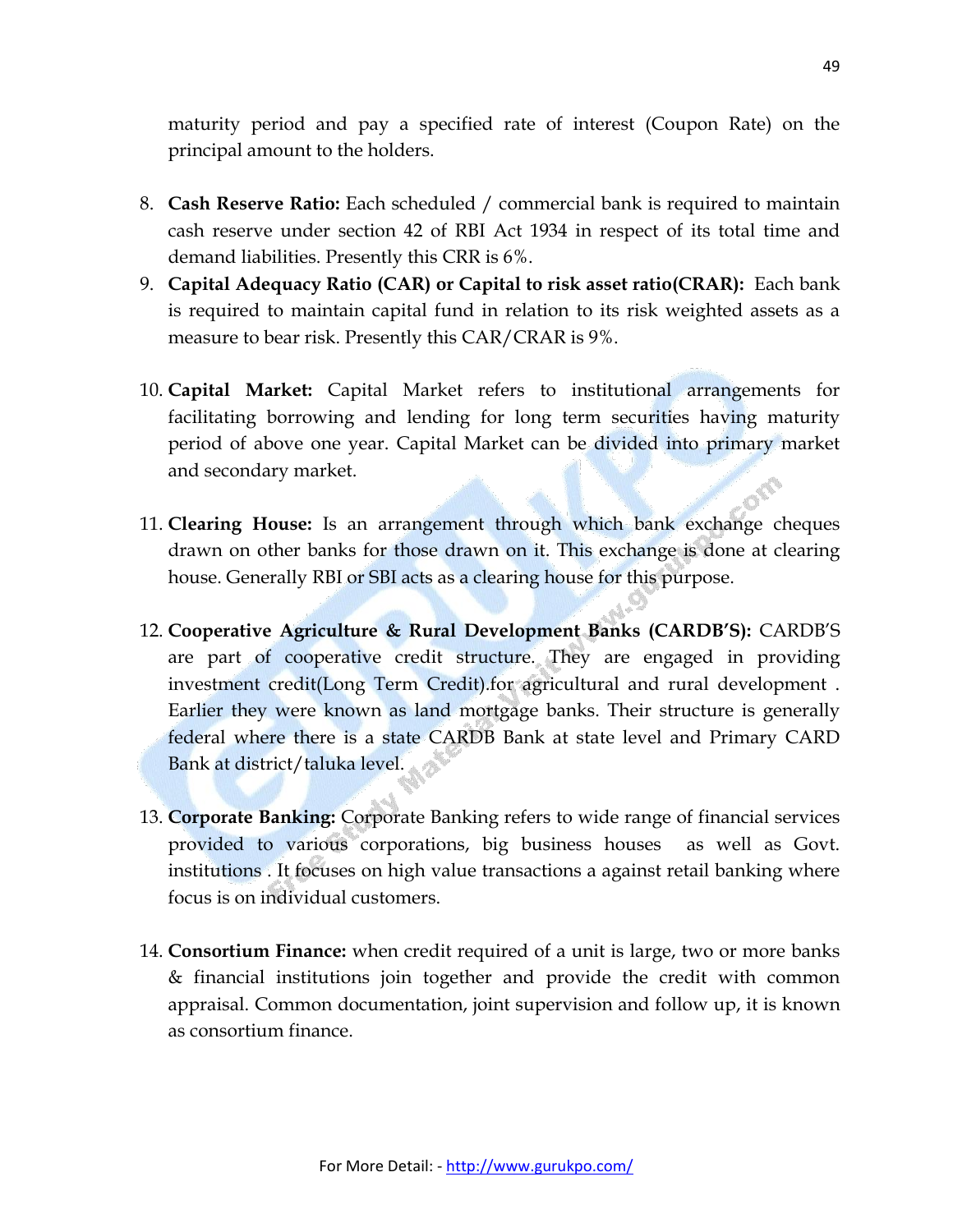- 15. **Credit Policy:** Credit Policy is a part & parcel of economic policy. It consists of all those measures through which central bank of the country i.e. RBI controls, the supply of money to attain general economic objectives such as prices stability, exchange rate stability, full employment & economic development.
- 16. **Credit Culture:** Credit Culture is a unique combination of policies , practices, experiences, philosophy, thought and style relating to management of credit. Role of credit culture is to create risk management climate that would foster good banking.
- 17. **Credit Analysis:** Credit analysis distinguishes between "Good" customers that will pay and "Bad" customers that would default. It is done through five "C" s i.e. Character, Capacity , Capital, Collateral and conditions. Finally, credit analysis help in finding good borrowers.
- 18. **Customer Relationship Management (CRM) in banks:** CRM includes methodologies technology ,strategies & capabilities that help a bank to manage customer relationships. The general purpose is to better manage their customers through reliable systems, processes and procedures and attract new customers . Banks have starting recruiting customer Relation Officers for this purpose.
- 19. **E-Banking:** Internet Banking or e-banking means any user with a personal computer and a browser can get connected to his banks website to perform any of the virtual banking functions. All the services that a bank has permitted on the internet are displayed in the menu.
- 20. **E-Commerce:** Electronic Commerce commonly known as e-commerce consists of buying and selling of products and services over electronic system such as the internet and other computer networks.
- 21. **Factoring:** It can be defined as an arrangement between financial institutions or bank and a business concern where factor purchased book debts either with or without recourse. In other works outrights sale of receivable is known as factoring.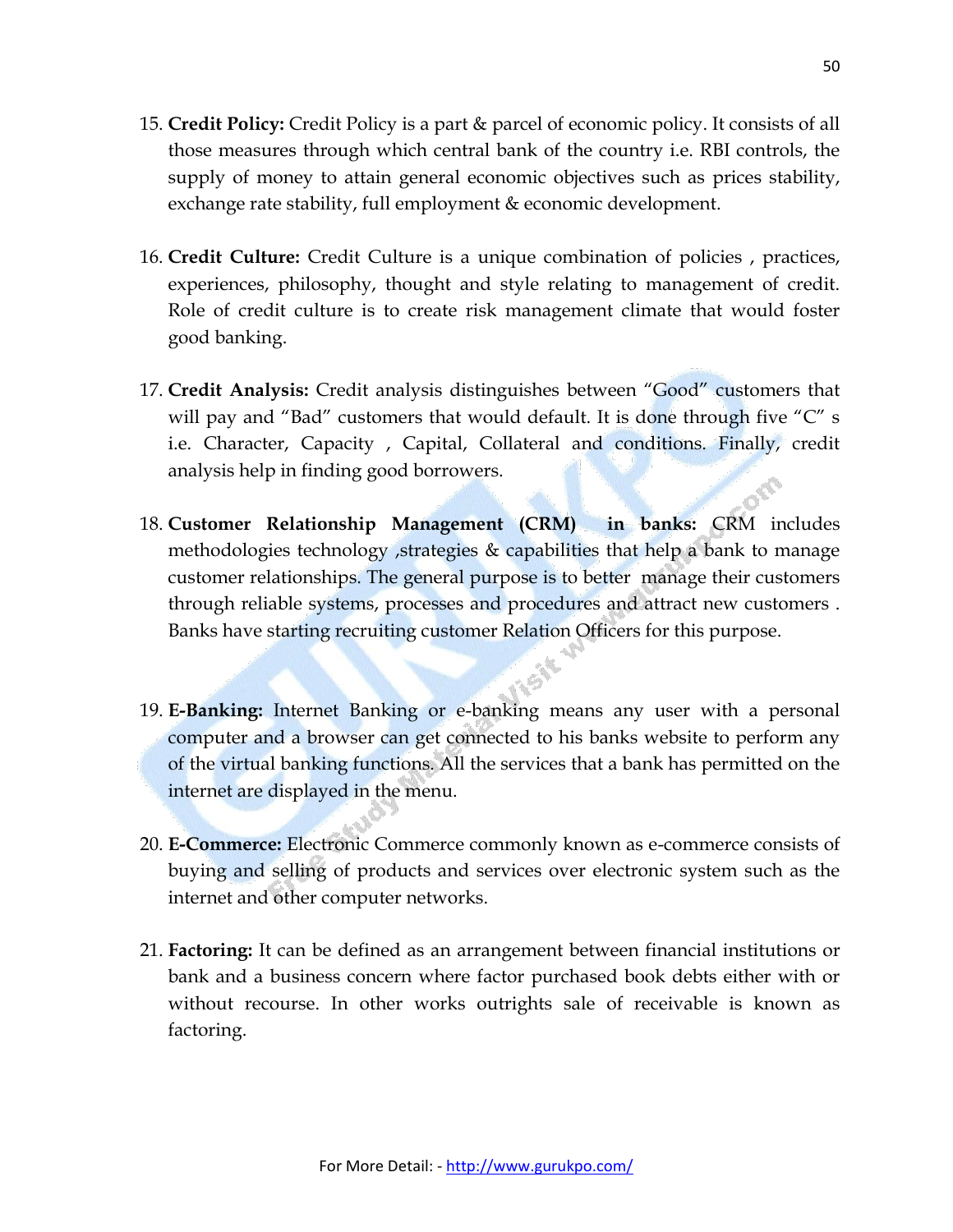- 22. **Financial System:** Is a complex and well integrated set of sub system of financial institutions, financial markets, financial intermediaries and services which facilitate transfer and allocation of funds effectively and efficiently. It also consists of regulations and laws and practices followed in the system.
- 23. **Financial Market:** Financial market refers to those centers and arrangements which facilitate buying  $\&$  selling of financial assets / instruments. Whenever a financial transaction takes place, it is deemed to have taken place in financial market. There is no specific place or location to indicate a financial market.
- 24. **Financial Assets/ Instruments:** Financial Assets/ instruments are a liability of issuer towards holder. It is a claim against a person/institution for payment at a future date and periodic payment in the form of interest or divided . Financial Instruments helps the financial market and the financial intermediaries to perform the important role of channelizing fund from lender to borrower.
- 25. **Fee based services:** The income of a bank is commonly divided as interest income or non-interest income. The non-interest income includes fees, commission, services charges, handling charges, holding charges etc. This noninterest income is commonly termed as fee based income and services provided through this fees are known as fee based services.
- 26. **Forfeiting:** It is form of financing of receivables pertaining to international trade . The purchase is in the form of discounting the documents like trade bills, promissory notes covering the entire risk of nonpayment in collection of dues. All risk of collection problems are of purchaser (Forfeiture).
- 27. **Fractional Reserve Banking:** Is a type of banking where depositor invest money in a bank and have the ability to earn interest rather than having to pay to hold the money. The bank takes ownership of base money entering the bank, uses it to maintain highly liquid reserve to repay expected customer withdrawal and pay for bank operation and in term gives the customer a credit to his account which the bank ensures can use as money to buy goods and services anywhere in the economy.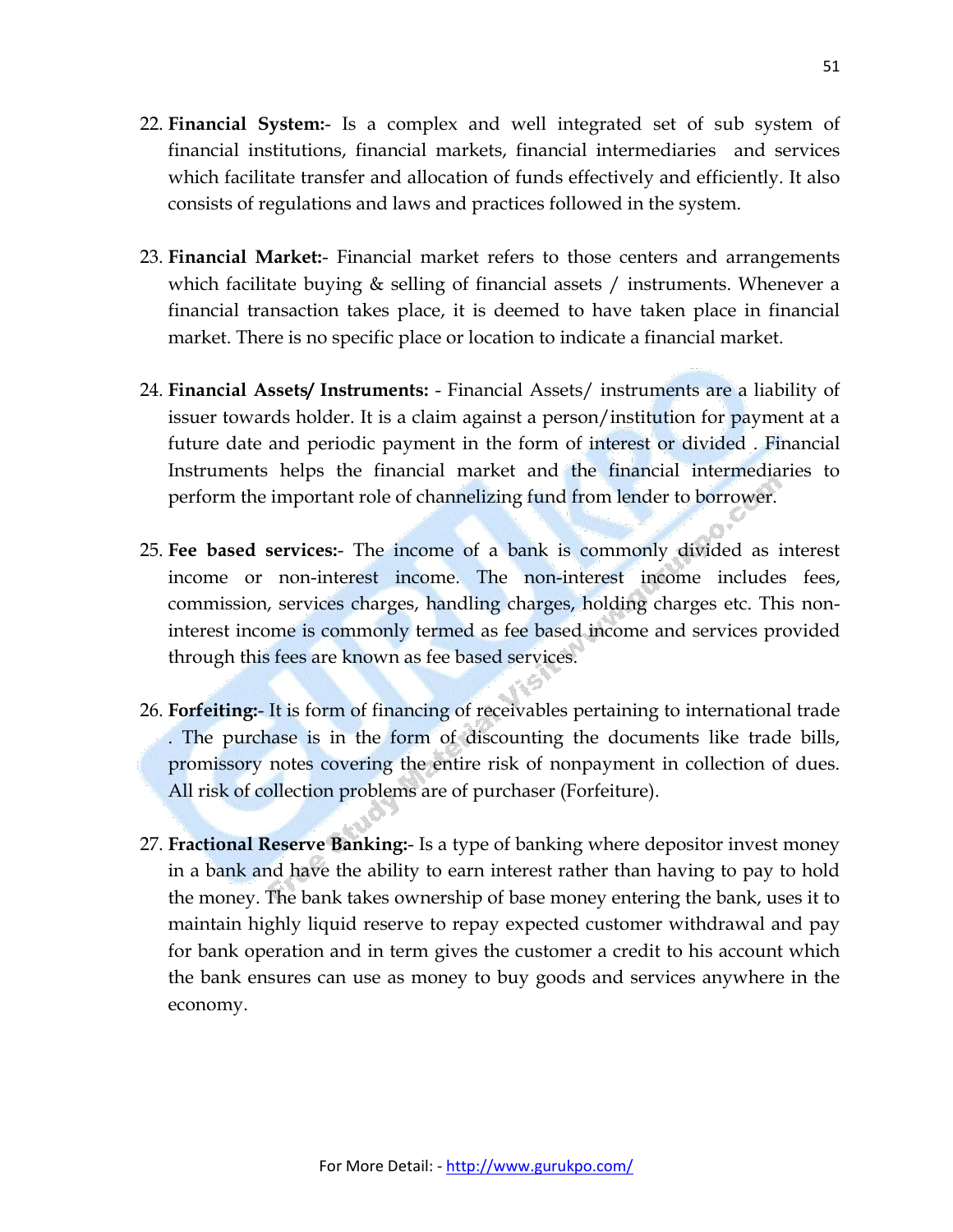- 28. **Fund based services:** Are those services where funds of a bank are involved such as different types of loans granted by bank e.g. clean loan, pledge, hypothecation , housing ,vehicle loan ,education loan etc. Banks earns interest on such loan by involving its funds. Such services are known as fund based services.
- 29. **Insurance Regulatory and Development Authority (IRDA):-** IRDA came in to being in 1999 under IRDA Act to protect the interest of insurance policy holder and to regulate and promote an orderly growth of insurance industry and all intermediary companies dealing with life and non-life insurance in the financial system of India.
- 30. **Letter of credit (LC) :** LC is a type of guarantee given by a bank on behalf of its customer to make payment of goods and services to the supplier on presentation of documents as required as per term of contract. LC is often used in international trade by importer. international trade by importer.
- 31. **Loan Syndication :** It is almost similar to consortium finance. It is a arrangement between one or more lending institution to provide a borrower credit facility using common loan documentation. However, this is generally resorted to in international trade.
- 32. **Money Market:** It is a market for short term money and financial assets that are near substitutes of money. Here dealing are for a short period ranging from one day up to one year and financial assets can be converted into case easily with minimum cost examples of money market are call money market, treasury bill market, certification of deposit etc.
- 33. **Merchant Banking: -** Merchant Bankers are issue houses which manage new issues of companies. As per SEBI Act' 1992 "any person who is engaged in the business of issue management either by making arrangements regarding selling, buying or subscribing to the securities as manager , consultant ,advisor or rendering corporate advisory services in relation to such issue" is known as merchant banker.
- 34. **Micro Finance:** RBI has defined micro finance as provision of thrift and credit and other financial services of a very small amount to the poor in rural ,semi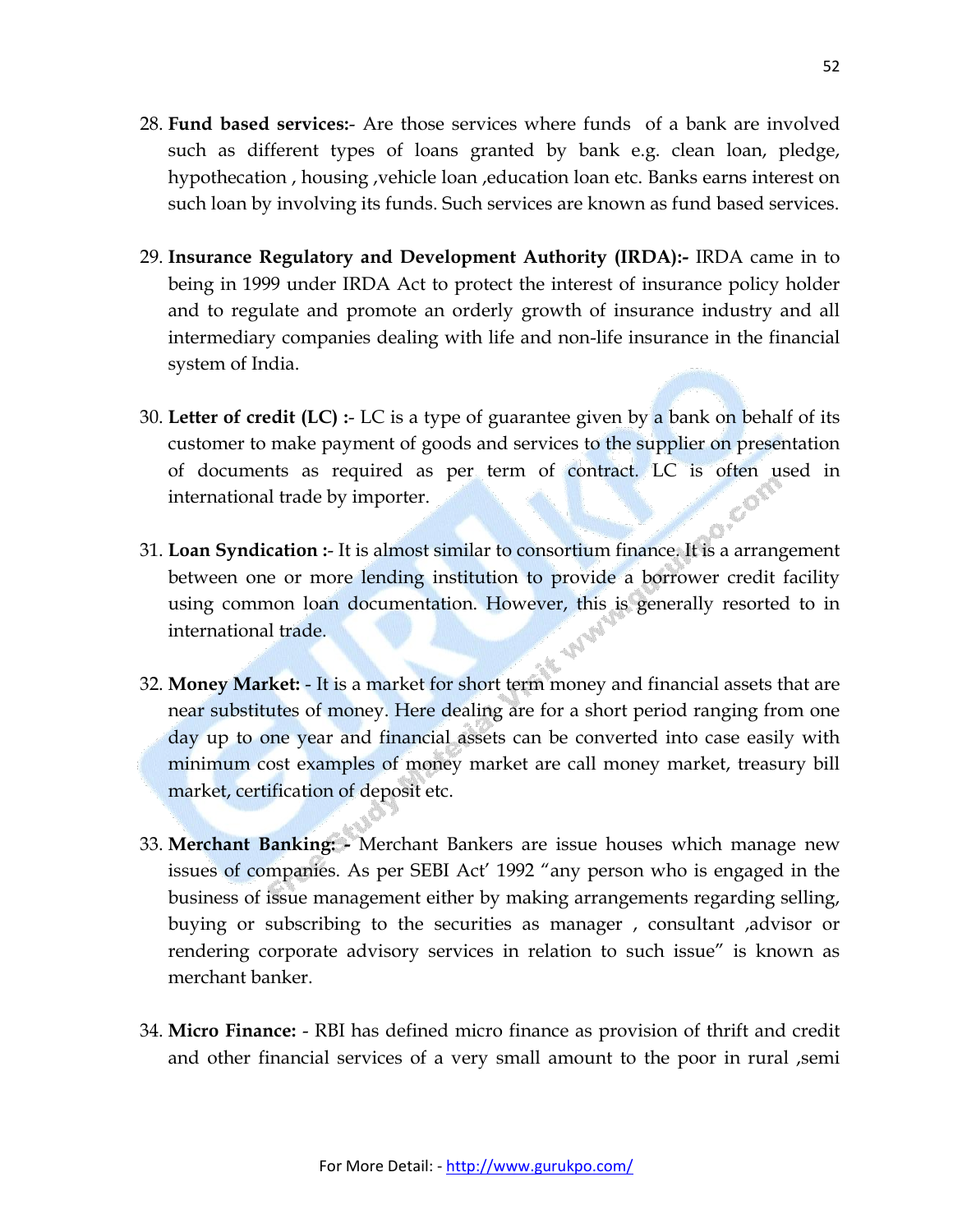urban and urban areas to improve their income and living standard. Microfinance institutions are those which are engaged in providing these facilities.

- 35. **Mutual fund:** Mutual funds are special type of institutions which act as financial intermediary in investment business. Mutual funds mobilize funds/savings of small investors and households by selling their own shares also known as units and pass on the return there of to the fund investors for their involved money.
- 36. **Multiple banking arrangements: -** When a borrower meets his credit needs not from one but from a number of banks, it is known as multiple banking arrangements. In such case banks has to be careful in advancing loan.
- 37. **NABARD:** National Bank of Agriculture and Rural Development was established in 1982 as a development financing institution with a mandate to promote integrated and sustainable rural development and secure prosperity of rural areas. It performs supervisory, promotional and regulatory functions in respect of rural credit institutions.
- 38. **Non-performing assets (NPA's):** A bank balance has both performing and nonperforming assets. Performing assets are those on which interest and principal are received when due. Non-performing assets are those on which interest and principal are not received when due. RBI look a decision that such NPA"s which are not received within 90 days from the date due, they would be treated as NPA and provision would be made as per guidelines issued by RBI.
- 39. **Reserve Bank of India:**-Established under RBI Act 1934 as central bank of the country and bankers bank. It exercise control on the banking industry through RBI Act and Banking Regulation Act 1949. It is also responsible for announcing monetary and credit policy in the country as a central bank.
- 40. **Retail Banking:** Retail banking refers to banking in which banking institutions execute transactions directory with consumers rather than corporations and other banks. It is a typical mass banking where individual customers use local branches of commercial banks. As compared to corporate banking, the amount of each transaction is small.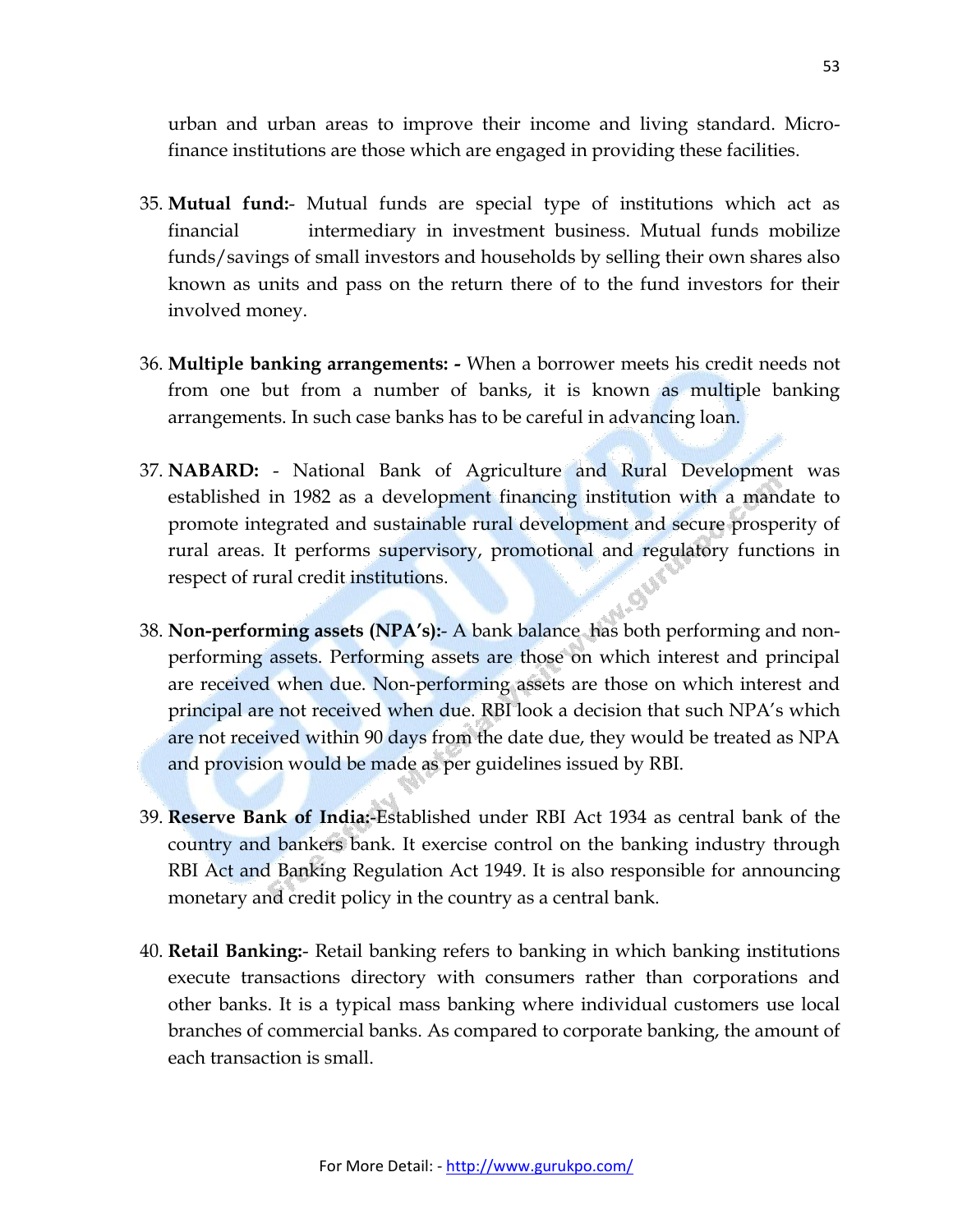- 41. **Regional Rural Banks (RRB's) :** In order to implement 20 point economic programme, Govt. of India came up with the idea to set up RRB"s and for this RRB"s Act was passed in 1974 . These RRB"s were set up to supplement the efforts of cooperative credit institutions in rural areas. They are joint ventures of central Govt. , State Govt. , and sponsored bank & their share capital contribution is 50%, 15% & 35% respectively.
- 42. **Real Time Gross System (RTGS):-** RTGS is a important mile stone in Indian banking system through which cheques and transfer of money from one bank to other is credited in customers account on the same day. The settlement of account takes place through RBI.
- 43. **Repo and Reverse repo rate:** Repo rate is rate at which RBI provides short term loans to commercial bank. Presently this rate is 7.5%. **Reverse repo rate: -** is rate at which RBI accepts surplus money of commercial banks. Presently this rate is 6.5%.
- 44. **Rural Finance:** It encompasses the range of financial services offered and use in rural areas by people of all income levels . It includes financing agricultural activities (input supply, production , distribution , processing , marketing ) and micro-finance for poor and low income people.
- 45. **Statutory Liquid Ratio (SLR):** As per section 24 of BR Act"1949, each bank is required to maintain SLR in the form of encumbered govt. and govt. approved securities of its total time and demand liabilities. Presently this SLR is 24% Banks have to submit a periodical return to RBI in this regard.
- 46. **SARFAESI Act 2002:** This act was passed to create a new legal frame work to recover dues of banks and financial institutions particularly NPA's. Special feature of this act is that no court can intervene in the matter when proceedings to recover loans have been started under this act.
- 47. **Securitization: -** Means acquisition of financial assets by a securitization & Reconstruction Company (SRC) by a mutually agreed terms and conditions to reduce large NPA"s. It is a process in which illiquid financial assets are converted in to marketable securities.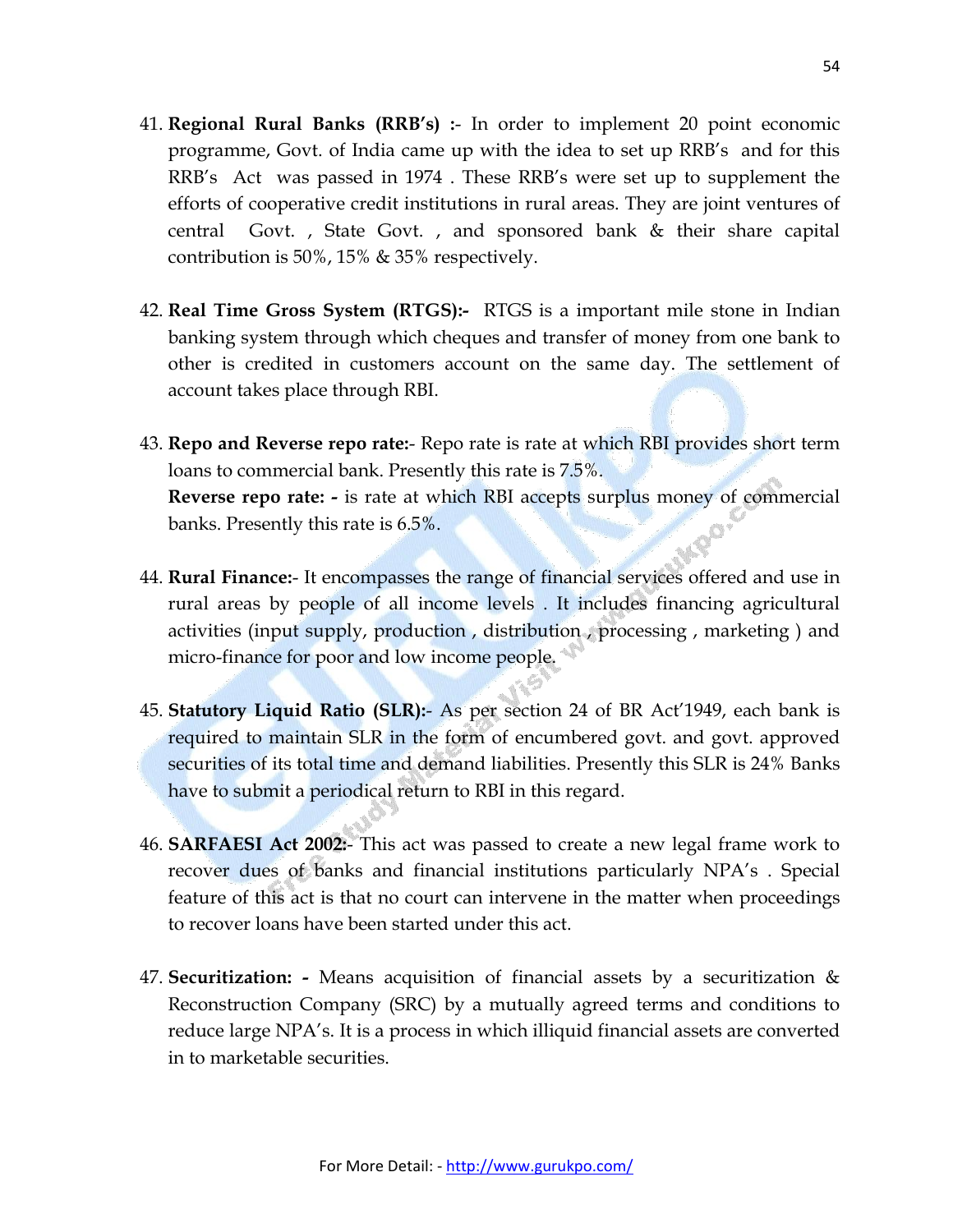- 48. **Service Area Approach:** Special scheme implemented since 1989 under which each bank branch i.e. cooperative bank ,RRB Commercial bank is allotted a specific service area consisting of 15-20 villages for conducting survey preparing credit plan of residents and arrange to meet their credit requirements.
- 49. **Self Help Groups (SHG's):** A SHG is a group of about 20 people (man or woman) from economically homogenous class who came together for addressing their common problems. They promote savings , arrange loans out of these savings to needy, arrange loans from banks and help members to become self reliant.
- 50. **Security &Exchange Board of India (SEBI):-** SEBI was made a statutory body under SEBI Act 1992 to monitor and regulate capital market activities and to promote healthy development of capital market. Its basic aim is to protect the interest of investors in securities by properly regulating security market.
- 51. **Universal Banking System:** A Universal Bank is a one stop shop which deals with vide portfolio of financial products integrating project financing, commercial banking , term lending, investment banking , retail operations , mutual funds , pension funds, underwriting, insurance etc. In universal banking more customers are served with the same existing network which ultimately benefits their customers with low cost of services.
- 52. **Unit Banking:** When a bank from a single unit without any branch anywhere , it is known as unit bank. Generally this term is not common in case of commercial banks. However, in the field of urban credit there are few urban cooperative banks which do not have any branch and thus acts as a unit bank.
- 53. **Underwriting: -** is an assurance by a bank, financial institution a form to purchase shares/debentures if some portion of the issue remain undersubscribed. For this assurance, they change underwriting commission.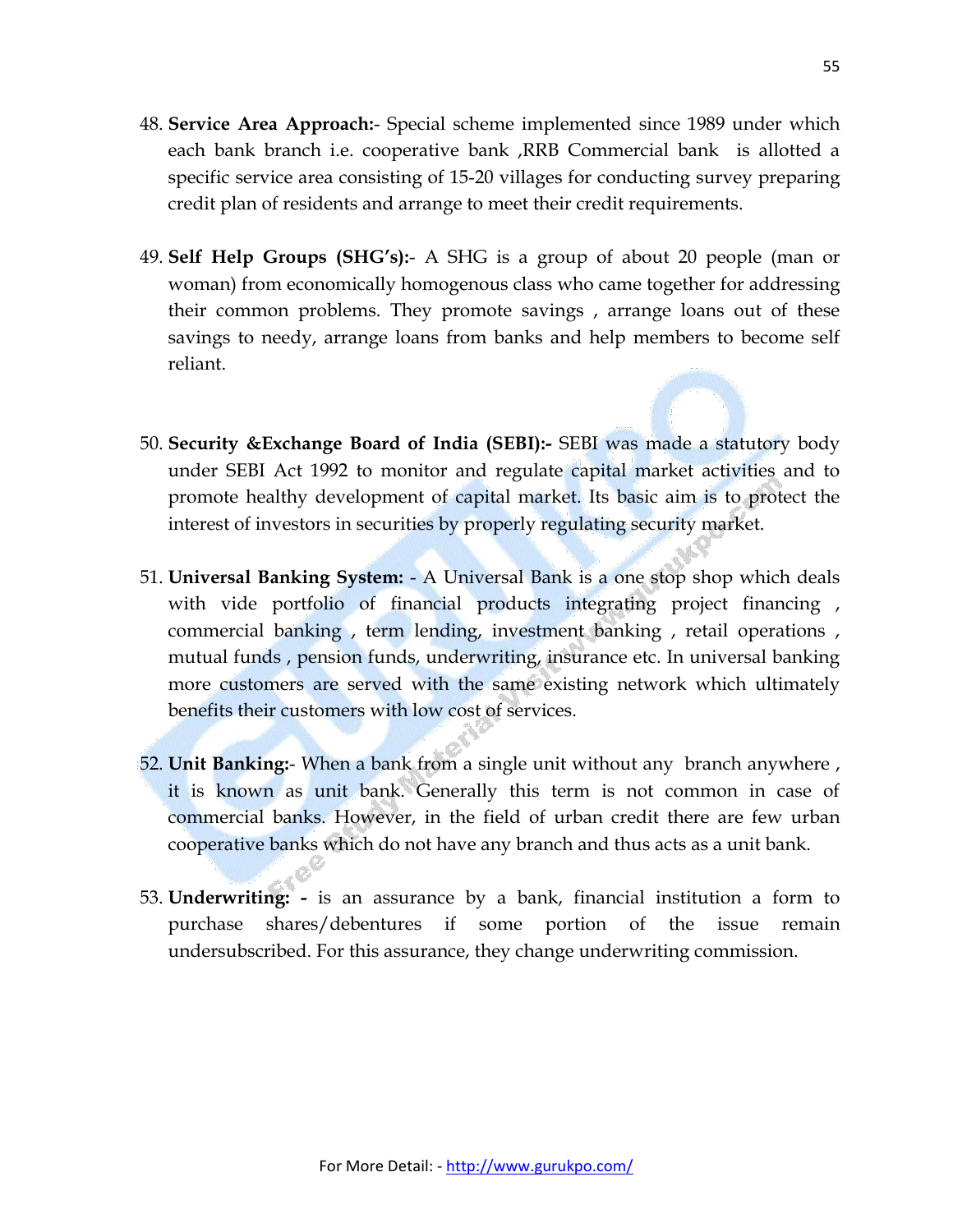## **Bibliography**

## **Suggested Readings**

- 1. Money Banking & Finance by N.K. Sinha
- 2. Report of Trends & Progress of Banking in India 2007-08 RBI
- 3. Annual report of NABARD 2007-08
- 
- 5. Modern Banking (Theory & Practice) By D. Murlidharan

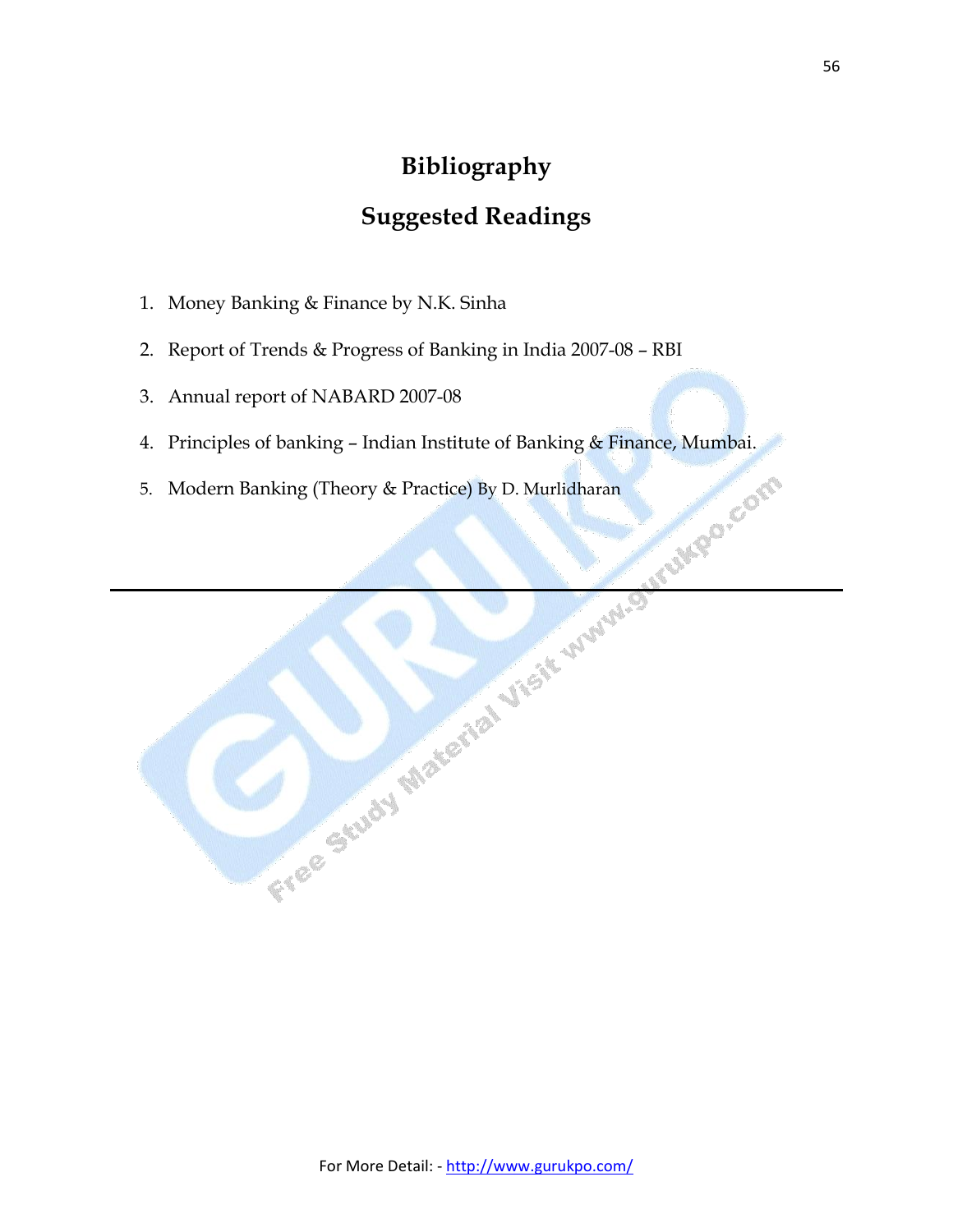# **Questions in the form of Quiz, fill in the blanks, true or false, multiple choice etc. on the subject of Banking Services Operations of Sem. IV of MBA (RTU)**

- 1. In the latest of monetary Policy announcement by RBI in the Repo Rate and Reverse Repo Rates have been revised. The revised rates are as follows:
	- (i) Repo Rate (a)  $7\%$  (b)  $7.50\%$  (c)  $7.75\%$
	- (ii) Reverse Repo Rate is (a)  $6\%$  (b)  $6.30\%$  (c)  $7\%$
- 2. Presently, the Bank Rate is :
	- (a)  $6\%$  (b)  $6.5\%$  (c)  $6.75\%$
- 3 As per provisions of SARFAESI ACT 2002, a notice is required to be given to the defaulter debtor. This notice period prescribed is (a) 3 months (b) 60 days (c) 6 months.
- 4. A general provision is required even standard assets. The rate of provision is (a) 10%, (b) 20% (c) 25%
- 5. For treating the loan as NDA, the period of default has been reduced which is now (a) 90 days (b) 180 days (c) 60 days
- 6. Present rate of CAR (Capital Adequacy Ratio) or CRAR (Capital to Risk Asset Ratio) is (a) 11% (b) 10% (c) 9%
- 7. The SARFESI ACT 2002 is applicable on cooperative bank also (True or false).
- 8. The SARFAESI ACT 2002 is also applicable on RRB"s (true or false)
- 9. Co-operative Agr. & Rural Dev. Banks can accept saving deposits from public (true or false)
- 10. The present rate of CRR (Cash Reserve Ratio) is (a) 6% (b) 5.50% (c) 4.00%
- 11. The Regional Rural Banks are joint ventures of Central Govt., State Govt. and Sponsoring bank. Share capital contribution of all these three is ------------% respectively.